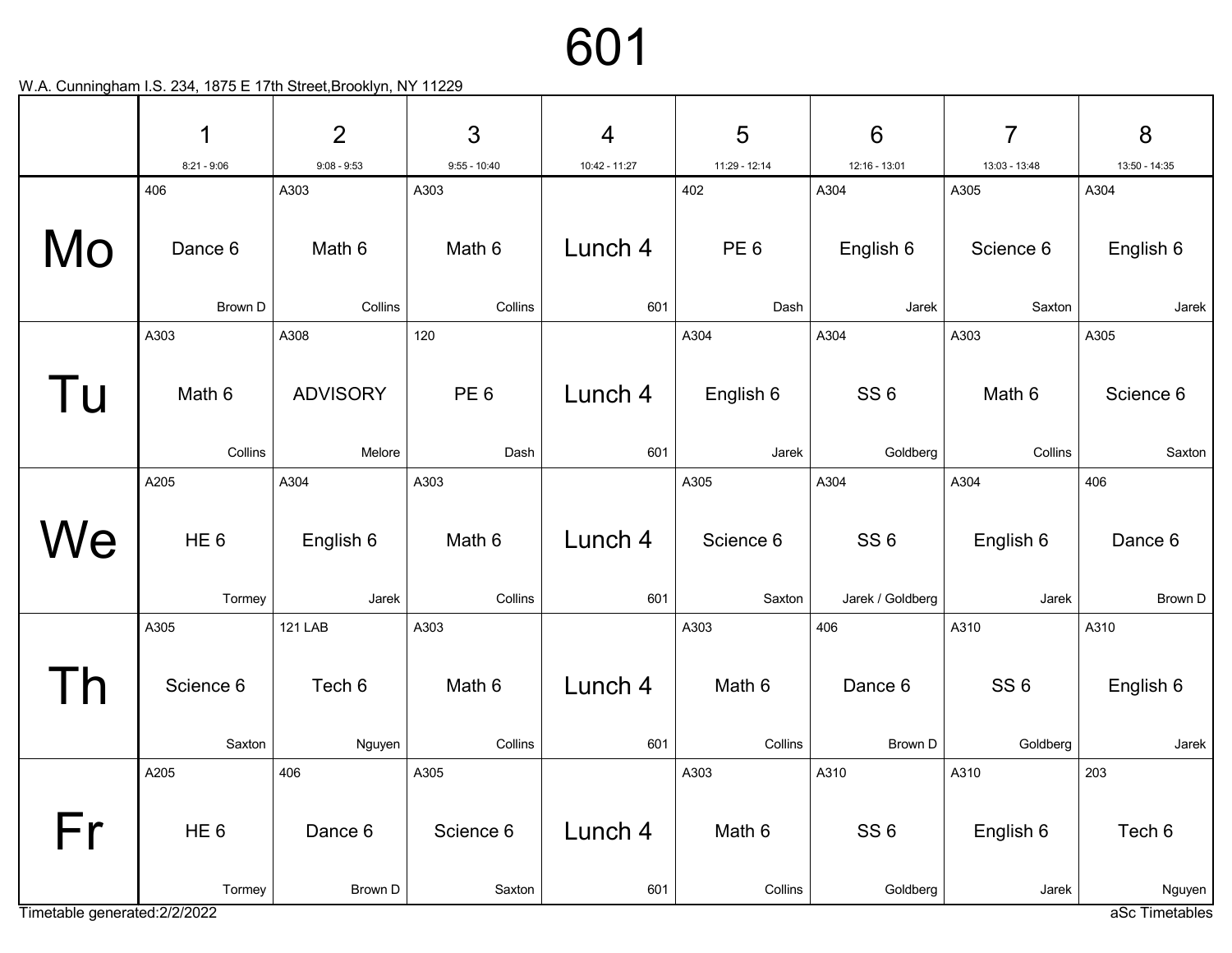|                               | 1                 | $\overline{2}$         | 3               | $\overline{4}$ | 5                       | $6\phantom{1}6$ | 7                 | 8                 |
|-------------------------------|-------------------|------------------------|-----------------|----------------|-------------------------|-----------------|-------------------|-------------------|
|                               | $8:21 - 9:06$     | $9:08 - 9:53$          | $9:55 - 10:40$  | 10:42 - 11:27  | 11:29 - 12:14           | 12:16 - 13:01   | 13:03 - 13:48     | 13:50 - 14:35     |
|                               | A310              | A305                   | A304            |                | A303                    | 406             | 203               | A205              |
| Mo                            | SS <sub>6</sub>   | Science 6              | English 6       | Lunch 4        | Math 6                  | Dance 6         | Tech 6            | HE <sub>6</sub>   |
|                               | Goldberg          | Saxton                 | Jarek           | 602            | Collins                 | Brown D         | Nguyen            | Tormey            |
|                               | A305              | A303                   | A303            |                | 203                     | A303            | A304              | A205              |
| Tu                            | Science 6         | Math 6                 | <b>ADVISORY</b> | Lunch 4        | Tech 6                  | Math 6          | English 6         | HE <sub>6</sub>   |
|                               | Saxton            | Collins                | Melore          | 602            | Nguyen                  | Collins         | Jarek             | Tormey            |
|                               | A303              | A303                   | A304            |                | 406                     | 120             | A310              | A305              |
| We                            | Math 6            | Math 6                 | English 6       | Lunch 4        | Dance 6                 | PE <sub>6</sub> | SS <sub>6</sub>   | Science 6         |
|                               | Collins           | Collins                | Jarek           | 602            | Brown D                 | Dash            | Goldberg          | Saxton            |
|                               | A304<br>English 6 | 120<br>PE <sub>6</sub> | 406<br>Dance 6  | Lunch 4        | A304<br>SS <sub>6</sub> | A303<br>Math 6  | A304<br>English 6 | A305<br>Science 6 |
|                               | Jarek             | Dash                   | Brown D         | 602            | Jarek / Goldberg        | Collins         | Jarek             | Saxton            |
|                               | A310              | A305                   | A304            |                | 406                     | A304            | A303              | A303              |
| Fr                            | SS <sub>6</sub>   | Science 6              | English 6       | Lunch 4        | Dance 6                 | English 6       | Math 6            | Math 6            |
|                               | Goldberg          | Saxton                 | Jarek           | 602            | Brown D                 | Jarek           | Collins           | Collins           |
| Timetable generated: 2/2/2022 |                   |                        |                 |                |                         |                 |                   | aSc Timetables    |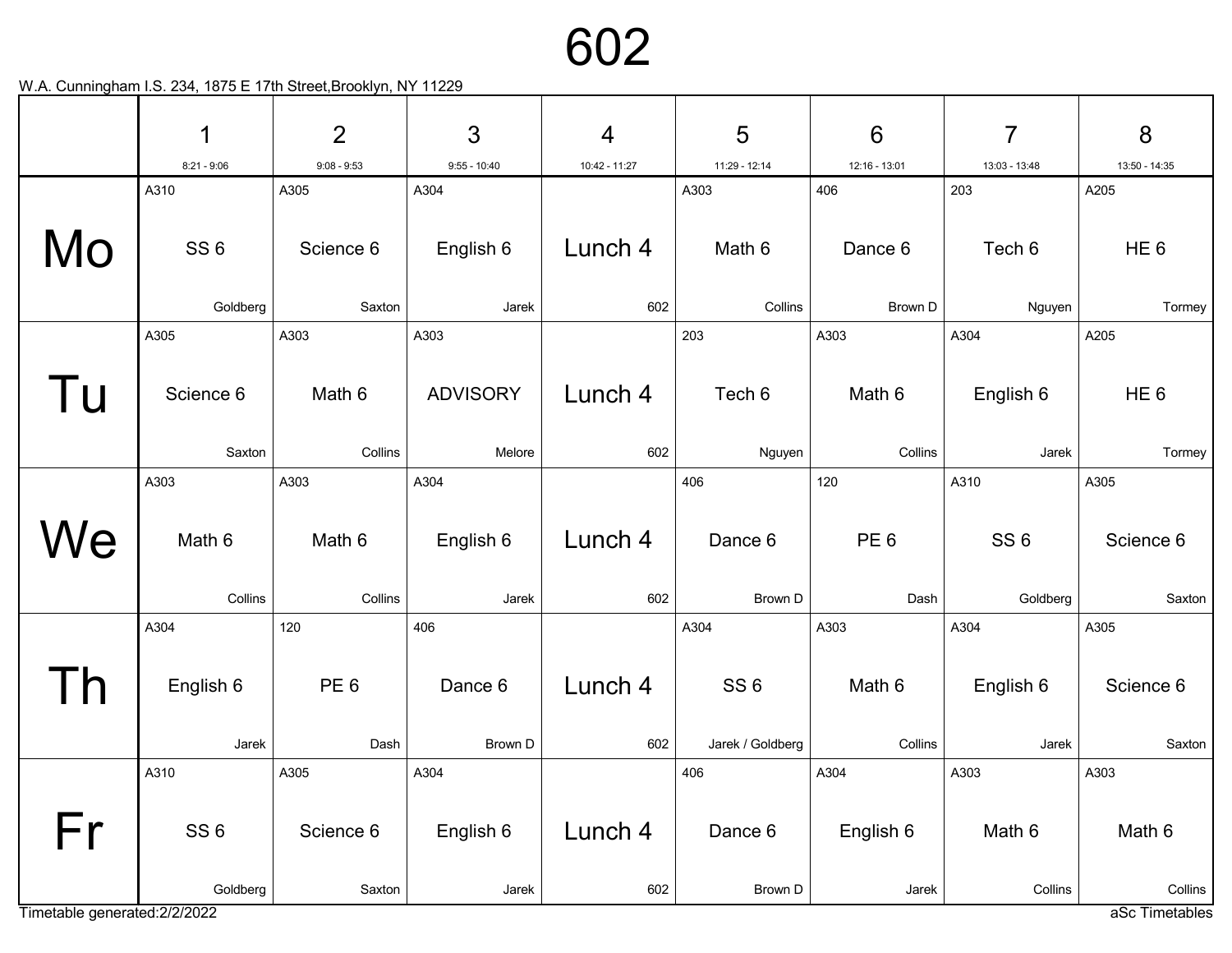|                               | 1                   | $\overline{2}$          | 3                         | $\overline{4}$ | 5                           | $6\phantom{1}6$         | 7                           | 8                         |
|-------------------------------|---------------------|-------------------------|---------------------------|----------------|-----------------------------|-------------------------|-----------------------------|---------------------------|
|                               | $8:21 - 9:06$       | $9:08 - 9:53$           | $9:55 - 10:40$            | 10:42 - 11:27  | 11:29 - 12:14               | 12:16 - 13:01           | 13:03 - 13:48               | 13:50 - 14:35             |
|                               | A305                | A304                    | 406                       |                | A304                        | A303                    | A205                        | A303                      |
| Mo                            | Science 6           | English 6               | Dance 6                   | Lunch 4        | SS <sub>6</sub>             | Math 6                  | HE <sub>6</sub>             | Math 6                    |
|                               | Saxton              | Jarek                   | Brown D                   | 603            | Jarek / Goldberg            | Collins                 | Angeles                     | Collins                   |
|                               | A304                | 203                     | A304                      |                | A303                        | A305                    | A310                        | 406                       |
| l u                           | English 6<br>Jarek  | Tech 6<br>Nguyen        | English 6<br>Jarek        | Lunch 4<br>603 | Math 6<br>Collins           | Science 6<br>Saxton     | SS <sub>6</sub><br>Goldberg | Dance 6<br>Brown D        |
|                               | A305                | 120                     | 203                       |                | A310                        | A303                    | A303                        | A304                      |
| We                            | Science 6<br>Saxton | PE <sub>6</sub><br>Dash | Tech 6<br>Nguyen          | Lunch 4<br>603 | SS <sub>6</sub><br>Goldberg | Math 6<br>Collins       | Math 6<br>Collins           | English 6<br>Jarek        |
|                               | A303                | A304                    | A304                      |                | 406                         | A305                    | A303                        | A205                      |
|                               | Math 6<br>Collins   | English 6<br>Jarek      | <b>ADVISORY</b><br>Melore | Lunch 4<br>603 | Dance 6<br>Brown D          | Science 6<br>Saxton     | Math 6<br>Collins           | HE <sub>6</sub><br>Tormey |
|                               | A304                | A303                    | 406                       |                | A305                        | 402                     | A304                        | A304                      |
| Fr                            | English 6<br>Jarek  | Math 6<br>Collins       | Dance 6<br>Brown D        | Lunch 4<br>603 | Science 6<br>Saxton         | PE <sub>6</sub><br>Dash | SS <sub>6</sub><br>Goldberg | English 6<br>Jarek        |
| Timetable generated: 2/2/2022 |                     |                         |                           |                |                             |                         |                             | aSc Timetables            |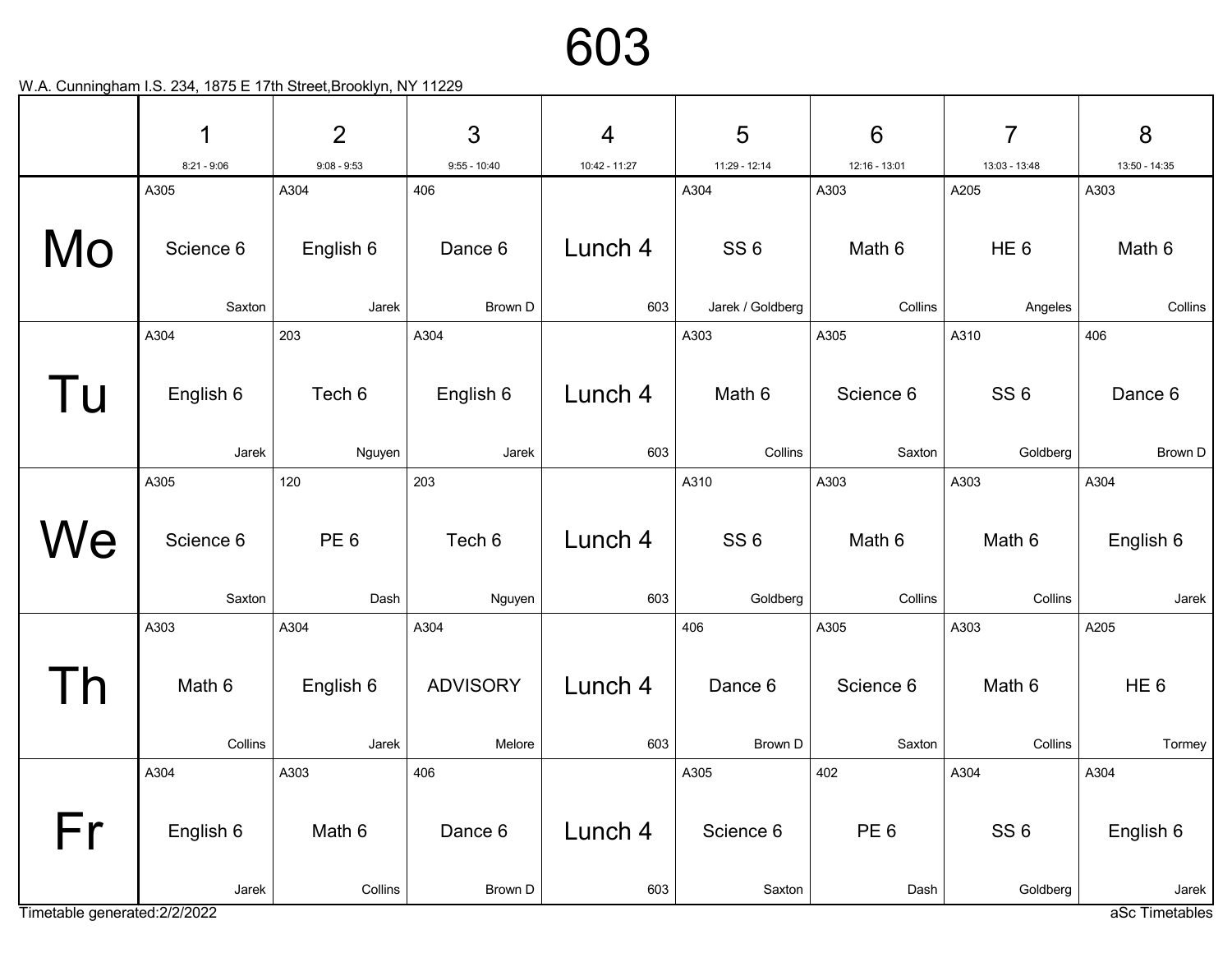604

|                               | 1             | $\overline{2}$  | 3                | $\overline{4}$ | 5               | $6\phantom{1}6$ | 7               | 8                                    |
|-------------------------------|---------------|-----------------|------------------|----------------|-----------------|-----------------|-----------------|--------------------------------------|
|                               | $8:21 - 9:06$ | $9:08 - 9:53$   | $9:55 - 10:40$   | 10:42 - 11:27  | 11:29 - 12:14   | 12:16 - 13:01   | 13:03 - 13:48   | 13:50 - 14:35                        |
|                               | 101           | A308            | 120              |                | A309            | A305            | A310            | A310                                 |
| Mo                            | Band 6        | Math 6          | PE <sub>6</sub>  | Lunch 4        | English 6       | Science 6       | SS <sub>6</sub> | English 6                            |
|                               | Fattore       | Murphy          | Dash             | 604            | <b>Myers</b>    | Garland         | Goldberg        | <b>Myers</b>                         |
|                               | A309          | A205            | A308             |                | A305            | A308            | A309            | A310                                 |
| Tu                            | English 6     | HE <sub>6</sub> | Math 6           | Lunch 4        | Science 6       | Math 6          | <b>ADVISORY</b> | SS <sub>6</sub>                      |
|                               | <b>Myers</b>  | Kallo           | Murphy           | 604            | Garland         | Murphy          | Melore          | Goldberg                             |
|                               | A308          | A205            | A308             |                | 120             | A305            | A309            | 101                                  |
| We                            | Math 6        | HE <sub>6</sub> | Math 6           | Lunch 4        | PE <sub>6</sub> | Science 6       | English 6       | Band 6                               |
|                               | Murphy        | Tormey          | Murphy           | 604            | Dash            | Garland         | <b>Myers</b>    | Fattore                              |
|                               | A310          | A310            | A305             |                | A308            | 101             | 203             | A308                                 |
|                               | English 6     | SS <sub>6</sub> | Science 6        | Lunch 4        | Math 6          | Band 6          | Tech 6          | Math 6                               |
|                               | <b>Myers</b>  | Goldberg        | Garland          | 604            | Murphy          | Fattore         | Nguyen          | Murphy                               |
|                               | A305          | 101             | A310             |                | 203             | A309            | A308            | A309                                 |
| Fr                            | Science 6     | Band 6          | SS <sub>6</sub>  | Lunch 4        | Tech 6          | English 6       | Math 6          | English 6                            |
| Timetable generated: 2/2/2022 | Garland       | Fattore         | Myers / Goldberg | 604            | Nguyen          | <b>Myers</b>    | Murphy          | Myers <sup>1</sup><br>aSc Timetables |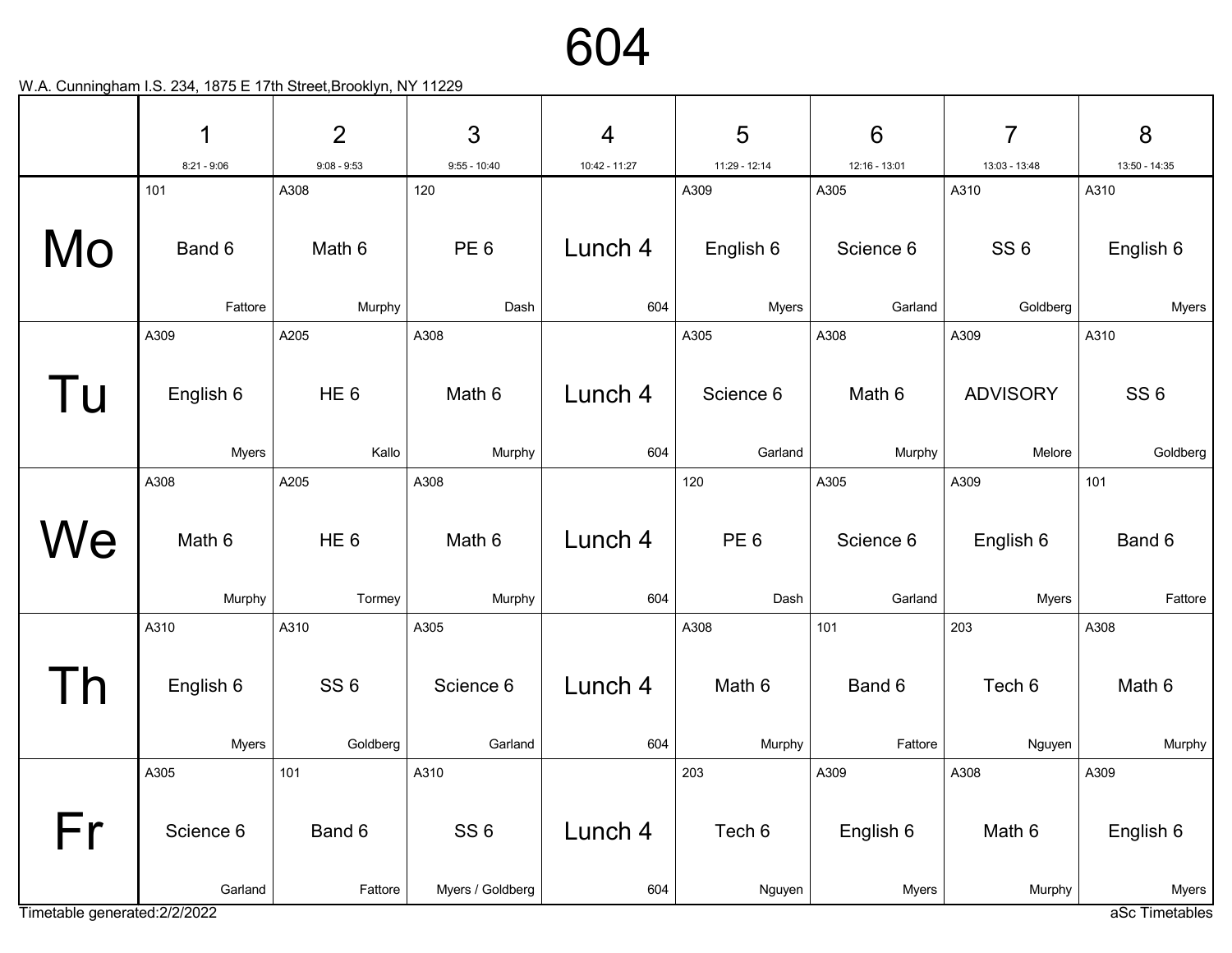|                               | 1               | $\overline{2}$  | 3                | $\overline{4}$ | 5             | $6\phantom{1}6$ | $\overline{7}$ | 8               |
|-------------------------------|-----------------|-----------------|------------------|----------------|---------------|-----------------|----------------|-----------------|
|                               | $8:21 - 9:06$   | $9:08 - 9:53$   | $9:55 - 10:40$   | 10:42 - 11:27  | 11:29 - 12:14 | 12:16 - 13:01   | 13:03 - 13:48  | 13:50 - 14:35   |
|                               | A308            | A309            | A310             |                | A305          | 101             | A309           | A308            |
| Mo                            | Math 6          | <b>ADVISORY</b> | SS <sub>6</sub>  | Lunch 4        | Science 6     | Band 6          | English 6      | Math 6          |
|                               | Murphy          | Melore          | Myers / Goldberg | 605            | Garland       | Fattore         | <b>Myers</b>   | Murphy          |
|                               | A308            | A310            | 203              |                | A308          | A309            | A305           | A309            |
| Tu                            | Math 6          | SS <sub>6</sub> | Tech 6           | Lunch 4        | Math 6        | English 6       | Science 6      | English 6       |
|                               | Murphy          | Goldberg        | Nguyen           | 605            | Murphy        | <b>Myers</b>    | Garland        | <b>Myers</b>    |
|                               | 302             | A310            | A305             |                | 101           | A308            | A308           | A309            |
| We                            | PE <sub>6</sub> | SS <sub>6</sub> | Science 6        | Lunch 4        | Band 6        | Math 6          | Math 6         | English 6       |
|                               | Dash            | Goldberg        | Garland          | 605            | Fattore       | Murphy          | Murphy         | <b>Myers</b>    |
|                               | A205            | A308            | 101              |                | A305          | A309            | A309           | 302             |
|                               | HE <sub>6</sub> | Math 6          | Band 6           | Lunch 4        | Science 6     | English 6       | English 6      | PE <sub>6</sub> |
|                               | Tormey          | Murphy          | Fattore          | 605            | Garland       | <b>Myers</b>    | <b>Myers</b>   | Dash            |
|                               | 203             | A310            | A308             |                | 101           | A305            | A309           | A205            |
| Fr                            | Tech 6          | SS <sub>6</sub> | Math 6           | Lunch 4        | Band 6        | Science 6       | English 6      | HE <sub>6</sub> |
|                               | Nguyen          | Goldberg        | Murphy           | 605            | Fattore       | Garland         | <b>Myers</b>   | Xia             |
| Timetable generated: 2/2/2022 |                 |                 |                  |                |               |                 |                | aSc Timetables  |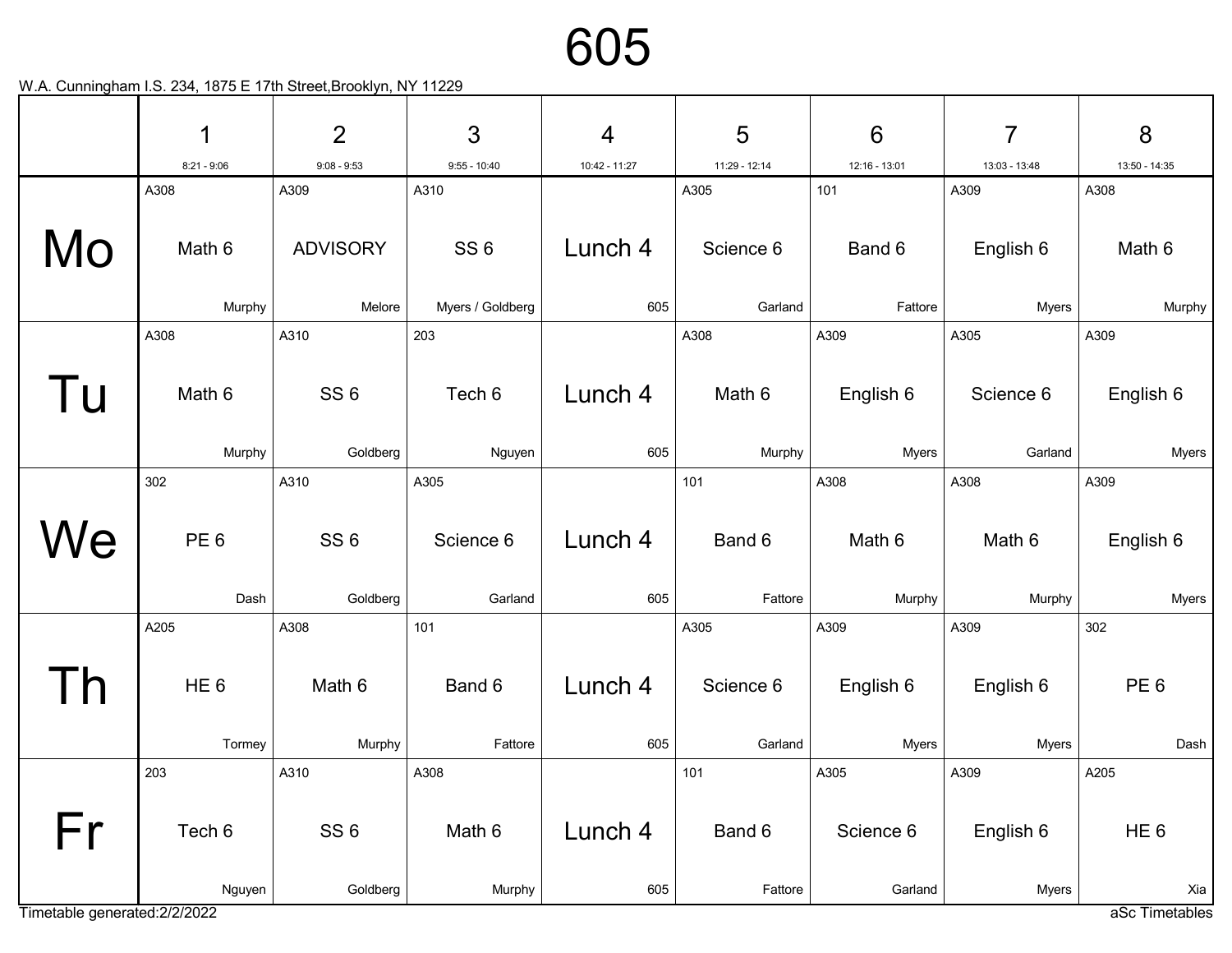

|                               | 1               | $\overline{2}$  | $\mathfrak{S}$   | $\overline{4}$ | 5               | $6\phantom{1}6$ | $\overline{7}$ | 8              |
|-------------------------------|-----------------|-----------------|------------------|----------------|-----------------|-----------------|----------------|----------------|
|                               | $8:21 - 9:06$   | $9:08 - 9:53$   | $9:55 - 10:40$   | 10:42 - 11:27  | 11:29 - 12:14   | 12:16 - 13:01   | 13:03 - 13:48  | 13:50 - 14:35  |
|                               | A309            | 203             | 101              |                | A308            | A310            | A308           | A305           |
| Mo                            | English 6       | Tech 6          | Band 6           | Lunch 4        | Math 6          | SS <sub>6</sub> | Math 6         | Science 6      |
|                               | <b>Myers</b>    | Nguyen          | Fattore          | 606            | Murphy          | Goldberg        | Murphy         | Garland        |
|                               | A310            | A305            | A309             |                | 120             | A205            | A308           | 101            |
| Tu                            | SS <sub>6</sub> | Science 6       | English 6        | Lunch 4        | PE <sub>6</sub> | HE <sub>6</sub> | Math 6         | Band 6         |
|                               | Goldberg        | Garland         | <b>Myers</b>     | 606            | Dash            | Tormey          | Murphy         | Fattore        |
|                               | A309            | A309            | A309             |                | A309            | 203             | A305           | A308           |
| We                            | English 6       | <b>ADVISORY</b> | SS <sub>6</sub>  | Lunch 4        | English 6       | Tech 6          | Science 6      | Math 6         |
|                               | <b>Myers</b>    | Melore          | Myers / Goldberg | 606            | <b>Myers</b>    | Nguyen          | Garland        | Murphy         |
|                               | A309            | A309            | A308             |                | 101             | A308            | A305           | A309           |
|                               | SS <sub>6</sub> | English 6       | Math 6           | Lunch 4        | Band 6          | Math 6          | Science 6      | English 6      |
|                               | Goldberg        | <b>Myers</b>    | Murphy           | 606            | Fattore         | Murphy          | Garland        | <b>Myers</b>   |
|                               | A309            | 120             | 101              |                | A308            | A205            | A305           | A308           |
| Fr                            | English 6       | PE <sub>6</sub> | Band 6           | Lunch 4        | Math 6          | HE <sub>6</sub> | Science 6      | Math 6         |
|                               | <b>Myers</b>    | Dash            | Fattore          | 606            | Murphy          | Tormey          | Garland        | Murphy         |
| Timetable generated: 2/2/2022 |                 |                 |                  |                |                 |                 |                | aSc Timetables |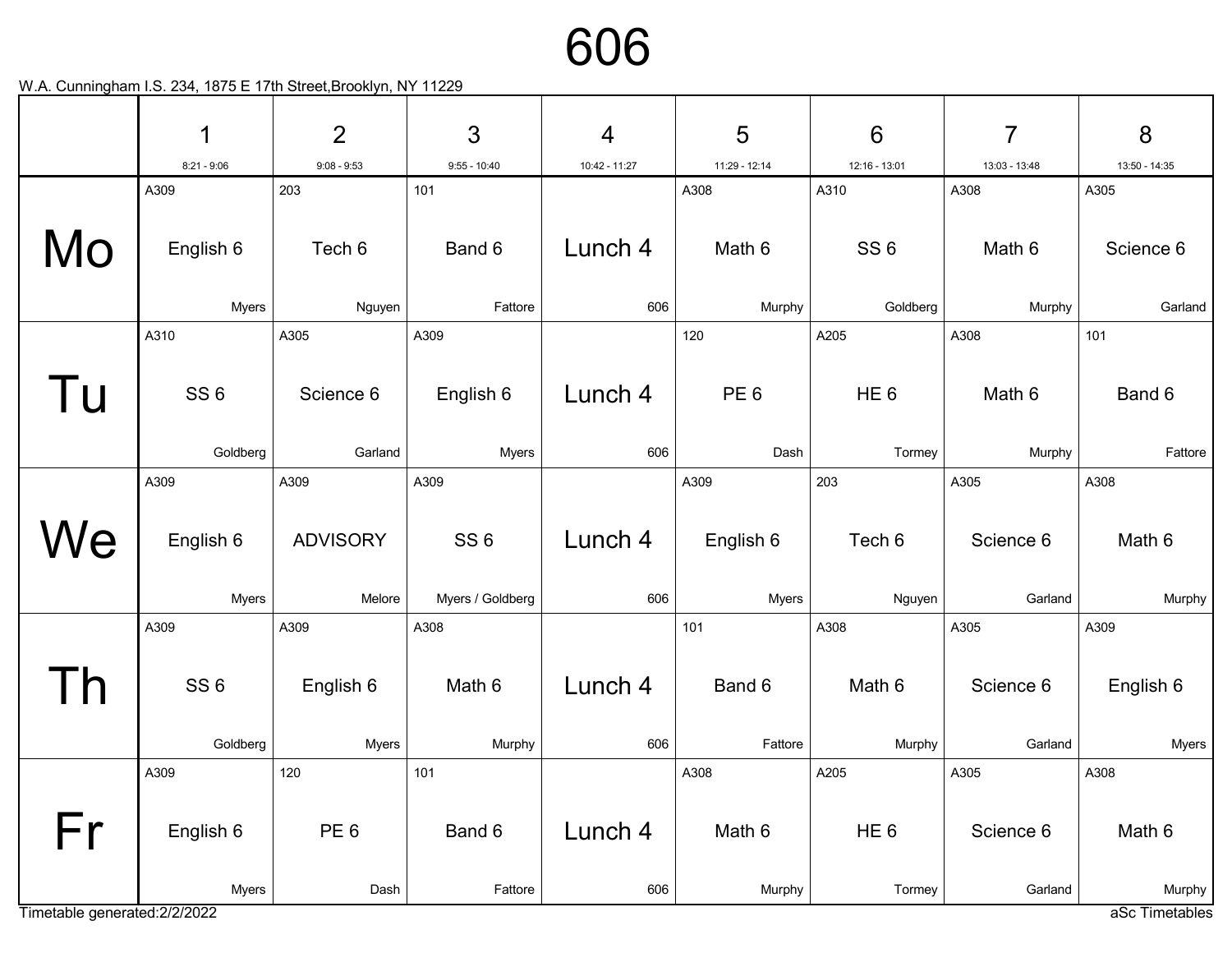|                               | 1                               | $\overline{2}$   | 3                        | 4              | 5                     | $6\phantom{1}6$               | 7                          | 8                        |
|-------------------------------|---------------------------------|------------------|--------------------------|----------------|-----------------------|-------------------------------|----------------------------|--------------------------|
|                               | $8:21 - 9:06$                   | $9:08 - 9:53$    | $9:55 - 10:40$           | 10:42 - 11:27  | 11:29 - 12:14         | 12:16 - 13:01                 | 13:03 - 13:48              | 13:50 - 14:35            |
|                               | A207                            | A205             | A104                     |                | A103                  | A103                          | A209                       | A209                     |
| Mo                            | Science 6                       | HE <sub>6</sub>  | English 6                | Lunch 4        | SS <sub>6</sub>       | English 6                     | Math 6                     | Math 6                   |
|                               | Xia / Cohen                     | Tormey           | Volchyok / Roche         | 607            | Dube / Roche          | Volchyok / Roche              | Yegelwel / Cohen           | Yegelwel / Roche         |
|                               | 308                             | A207             | A209                     |                | A209                  | A103                          | 302                        | A104                     |
| Tu                            | Theatre 6                       | Science 6        | Math 6                   | Lunch 4        | Math 6                | SS <sub>6</sub>               | PE <sub>6</sub>            | English 6                |
|                               | Woodward                        | Xia / Cohen      | Yegelwel / Cohen         | 607            | Yegelwel / Cohen      | Dube / Roche                  | Agrest                     | Volchyok / Roche         |
|                               | A104                            | A209             | A209                     |                | 302                   | A207                          | 308                        | A104                     |
| We                            | English 6                       | Math 6           | Math 6                   | Lunch 4        | PE <sub>6</sub>       | Science 6                     | Theatre 6                  | English 6                |
|                               | Volchyok / Roche                | Yegelwel / Cohen | Yegelwel / Cohen         | 607            | Agrest                | Xia / Cohen                   | Woodward                   | Volchyok / Roche         |
|                               | 203                             | A207             | A205                     |                | A104                  | 308                           | A209                       | A104                     |
|                               | Tech 6                          | Science 6        | HE <sub>6</sub>          | Lunch 4        | English 6             | Theatre 6                     | Math 6                     | SS <sub>6</sub>          |
|                               | Nguyen                          | Xia / Cohen      | Tormey                   | 607            | Volchyok / Roche      | Woodward                      | Yegelwel / Cohen           | Volchyok / Dube<br>Roche |
|                               | A103                            | 203              | A207                     |                | 308                   | A103                          | A209                       | A208                     |
| Fr                            | SS <sub>6</sub><br>Dube / Roche | Tech 6           | Science 6<br>Xia / Cohen | Lunch 4<br>607 | Theatre 6<br>Woodward | English 6<br>Volchyok / Roche | Math 6<br>Yegelwel / Cohen | <b>ADVISORY</b><br>Kallo |
| Timetable generated: 2/2/2022 |                                 | Nguyen           |                          |                |                       |                               |                            | aSc Timetables           |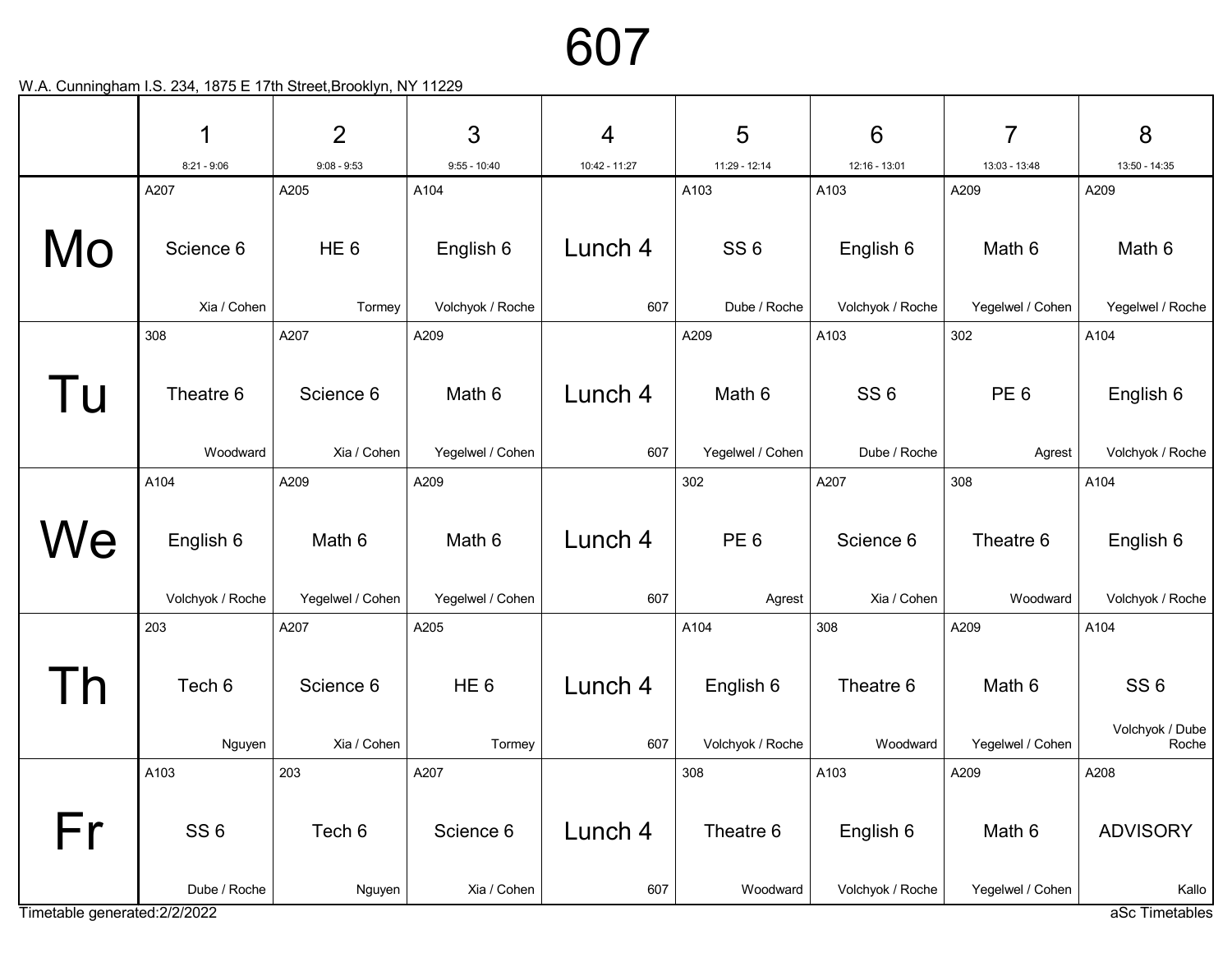|                              | 1                    | $\overline{2}$     | $\mathbf{3}$              | $\overline{4}$ | 5                  | $6\phantom{1}6$         | 7                       | 8                                  |
|------------------------------|----------------------|--------------------|---------------------------|----------------|--------------------|-------------------------|-------------------------|------------------------------------|
|                              | $8:21 - 9:06$        | $9:08 - 9:53$      | $9:55 - 10:40$            | 10:42 - 11:27  | 11:29 - 12:14      | 12:16 - 13:01           | 13:03 - 13:48           | 13:50 - 14:35                      |
|                              | A209                 | 101                | A107                      |                | A104               | A104                    | A104                    | 203                                |
| Mo                           | Math 6               | Band 6             | Science 6                 | Lunch 4        | English 6          | SS <sub>6</sub>         | English 6               | Tech 6                             |
|                              | Yegelwel             | Fattore            | Ferraro                   | 608            | Volchyok           | Dube                    | Volchyok                | Nguyen                             |
|                              | 203                  | A209               | 302                       |                | A107               | 101                     | A104                    | A209                               |
| Tu                           | Tech 6               | Math 6             | PE <sub>6</sub>           | Lunch 4        | Science 6          | Band 6                  | English 6               | Math 6                             |
|                              | Nguyen               | Yegelwel           | Agrest                    | 608            | Ferraro            | Fattore                 | Volchyok                | Yegelwel                           |
|                              | A107                 | 302                | 101                       |                | A209               | A104                    | A104                    | A205                               |
| We                           | Science 6            | PE <sub>6</sub>    | Band 6                    | Lunch 4        | Math 6             | SS <sub>6</sub>         | English 6               | HE <sub>6</sub>                    |
|                              | Ferraro              | Agrest             | Fattore                   | 608            | Yegelwel           | Volchyok / Dube         | Volchyok                | Tormey                             |
|                              | A104<br>English 6    | A209<br>Math 6     | A209<br>Math 6            | Lunch 4        | A107<br>Science 6  | A103<br>SS <sub>6</sub> | A103<br><b>ADVISORY</b> | 101<br>Band 6                      |
|                              | Volchyok             | Yegelwel           | Yegelwel                  | 608            | Ferraro            | Dube                    | Kallo                   | Fattore                            |
|                              | A107                 | A209               | A205                      |                | A209               | A104                    | A104                    | A104                               |
| Fr                           | Science 6<br>Ferraro | Math 6<br>Yegelwel | HE <sub>6</sub><br>Tormey | Lunch 4<br>608 | Math 6<br>Yegelwel | SS <sub>6</sub><br>Dube | English 6<br>Volchyok   | English 6<br>Volchyok <sup>1</sup> |
| Timetable generated:2/2/2022 |                      |                    |                           |                |                    |                         |                         | aSc Timetables                     |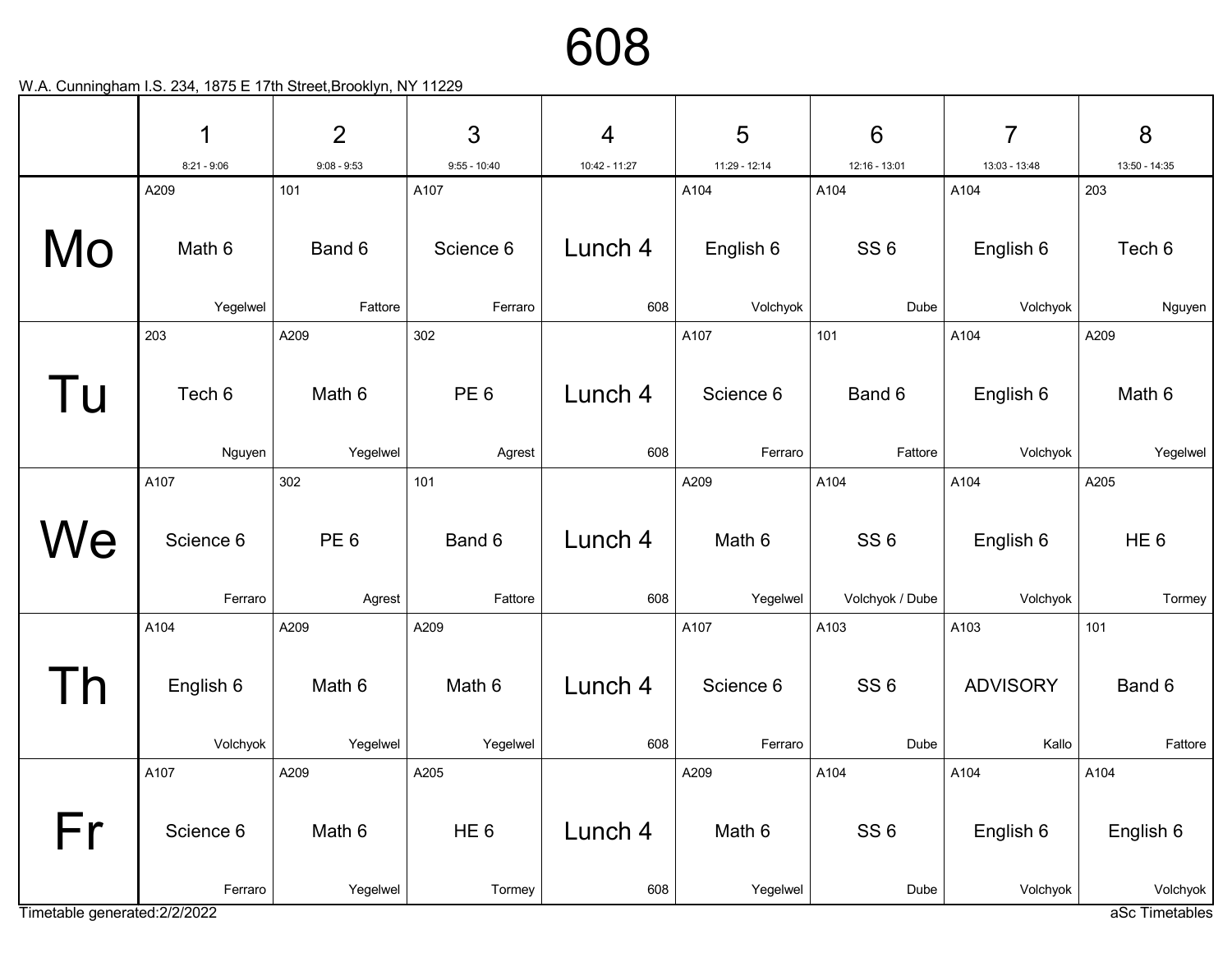

|                               | 1                         | $\overline{2}$                | 3                             | 4              | 5                  | $6\phantom{1}6$            | 7                                  | 8                            |
|-------------------------------|---------------------------|-------------------------------|-------------------------------|----------------|--------------------|----------------------------|------------------------------------|------------------------------|
|                               | $8:21 - 9:06$             | $9:08 - 9:53$                 | $9:55 - 10:40$                | 10:42 - 11:27  | 11:29 - 12:14      | 12:16 - 13:01              | 13:03 - 13:48                      | 13:50 - 14:35                |
|                               | A104                      | A107                          | A209                          |                | A209               | 203                        | 302                                | A204                         |
| Mo                            | English 6                 | Science 6                     | Math 6                        | Lunch 4        | Math 6             | Tech 6                     | PE <sub>6</sub>                    | <b>ADVISORY</b>              |
|                               | Volchyok / Roche          | Garland / Cohen               | Yegelwel / Cohen              | 609            | Yegelwel / Cohen   | Nguyen                     | Agrest                             | Kallo                        |
|                               | 101                       | A104                          | A104                          |                | A103               | 203                        | A209                               | A107                         |
| Tu                            | Art 6                     | English 6                     | English 6                     | Lunch 4        | SS <sub>6</sub>    | Tech 6                     | Math 6                             | Science 6                    |
|                               | Villafane                 | Volchyok / Roche              | Volchyok / Roche              | 609            | Dube / Roche       | Nguyen                     | Yegelwel / Cohen                   | Garland / Cohen              |
|                               | A209                      | A104                          | 302                           |                | A103               | A209                       | 115                                | A107                         |
| We                            | Math 6                    | English 6                     | PE <sub>6</sub>               | Lunch 4        | SS <sub>6</sub>    | Math 6                     | Art 6                              | Science 6                    |
|                               | Yegelwel / Cohen          | Volchyok / Roche              | Agrest                        | 609            | Dube / Roche       | Yegelwel / Roche           | Villafane                          | Garland / Cohen              |
|                               | A209                      | A104                          | A104                          |                | A209               | 115                        | A104                               | A107                         |
| <u>n</u>                      | Math 6                    | English 6                     | HE <sub>6</sub>               | Lunch 4        | Math 6             | Art 6                      | SS <sub>6</sub><br>Volchyok / Dube | Science 6                    |
|                               | Yegelwel / Cohen          | Volchyok / Roche              | Agrest                        | 609            | Yegelwel / Cohen   | Villafane                  | Roche                              | Garland / Cohen              |
|                               | A104                      | A104                          | A104                          |                | 216                | A209                       | A103                               | A107                         |
| Fr                            | HE <sub>6</sub><br>Agrest | English 6<br>Volchyok / Roche | English 6<br>Volchyok / Roche | Lunch 4<br>609 | Art 6<br>Villafane | Math 6<br>Yegelwel / Cohen | SS <sub>6</sub><br>Dube / Roche    | Science 6<br>Garland / Cohen |
| Timetable generated: 2/2/2022 |                           |                               |                               |                |                    |                            |                                    | aSc Timetables               |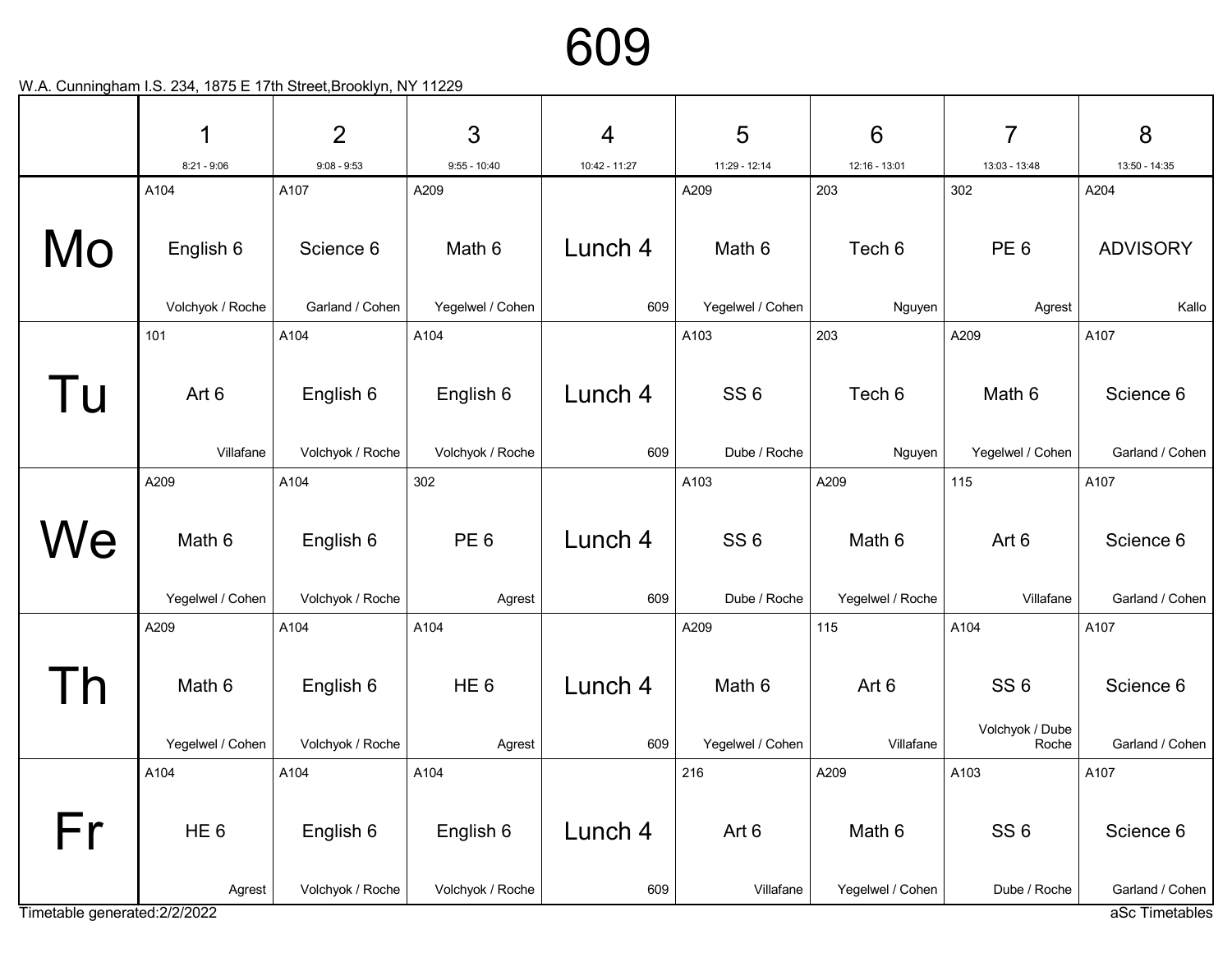|                               | 1               | $\overline{2}$  | 3               | $\overline{4}$ | 5               | $6\phantom{1}6$ | $\overline{7}$  | 8                         |
|-------------------------------|-----------------|-----------------|-----------------|----------------|-----------------|-----------------|-----------------|---------------------------|
|                               | $8:21 - 9:06$   | $9:08 - 9:53$   | $9:55 - 10:40$  | 10:42 - 11:27  | 11:29 - 12:14   | 12:16 - 13:01   | 13:03 - 13:48   | 13:50 - 14:35             |
|                               | A107            | A208            | A108            |                | A108            | A107            | 101             | A109                      |
| Mo                            | Science 6       | SS <sub>6</sub> | Math 6          | Lunch 4        | Math 6          | HE <sub>6</sub> | Band 6          | English 6                 |
|                               | Ferraro         | Vojka           | Tang            | 610            | Tang            | Ferraro         | Fattore         | Thomas                    |
|                               | A108            | A108            | 101             |                | A109            | A204            | A107            | 203                       |
| l u                           | Math 6          | Math 6          | Band 6          | Lunch 4        | English 6       | <b>ADVISORY</b> | Science 6       | Tech 6                    |
|                               | Tang            | Tang            | Fattore         | 610            | Thomas          | Kallo           | Ferraro         | Cooper R                  |
|                               | 101             | A109            | A109            |                | A205            | A108            | A107            | A109                      |
| We                            | Band 6          | English 6       | SS <sub>6</sub> | Lunch 4        | HE <sub>6</sub> | Math 6          | Science 6       | English 6                 |
|                               | Fattore         | Thomas          | Thomas / Vojka  | 610            | Tormey          | Tang            | Ferraro         | Thomas                    |
|                               | 302             | A109            | A109            |                | A108            | A108            | A107            | A208                      |
|                               | PE <sub>6</sub> | English 6       | English 6       | Lunch 4        | Math 6          | Math 6          | Science 6       | SS <sub>6</sub>           |
|                               | Agrest          | Thomas          | Thomas          | 610            | Tang            | Tang            | Ferraro         | Vojka                     |
|                               | A109            | A107            | 203             |                | A108            | A208            | 302             | 101                       |
| Fr                            | English 6       | Science 6       | Tech 6          | Lunch 4        | Math 6          | SS <sub>6</sub> | PE <sub>6</sub> | Band 6                    |
| Timetable generated: 2/2/2022 | Thomas          | Ferraro         | Cooper R        | 610            | Tang            | Vojka           | Agrest          | Fattore<br>aSc Timetables |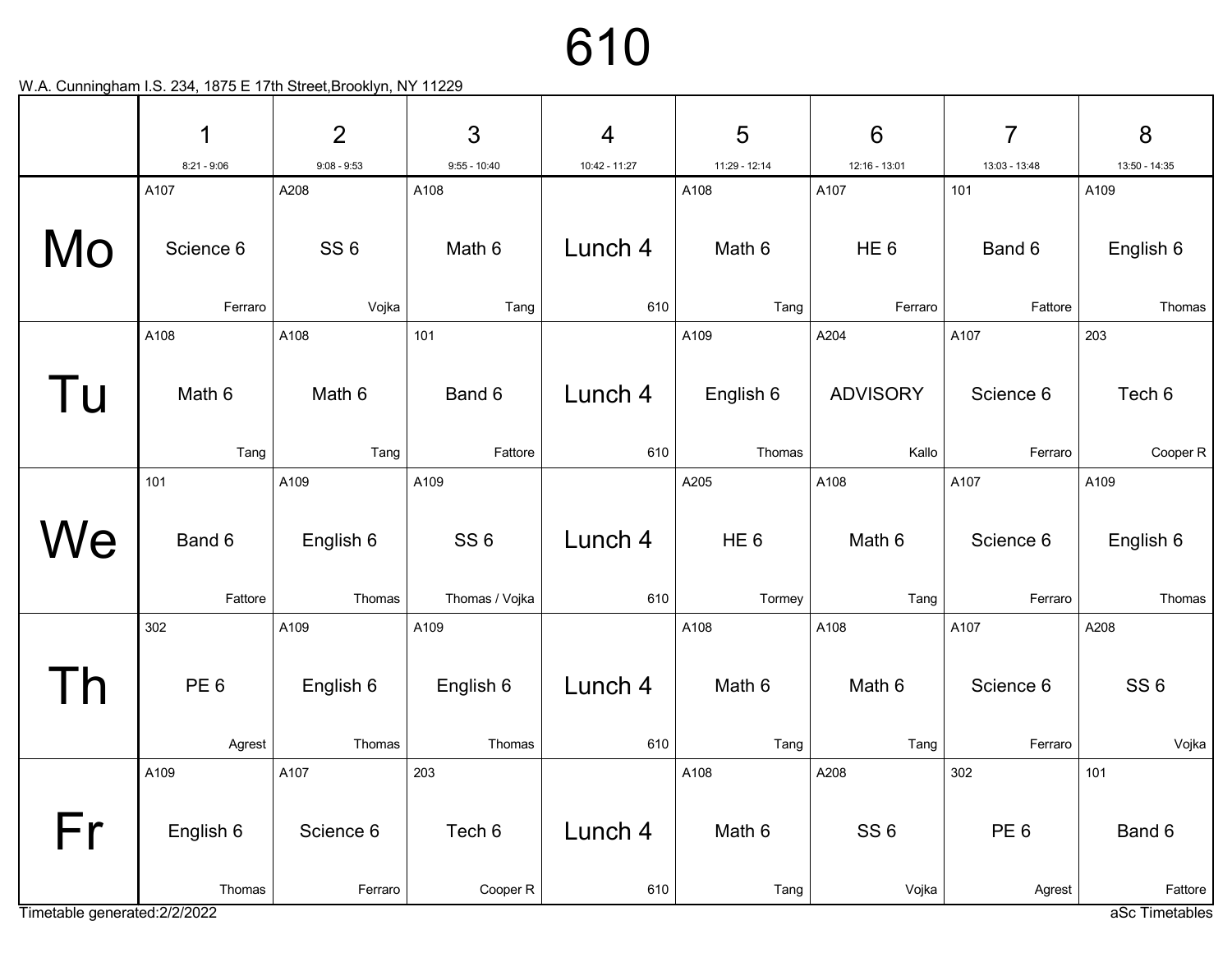|                               | 1                                                   | $\overline{2}$           | 3                                   | 4              | 5                                     | $6\phantom{1}6$           | 7                                     | 8                        |
|-------------------------------|-----------------------------------------------------|--------------------------|-------------------------------------|----------------|---------------------------------------|---------------------------|---------------------------------------|--------------------------|
|                               | $8:21 - 9:06$                                       | $9:08 - 9:53$            | $9:55 - 10:40$                      | 10:42 - 11:27  | 11:29 - 12:14                         | 12:16 - 13:01             | 13:03 - 13:48                         | 13:50 - 14:35            |
|                               | A203                                                | A207                     | 203                                 |                | A205                                  | A208                      | A204                                  | A203                     |
| Mo                            | Math 6                                              | Science 6                | Tech 6                              | Lunch 4        | HE <sub>6</sub>                       | SS <sub>6</sub>           | English 6                             | Math 6                   |
|                               | Mikoda / Moroz                                      | Xia / Moroz              | Nguyen                              | 611            | Tormey                                | Vojka / McDonald          | Guiseppone<br>McDonald                | Mikoda / Moroz           |
|                               | A207                                                | A203                     | A203                                |                | A205                                  | A208                      | 315                                   | A204                     |
| Tu                            | Science 6                                           | Math 6                   | Math 6                              | Lunch 4        | HE <sub>6</sub>                       | SS <sub>6</sub>           | Art 6                                 | English 6                |
|                               | Xia / Moroz                                         | Mikoda / Moroz           | Mikoda / Moroz                      | 611            | Tormey                                | Vojka / McDonald          | Mcternan                              | Guiseppone /<br>McDonald |
|                               | A204                                                | A207                     | A203                                |                | A204                                  | 315                       | A203                                  | 120                      |
| We                            | English 6<br>Guiseppone /<br>McDonald               | Science 6<br>Xia / Moroz | Math 6<br>Mikoda / Moroz            | Lunch 4<br>611 | English 6<br>Guiseppone /<br>McDonald | Art 6<br>Mcternan         | Math 6<br>Mikoda / McDonald           | PE <sub>6</sub><br>Dash  |
|                               | A204                                                | 315                      | A203                                |                | A204                                  | 203                       | A204                                  | A207                     |
|                               | SS <sub>6</sub><br>Guiseppone / Vojka /<br>McDonald | Art 6<br>Mcternan        | Math 6<br>Mikoda / Moroz            | Lunch 4<br>611 | English 6<br>Guiseppone /<br>McDonald | Tech 6<br>Nguyen          | English 6<br>Guiseppone /<br>McDonald | Science 6<br>Xia / Moroz |
|                               | A204                                                | A207                     | A208                                |                | 120                                   | 113                       | 315                                   | A203                     |
| Fr                            | English 6<br>Guiseppone /<br>McDonald               | Science 6<br>Xia / Moroz | SS <sub>6</sub><br>Vojka / McDonald | Lunch 4<br>611 | PE <sub>6</sub><br>Dash               | <b>ADVISORY</b><br>Melore | Art 6<br>Mcternan                     | Math 6<br>Mikoda / Moroz |
| Timetable generated: 2/2/2022 |                                                     |                          |                                     |                |                                       |                           |                                       | aSc Timetables           |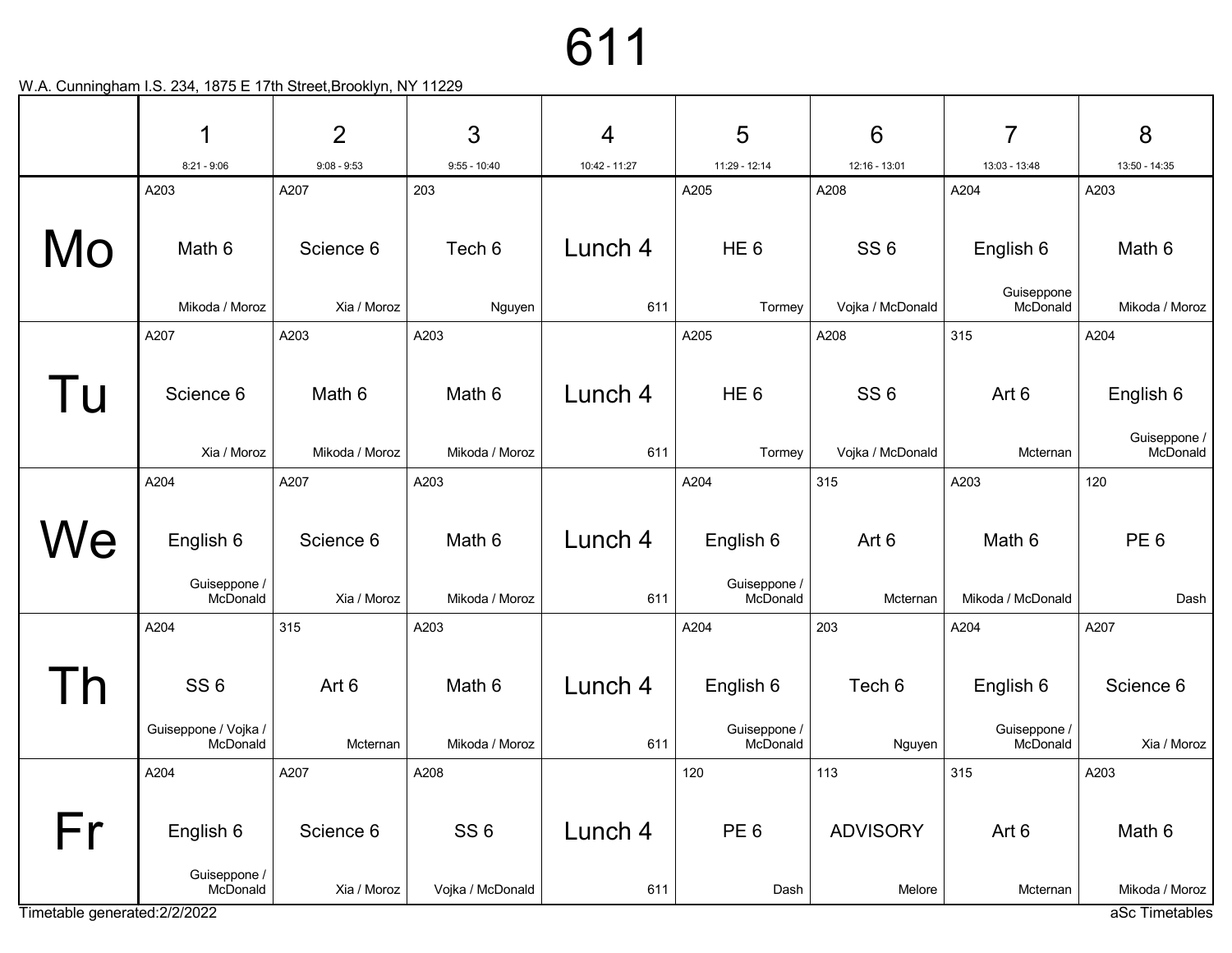|                               | 1               | $\overline{2}$ | 3               | $\overline{4}$ | 5                                     | $6\phantom{1}6$ | $\overline{7}$ | 8                            |
|-------------------------------|-----------------|----------------|-----------------|----------------|---------------------------------------|-----------------|----------------|------------------------------|
|                               | $8:21 - 9:06$   | $9:08 - 9:53$  | $9:55 - 10:40$  | 10:42 - 11:27  | 11:29 - 12:14                         | 12:16 - 13:01   | 13:03 - 13:48  | 13:50 - 14:35                |
|                               | A208            | A203           | A204            |                | A204                                  | 120             | A203           | A207                         |
| Mo                            | SS <sub>6</sub> | Math 6         | English 6       | Lunch 4        | English 6                             | PE <sub>6</sub> | Math 6         | Science 6                    |
|                               | Vojka           | Mikoda         | Guiseppone      | 612            | Guiseppone                            | Dash            | Mikoda         | Xia                          |
|                               | A204            | A204           | A205            |                | A203                                  | A203            | 101            | A207                         |
| Tu                            | SS <sub>6</sub> | English 6      | HE <sub>6</sub> | Lunch 4        | Math 6                                | Math 6          | Band 6         | Science 6                    |
|                               | Vojka           | Guiseppone     | Garland         | 612            | Mikoda                                | Mikoda          | Fattore        | Xia                          |
|                               | 203             | A203           | A205            |                | A208                                  | 101             | A204           | A207                         |
| We                            | Tech 6          | Math 6         | HE <sub>6</sub> | Lunch 4        | SS <sub>6</sub>                       | Band 6          | English 6      | Science 6                    |
|                               | Nguyen          | Mikoda         | Tormey          | 612            | Vojka                                 | Fattore         | Guiseppone     | Xia                          |
|                               | A308            | 101            | A204            |                | 120                                   | A203            | A207           | A203                         |
|                               | <b>ADVISORY</b> | Band 6         | English 6       | Lunch 4        | PE <sub>6</sub>                       | Math 6          | Science 6      | Math 6                       |
|                               | Melore          | Fattore        | Guiseppone      | 612            | Dash                                  | Mikoda          | Xia            | Mikoda                       |
|                               | A207            | A203           | A204            |                | A204                                  | 203             | 101            | A204                         |
| Fr                            | Science 6       | Math 6         | English 6       | Lunch 4        | SS <sub>6</sub><br>Guiseppone / Vojka | Tech 6          | Band 6         | English 6                    |
| Timetable generated: 2/2/2022 | Xia             | Mikoda         | Guiseppone      | 612            |                                       | Nguyen          | Fattore        | Guiseppone<br>aSc Timetables |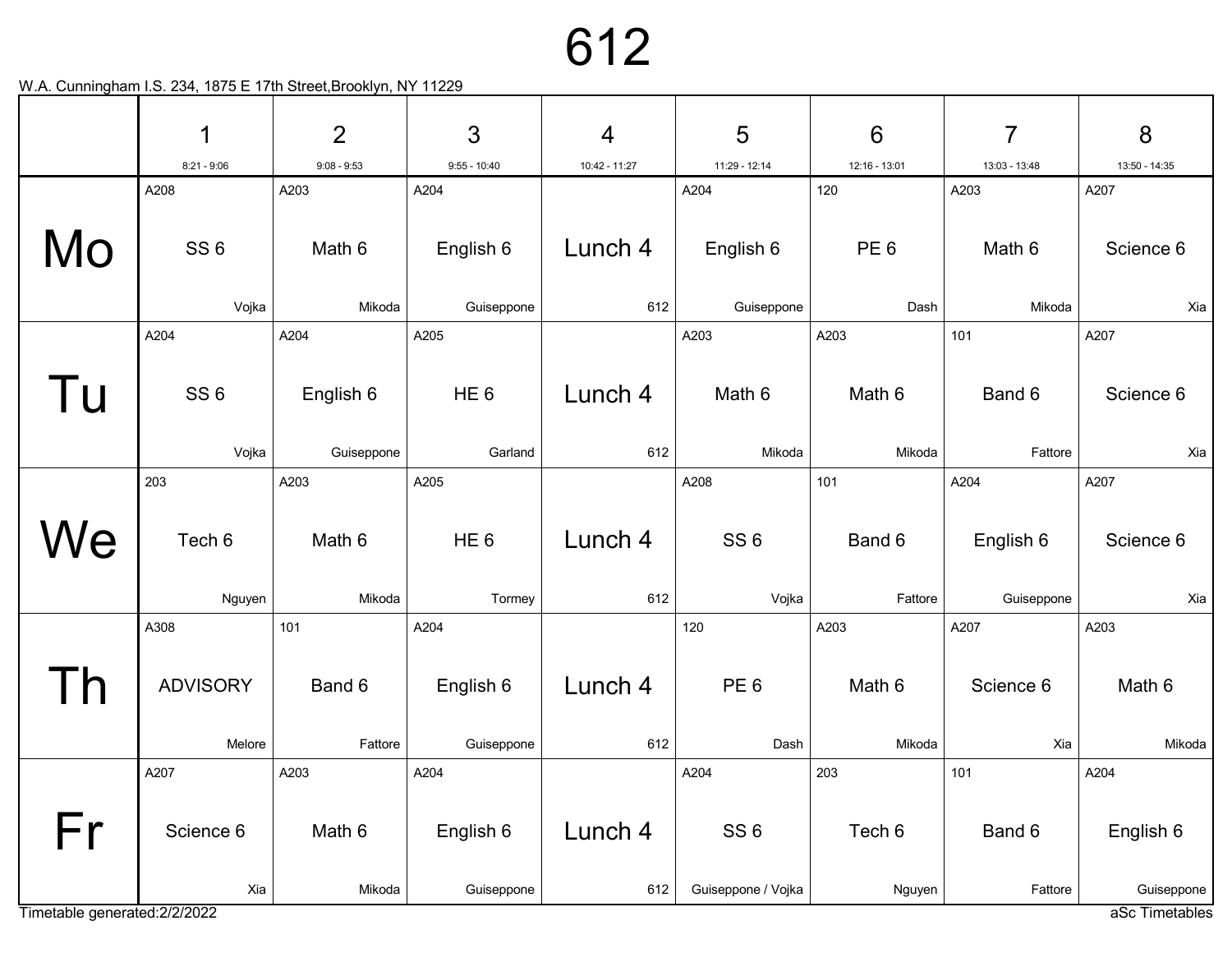|                               | 1                        | $\overline{2}$                                      | 3                                     | 4              | 5                        | $6\phantom{1}6$          | 7                        | 8                                     |
|-------------------------------|--------------------------|-----------------------------------------------------|---------------------------------------|----------------|--------------------------|--------------------------|--------------------------|---------------------------------------|
|                               | $8:21 - 9:06$            | $9:08 - 9:53$                                       | $9:55 - 10:40$                        | 10:42 - 11:27  | 11:29 - 12:14            | 12:16 - 13:01            | 13:03 - 13:48            | 13:50 - 14:35                         |
|                               | A204                     | A204                                                | A205                                  |                | A203                     | A207                     | 308                      | A208                                  |
| Mo                            | English 6                | English 6                                           | HE <sub>6</sub>                       | Lunch 4        | Math 6                   | Science 6                | Theatre 6                | SS <sub>6</sub>                       |
|                               | Guiseppone<br>McDonald   | Guiseppone /<br>McDonald                            | Tormey                                | 613            | Mikoda / Moroz           | Xia / Moroz              | Woodward                 | Vojka / McDonald                      |
|                               | A208                     | A208                                                | 308                                   |                | A207                     | 120                      | A204                     | A203                                  |
| Tu                            | English 6                | SS <sub>6</sub>                                     | Theatre 6                             | Lunch 4        | Science 6                | PE <sub>6</sub>          | English 6                | Math 6                                |
|                               | Guiseppone /<br>McDonald | Vojka / McDonald                                    | Woodward                              | 613            | Xia / Moroz              | Dash                     | Guiseppone /<br>McDonald | Mikoda / Moroz                        |
|                               | 308                      | A204                                                | A204                                  |                | A203                     | A203                     | A207                     | 203                                   |
| Vе                            | Theatre 6<br>Woodward    | SS <sub>6</sub><br>Guiseppone / Vojka /<br>McDonald | English 6<br>Guiseppone /<br>McDonald | Lunch 4<br>613 | Math 6<br>Mikoda / Moroz | Math 6<br>Mikoda / Moroz | Science 6<br>Xia / Moroz | Tech 6<br>Nguyen                      |
|                               | A207                     | A203                                                | 302                                   |                | 203                      | A205                     | A203                     | A204                                  |
|                               | Science 6<br>Xia / Moroz | Math 6<br>Mikoda / Moroz                            | PE <sub>6</sub><br>Dash               | Lunch 4<br>613 | Tech 6<br>Nguyen         | HE <sub>6</sub><br>Dash  | Math 6<br>Mikoda / Moroz | English 6<br>Guiseppone /<br>McDonald |
|                               | A308                     | A208                                                | A203                                  |                | A207                     | A203                     | A204                     | 308                                   |
|                               |                          |                                                     |                                       |                |                          |                          |                          |                                       |
| Fr                            | <b>ADVISORY</b>          | SS <sub>6</sub>                                     | Math 6                                | Lunch 4        | Science 6                | Math 6                   | English 6                | Theatre 6                             |
| Timetable generated: 2/2/2022 | Kallo                    | Vojka / McDonald                                    | Mikoda / Moroz                        | 613            | Xia / Moroz              | Mikoda / McDonald        | Guiseppone /<br>McDonald | Woodward<br>aSc Timetables            |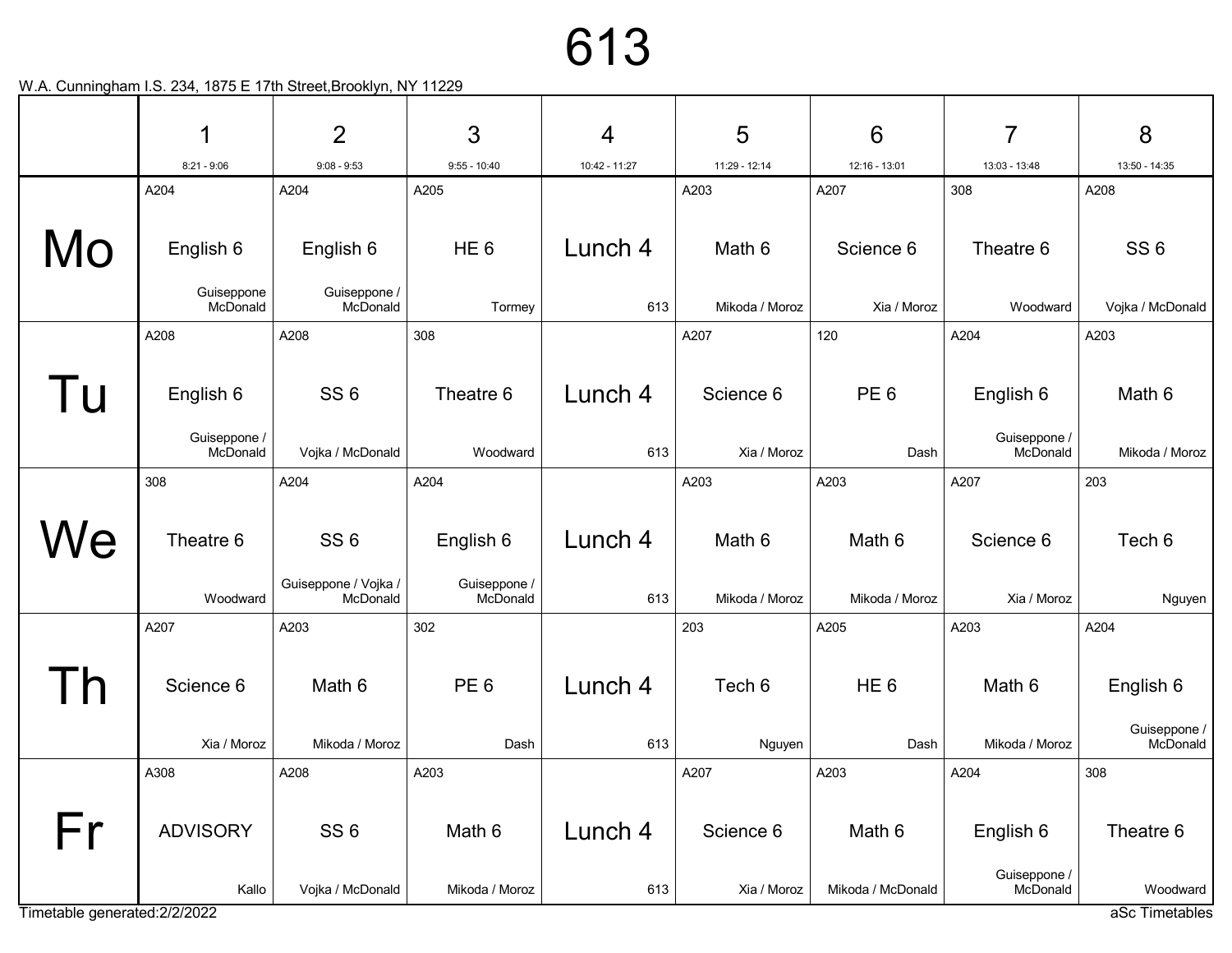|                               | 1                   | $\overline{2}$      | 3                    | $\overline{4}$ | 5                    | 6                        | $\overline{7}$            | 8                                |
|-------------------------------|---------------------|---------------------|----------------------|----------------|----------------------|--------------------------|---------------------------|----------------------------------|
|                               | $8:21 - 9:06$       | $9:08 - 9:53$       | $9:55 - 10:40$       | 10:42 - 11:27  | 11:29 - 12:14        | 12:16 - 13:01            | 13:03 - 13:48             | 13:50 - 14:35                    |
|                               | A109                | A109                | 302                  |                | 203                  | A108                     | A108                      | A107                             |
| Mo                            | English 6           | English 6           | PE <sub>6</sub>      | Lunch 4        | Tech 6               | Math 6                   | Art 6                     | Science 6                        |
|                               | Thomas              | Thomas              | Agrest               | 614            | Cooper R             | Tang                     | Abramsky                  | Ferraro                          |
|                               | A109                | A109                | A107                 |                | A108                 | A108                     | A108                      | A103                             |
| Tu                            | English 6<br>Thomas | English 6<br>Thomas | Science 6<br>Ferraro | Lunch 4<br>614 | Math 6<br>Tang       | Math 6<br>Tang           | Art 6<br>Abramsky         | SS <sub>6</sub><br>Vojka         |
|                               | A109                | A108                | A108                 |                | A107                 | A208                     | A205                      | A108                             |
| We                            | English 6<br>Thomas | Math 6<br>Tang      | Art 6<br>Abramsky    | Lunch 4<br>614 | Science 6<br>Ferraro | SS <sub>6</sub><br>Vojka | HE <sub>6</sub><br>Agrest | Math 6<br>Tang                   |
|                               | A107                | A108                | A108                 |                | A208                 | A208                     | 302                       | 203                              |
|                               | Science 6           | Math 6              | Math 6               | Lunch 4        | SS <sub>6</sub>      | English 6                | PE <sub>6</sub>           | Tech 6                           |
|                               | Ferraro             | Tang                | Tang                 | 614            | Vojka                | Thomas                   | Agrest                    | Cooper R                         |
|                               | A108                | A304                | A108                 |                | A107                 | A108                     | A109                      | A109                             |
| Fr                            | Art 6               | HE <sub>6</sub>     | Math 6               | Lunch 4        | Science 6            | <b>ADVISORY</b>          | English 6                 | SS <sub>6</sub>                  |
| Timetable generated: 2/2/2022 | Abramsky            | Agrest              | Tang                 | 614            | Ferraro              | Kallo                    | Thomas                    | Thomas / Vojka<br>aSc Timetables |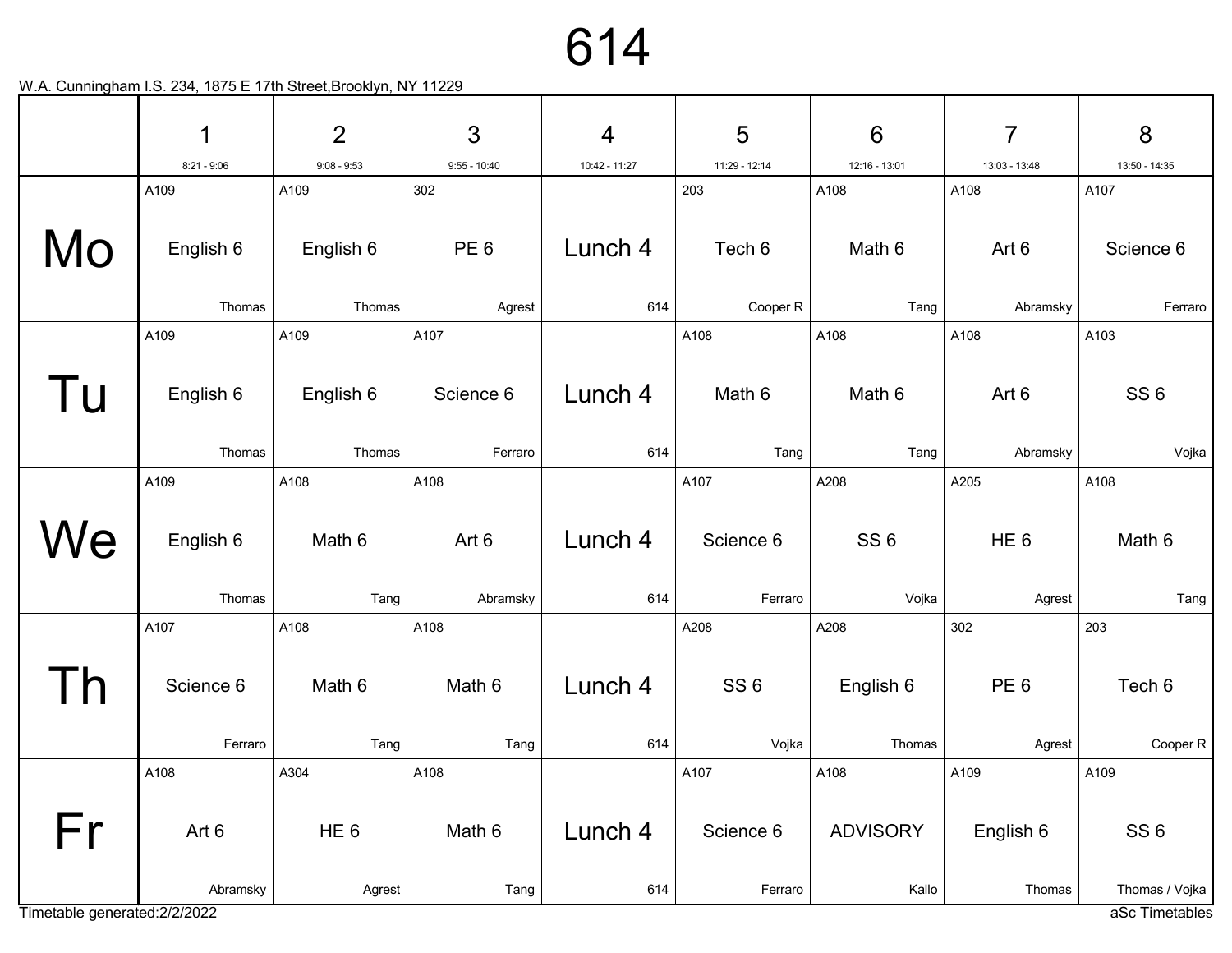|                               | 1               | $\overline{2}$  | 3               | $\overline{4}$ | 5               | $6\phantom{1}6$ | $\overline{7}$ | 8               |
|-------------------------------|-----------------|-----------------|-----------------|----------------|-----------------|-----------------|----------------|-----------------|
|                               | $8:21 - 9:06$   | $9:08 - 9:53$   | $9:55 - 10:40$  | 10:42 - 11:27  | 11:29 - 12:14   | 12:16 - 13:01   | 13:03 - 13:48  | 13:50 - 14:35   |
|                               | A108            | A108            | A103            |                | A107            | A109            | 406            | A108            |
| Mo                            | Math 6          | HE <sub>6</sub> | SS <sub>6</sub> | Lunch 4        | Science 6       | English 6       | Dance 6        | Math 6          |
|                               | Tang            | Agrest          | Thomas / Vojka  | 615            | Ferraro         | Thomas          | Brown D        | Tang            |
|                               | A107            | A107            | A208            |                | A204            | A109            | 406            | A108            |
| Tu                            | HE <sub>6</sub> | Science 6       | SS <sub>6</sub> | Lunch 4        | <b>ADVISORY</b> | English 6       | Dance 6        | Math 6          |
|                               | Agrest          | Ferraro         | Vojka           | 615            | Kallo           | Thomas          | Brown D        | Tang            |
|                               | A108            | 203             | 406             |                | A109            | A107            | A108           | A208            |
| We                            | Math 6          | Tech 6          | Dance 6         | Lunch 4        | English 6       | Science 6       | Math 6         | SS <sub>6</sub> |
|                               | Tang            | Cooper R        | Brown D         | 615            | Thomas          | Ferraro         | Tang           | Vojka           |
|                               | A109            | 203             | A107            |                | 302             | A109            | A109           | A108            |
|                               | English 6       | Tech 6          | Science 6       | Lunch 4        | PE <sub>6</sub> | SS <sub>6</sub> | English 6      | Math 6          |
|                               | Thomas          | Cooper R        | Ferraro         | 615            | Agrest          | Vojka           | Thomas         | Tang            |
|                               | 406             | A109            | A109            |                | 302             | A107            | A108           | A108            |
| Fr                            | Dance 6         | English 6       | English 6       | Lunch 4        | PE <sub>6</sub> | Science 6       | Math 6         | Math 6          |
|                               | Brown D         | Thomas          | Thomas          | 615            | Agrest          | Ferraro         | Tang           | Tang            |
| Timetable generated: 2/2/2022 |                 |                 |                 |                |                 |                 |                | aSc Timetables  |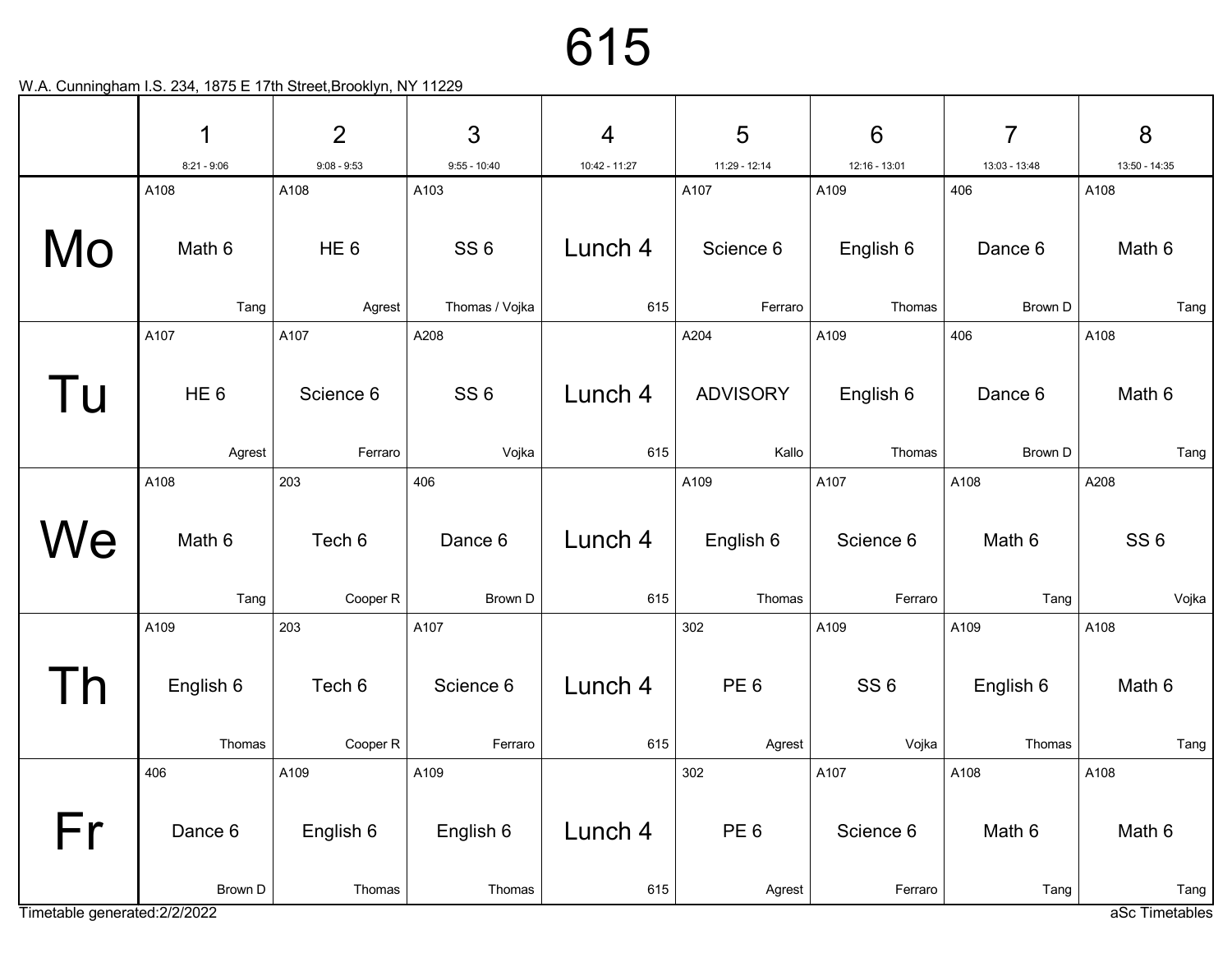

|                               | 1                         | $\overline{2}$     | 3                        | $\overline{4}$ | 5                        | $6\phantom{1}6$       | 7                         | 8                         |
|-------------------------------|---------------------------|--------------------|--------------------------|----------------|--------------------------|-----------------------|---------------------------|---------------------------|
|                               | $8:21 - 9:06$             | $9:08 - 9:53$      | $9:55 - 10:40$           | 10:42 - 11:27  | 11:29 - 12:14            | 12:16 - 13:01         | 13:03 - 13:48             | 13:50 - 14:35             |
|                               | 303B                      | 308                | 303A                     |                | 303A                     | 303B                  | <b>121 LAB</b>            | 303B                      |
| Mo                            | English 6                 | Theatre 6          | Math 6                   | Lunch 4        | Math 6                   | SS <sub>6</sub>       | Tech 6                    | English 6                 |
|                               | Yuspa                     | Woodward           | Kohn                     | 620            | Kohn                     | Yuspa                 | Cooper R                  | Yuspa                     |
|                               | 302                       | 303B               | 303B                     |                | 303B                     | 308                   | 303A                      | 303A                      |
| l u                           | PE <sub>6</sub><br>Cacace | English 6          | English 6                | Lunch 4<br>620 | HE <sub>6</sub>          | Theatre 6<br>Woodward | Math 6<br>Kohn            | Science 6<br>Kohn         |
|                               | 303A                      | Yuspa<br>303B      | Yuspa<br>308             |                | Agrest<br>303A           | 303A                  | 303B                      | 302                       |
| We                            | Math 6<br>Kohn            | English 6<br>Yuspa | Theatre 6<br>Woodward    | Lunch 4<br>620 | Science 6<br>Kohn        | Math 6<br>Kohn        | SS <sub>6</sub><br>Yuspa  | PE <sub>6</sub><br>Agrest |
|                               | 303A                      | 303B               | 303B                     |                | 303A                     | 303A                  | 303A                      | 308                       |
|                               | Math 6<br>Kohn            | English 6<br>Yuspa | SS <sub>6</sub><br>Yuspa | Lunch 4<br>620 | Math 6<br>Kohn           | Science 6<br>Kohn     | <b>ADVISORY</b><br>Melore | Theatre 6<br>Woodward     |
|                               | 303A                      | 303B               | 303B                     |                | 303B                     | 303A                  | <b>121 LAB</b>            | 303B                      |
| Fr                            | Science 6<br>Kohn         | English 6<br>Yuspa | English 6<br>Yuspa       | Lunch 4<br>620 | SS <sub>6</sub><br>Yuspa | Math 6<br>Kohn        | Tech 6<br>Cooper R        | HE <sub>6</sub><br>Agrest |
| Timetable generated: 2/2/2022 |                           |                    |                          |                |                          |                       |                           | aSc Timetables            |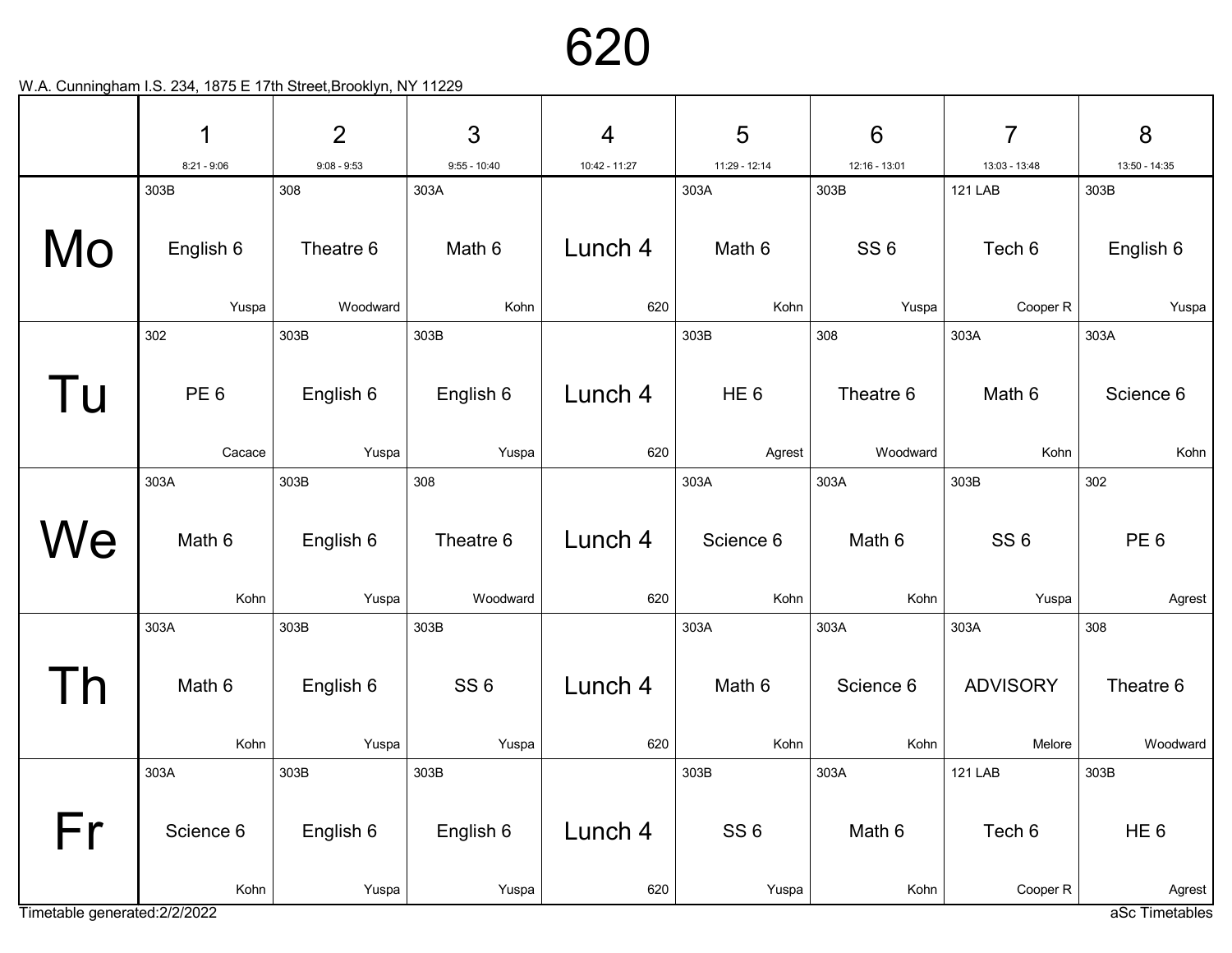|                               | 1                         | $\overline{2}$            | 3              | $\overline{4}$ | 5                  | $6\phantom{1}6$          | 7                  | 8                      |
|-------------------------------|---------------------------|---------------------------|----------------|----------------|--------------------|--------------------------|--------------------|------------------------|
|                               | $8:21 - 9:06$             | $9:08 - 9:53$             | $9:55 - 10:40$ | 10:42 - 11:27  | 11:29 - 12:14      | 12:16 - 13:01            | 13:03 - 13:48      | 13:50 - 14:35          |
|                               | 303A                      | 303B                      | 308            |                | 303B               | 303A                     | 303B               | 303A                   |
| Mo                            | Math 6                    | English 6                 | Theatre 6      | Lunch 4        | HE <sub>6</sub>    | Science 6                | English 6          | Math 6                 |
|                               | Kohn                      | Yuspa                     | Woodward       | 621            | Agrest             | Kohn                     | Yuspa              | Kohn                   |
|                               | 302                       | 303A                      | 303A           |                | 303A               | 303B                     | 303B               | 303B                   |
| l u                           | PE <sub>6</sub><br>Cacace | Math 6<br>Kohn            | Math 6<br>Kohn | Lunch 4<br>621 | Science 6<br>Kohn  | SS <sub>6</sub><br>Yuspa | Tech 6<br>Cooper R | English 6<br>Yuspa     |
|                               | 303B                      | 308                       | 303A           |                | 303B               | 303B                     | 303A               | 302                    |
| We                            | English 6                 | Theatre 6                 | Math 6         | Lunch 4        | English 6          | SS <sub>6</sub>          | Math 6             | PE <sub>6</sub>        |
|                               | Yuspa                     | Woodward                  | Kohn           | 621            | Yuspa              | Yuspa                    | Kohn               | Agrest                 |
|                               | 308                       | 303A                      | 303A           |                | 303B               | 303B                     | 303B               | 303A                   |
|                               | Theatre 6<br>Woodward     | HE <sub>6</sub><br>Agrest | Math 6<br>Kohn | Lunch 4<br>621 | English 6<br>Yuspa | SS <sub>6</sub><br>Yuspa | English 6<br>Yuspa | Science 6<br>Kohn      |
|                               |                           |                           |                |                |                    |                          |                    |                        |
|                               | 303B                      | 308                       | 303A           |                | A208               | 303B                     | 303B               | 303A                   |
| Fr                            | English 6                 | Theatre 6                 | Science 6      | Lunch 4        | <b>ADVISORY</b>    | Tech 6                   | SS <sub>6</sub>    | Math 6                 |
| Timetable generated: 2/2/2022 | Yuspa                     | Woodward                  | Kohn           | 621            | Kallo              | Cooper R                 | Yuspa              | Kohn<br>aSc Timetables |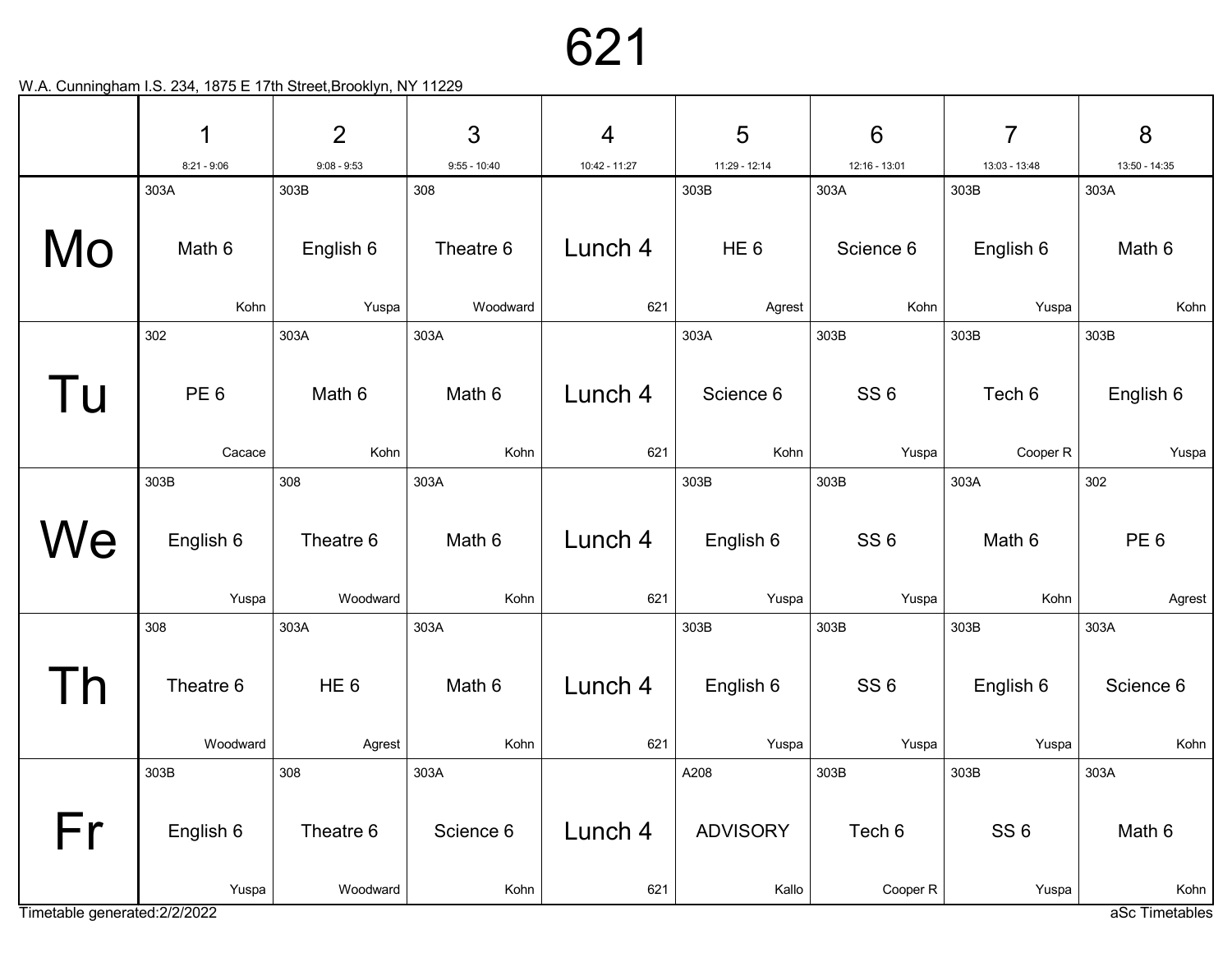|                               | 1                    | $\overline{2}$       | 3                     | $\overline{4}$       | 5             | $6\phantom{1}6$      | $\overline{7}$       | 8                        |
|-------------------------------|----------------------|----------------------|-----------------------|----------------------|---------------|----------------------|----------------------|--------------------------|
|                               | $8:21 - 9:06$<br>414 | $9:08 - 9:53$<br>414 | $9:55 - 10:40$<br>401 | 10:42 - 11:27<br>403 | 11:29 - 12:14 | 12:16 - 13:01<br>401 | 13:03 - 13:48<br>401 | 13:50 - 14:35<br>402     |
|                               |                      |                      |                       |                      |               |                      |                      |                          |
| Mo                            | Science 7            | Science 7            | English 7             | Math 7               | Lunch 5       | SS <sub>7</sub>      | English 7            | PE <sub>7</sub>          |
|                               | Gascon               | Gascon               | Ramos                 | Galanis              | 701           | Harris               | Ramos                | Tarsia                   |
|                               | 414                  | 401                  | 406                   | 407                  |               | 403                  | 313                  | 401                      |
| l U                           | Science 7            | English 7            | <b>Enrichment A</b>   | SS <sub>7</sub>      | Lunch 5       | Math 7               | Art 7                | English 7                |
|                               | Gascon               | Ramos                | Brown D               | Harris               | 701           | Galanis              | Pereira              | Ramos                    |
|                               | 406                  | 401                  | 403                   | 414                  |               | 407                  | 403                  | 313                      |
| We                            | <b>Enrichment A</b>  | English 7            | Math 7                | Science 7            | Lunch 5       | SS <sub>7</sub>      | Math 7               | Art 7                    |
|                               | Brown D              | Ramos                | Galanis               | Gascon               | 701           | Harris               | Galanis              | Pereira                  |
|                               | 414                  | 406                  | 407                   | 407                  |               | 401                  | 403                  | 403                      |
|                               | Science 7            | <b>Enrichment A</b>  | SS <sub>7</sub>       | English 7            | Lunch 5       | English 7            | Math 7               | Math 7                   |
|                               | Gascon               | Brown D              | Harris                | Ramos                | 701           | Ramos                | Galanis              | Galanis                  |
|                               | 401                  | 402                  | 407                   | 403                  |               | 407                  | 403                  | 414                      |
| Fr                            | English 7            | PE <sub>7</sub>      | SS <sub>7</sub>       | Math 7               | Lunch 5       | SS <sub>7</sub>      | Math 7               | Science 7                |
| Timetable generated: 2/2/2022 | Ramos                | Tarsia               | Harris                | Galanis              | 701           | Harris               | Galanis              | Gascon<br>aSc Timetables |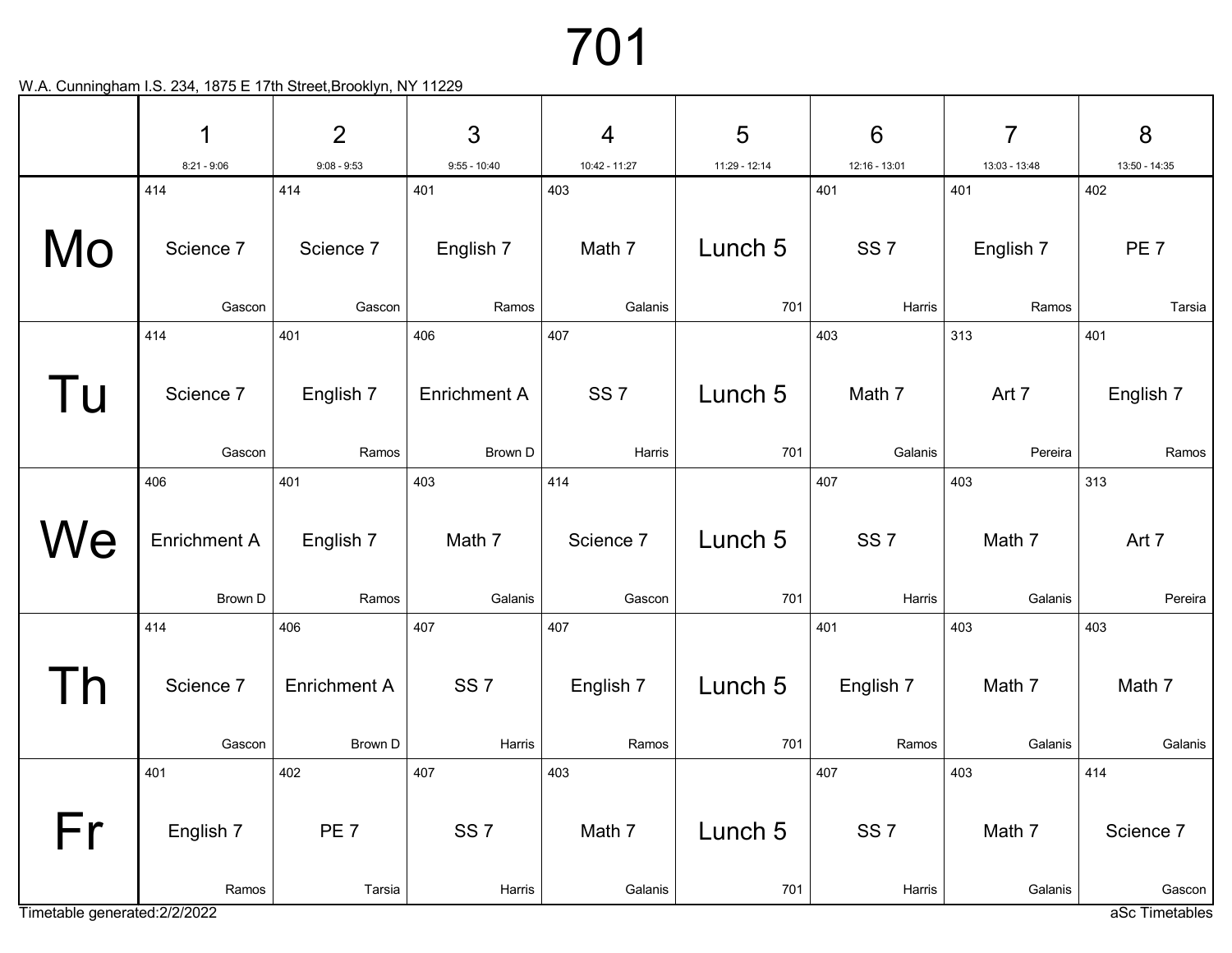|                               | 1                   | $\overline{2}$      | 3                   | $\overline{4}$  | 5             | $6\phantom{1}6$ | 7               | 8               |
|-------------------------------|---------------------|---------------------|---------------------|-----------------|---------------|-----------------|-----------------|-----------------|
|                               | $8:21 - 9:06$       | $9:08 - 9:53$       | $9:55 - 10:40$      | 10:42 - 11:27   | 11:29 - 12:14 | 12:16 - 13:01   | 13:03 - 13:48   | 13:50 - 14:35   |
|                               | 403                 | 407                 | 313                 | 414             |               | 405             | 405             | 403             |
| Mo                            | Math 7              | SS <sub>7</sub>     | Art 7               | Science 7       | Lunch 5       | English 7       | English 7       | Math 7          |
|                               | Galanis             | Harris              | Pereira             | Gascon          | 702           | Polizzi         | Polizzi         | Galanis         |
|                               | 403                 | 414                 | 408                 | 405             |               | 407             | 403             | 414             |
| l u                           | Math 7              | Science 7           | <b>Enrichment A</b> | English 7       | Lunch 5       | SS <sub>7</sub> | Math 7          | Science 7       |
|                               | Galanis             | Gascon              | Villafane           | Polizzi         | 702           | Harris          | Galanis         | Gascon          |
|                               | 408                 | 407                 | 402                 | 405             |               | 403             | 414             | 405             |
| We                            | <b>Enrichment A</b> | SS <sub>7</sub>     | PE <sub>7</sub>     | SS <sub>7</sub> | Lunch 5       | Math 7          | Science 7       | English 7       |
|                               | Villafane           | Harris              | Tarsia              | Harris          | 702           | Galanis         | Gascon          | Polizzi         |
|                               | 403                 | 408                 | 313                 | 414             |               | 405             | 405             | 405             |
|                               | Math 7              | <b>Enrichment A</b> | Art 7               | Science 7       | Lunch 5       | SS <sub>7</sub> | English 7       | English 7       |
|                               | Galanis             | Villafane           | Pereira             | Gascon          | 702           | Harris          | Polizzi         | Polizzi         |
|                               | 414                 | 403                 | 403                 | 407             |               | 405             | 402             | 407             |
| Fr                            | Science 7           | Math 7              | Math 7              | English 7       | Lunch 5       | English 7       | PE <sub>7</sub> | SS <sub>7</sub> |
|                               | Gascon              | Galanis             | Galanis             | Polizzi         | 702           | Polizzi         | Tarsia          | Harris          |
| Timetable generated: 2/2/2022 |                     |                     |                     |                 |               |                 |                 | aSc Timetables  |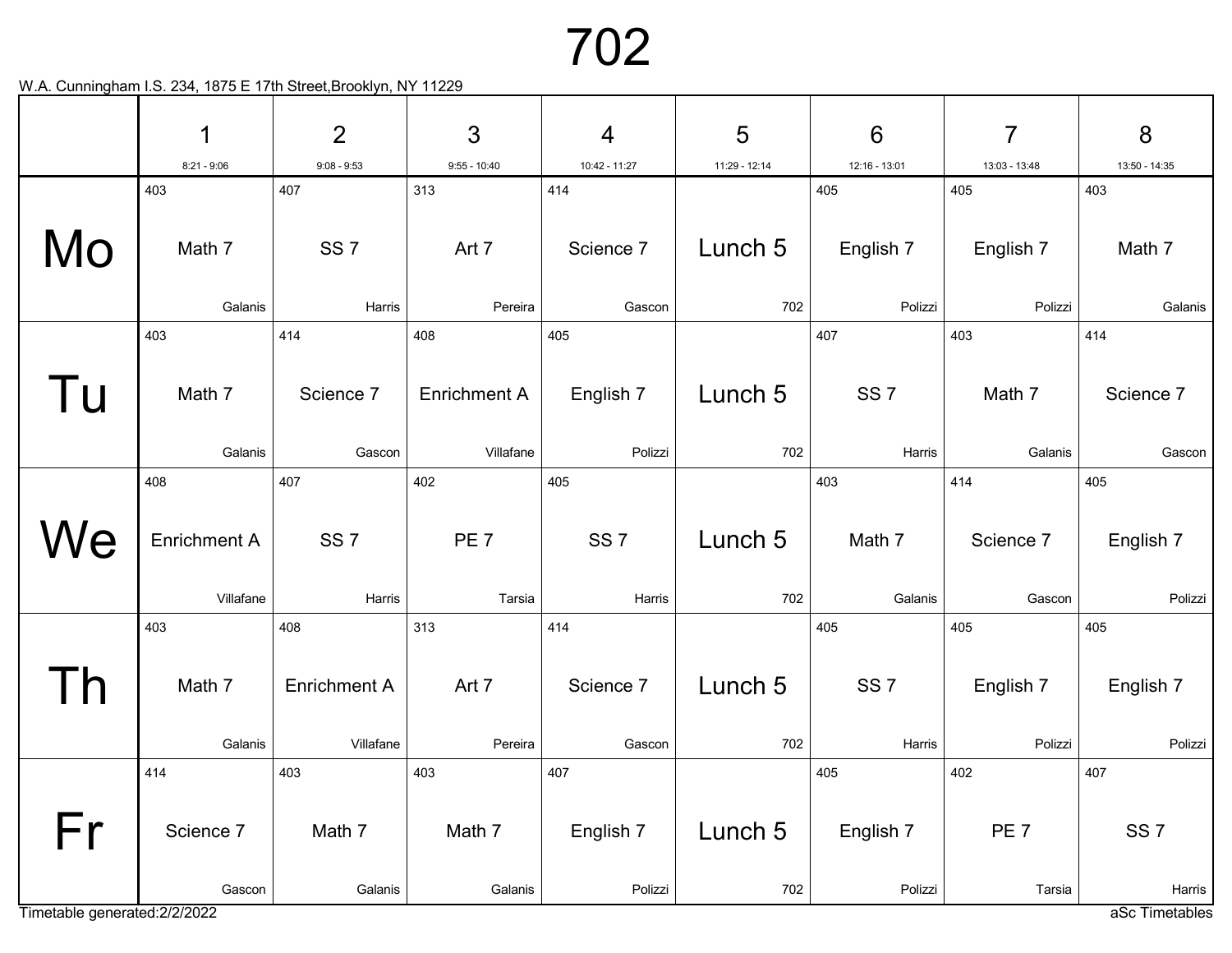|                               | 1                   | $\overline{2}$      | 3              | $\overline{4}$  | 5             | $6\phantom{1}6$ | 7               | 8               |
|-------------------------------|---------------------|---------------------|----------------|-----------------|---------------|-----------------|-----------------|-----------------|
|                               | $8:21 - 9:06$       | $9:08 - 9:53$       | $9:55 - 10:40$ | 10:42 - 11:27   | 11:29 - 12:14 | 12:16 - 13:01   | 13:03 - 13:48   | 13:50 - 14:35   |
|                               | 405                 | 406                 | 405            | 405             |               | 403             | 407             | 414             |
| Mo                            | English 7           | <b>Enrichment B</b> | English 7      | SS <sub>7</sub> | Lunch 5       | Math 7          | SS <sub>7</sub> | Science 7       |
|                               | Polizzi             | Brown D             | Polizzi        | Harris          | 703           | Galanis         | Harris          | Gascon          |
|                               | 406                 | 403                 | 405            | 403             |               | 414             | 405             | 405             |
| l u                           | <b>Enrichment B</b> | Math 7              | English 7      | Math 7          | Lunch 5       | Science 7       | English 7       | SS <sub>7</sub> |
|                               | Brown D             | Galanis             | Polizzi        | Galanis         | 703           | Gascon          | Polizzi         | Harris          |
|                               | 414                 | 403                 | 405            | 403             |               | 313             | 407             | 402             |
| We                            | Science 7           | Math 7              | English 7      | Math 7          | Lunch 5       | Art 7           | SS <sub>7</sub> | PE <sub>7</sub> |
|                               | Gascon              | Galanis             | Polizzi        | Galanis         | 703           | Pereira         | Harris          | Tarsia          |
|                               | 406                 | 405                 | 405            | 403             |               | 403             | 407             | 414             |
|                               | <b>Enrichment B</b> | English 7           | English 7      | Math 7          | Lunch 5       | Math 7          | SS <sub>7</sub> | Science 7       |
|                               | Brown D             | Polizzi             | Polizzi        | Galanis         | 703           | Galanis         | Harris          | Gascon          |
|                               | 405                 | 313                 | 414            | 414             |               | 403             | 407             | 402             |
| Fr                            | English 7           | Art 7               | Science 7      | Science 7       | Lunch 5       | Math 7          | SS <sub>7</sub> | PE <sub>7</sub> |
|                               | Polizzi             | Pereira             | Gascon         | Gascon          | 703           | Galanis         | Harris          | Tarsia          |
| Timetable generated: 2/2/2022 |                     |                     |                |                 |               |                 |                 | aSc Timetables  |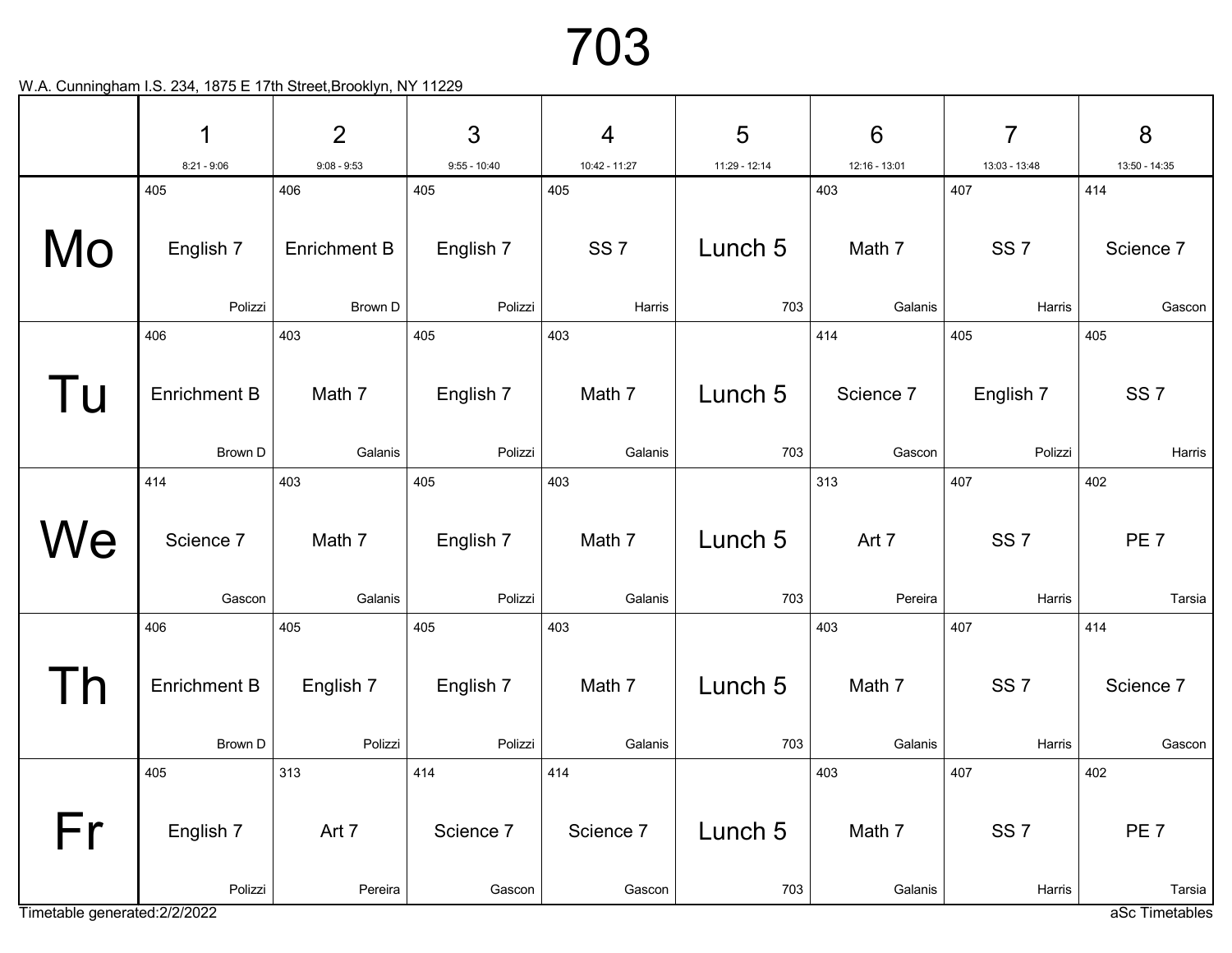|                               | 1                   | $\overline{2}$      | 3               | $\overline{4}$ | 5             | $6\phantom{1}6$ | 7             | 8                         |
|-------------------------------|---------------------|---------------------|-----------------|----------------|---------------|-----------------|---------------|---------------------------|
|                               | $8:21 - 9:06$       | $9:08 - 9:53$       | $9:55 - 10:40$  | 10:42 - 11:27  | 11:29 - 12:14 | 12:16 - 13:01   | 13:03 - 13:48 | 13:50 - 14:35             |
|                               | 313                 | A103                | 407             | 407            |               | 409             | 414           | 421                       |
| Mo                            | Art 7               | <b>Enrichment B</b> | SS <sub>7</sub> | English 7      | Lunch 5       | Math 7          | Science 7     | English 7                 |
|                               | Pereira             | Dube                | Harris          | Fridman        | 704           | Abruzzo         | Gascon        | Fridman                   |
|                               | A103                | 407                 | 407             | 414            |               | 409             | 409           | 421                       |
| l u                           | <b>Enrichment B</b> | SS <sub>7</sub>     | SS <sub>7</sub> | Science 7      | Lunch 5       | Math 7          | Math 7        | English 7                 |
|                               | Dube                | Harris              | Harris          | Gascon         | 704           | Abruzzo         | Abruzzo       | Fridman                   |
|                               | 402                 | 414                 | 407             | 407            |               | 414             | 411           | 409                       |
| We                            | PE <sub>7</sub>     | Science 7           | SS <sub>7</sub> | English 7      | Lunch 5       | Science 7       | Math 7        | English 7                 |
|                               | Tarsia              | Gascon              | Harris          | Fridman        | 704           | Gascon          | Abruzzo       | Fridman                   |
|                               | A103                | 407                 | 411             | 409            |               | 402             | 414           | 421                       |
|                               | <b>Enrichment B</b> | SS <sub>7</sub>     | Math 7          | Math 7         | Lunch 5       | PE <sub>7</sub> | Science 7     | English 7                 |
|                               | Dube                | Harris              | Abruzzo         | Abruzzo        | 704           | Tarsia          | Gascon        | Fridman                   |
|                               | 421                 | 421                 | 421             | 411            |               | 313             | 414           | 411                       |
| Fr                            | English 7           | SS <sub>7</sub>     | English 7       | Math 7         | Lunch 5       | Art 7           | Science 7     | Math 7                    |
| Timetable generated: 2/2/2022 | Fridman             | Harris              | Fridman         | Abruzzo        | 704           | Pereira         | Gascon        | Abruzzo<br>aSc Timetables |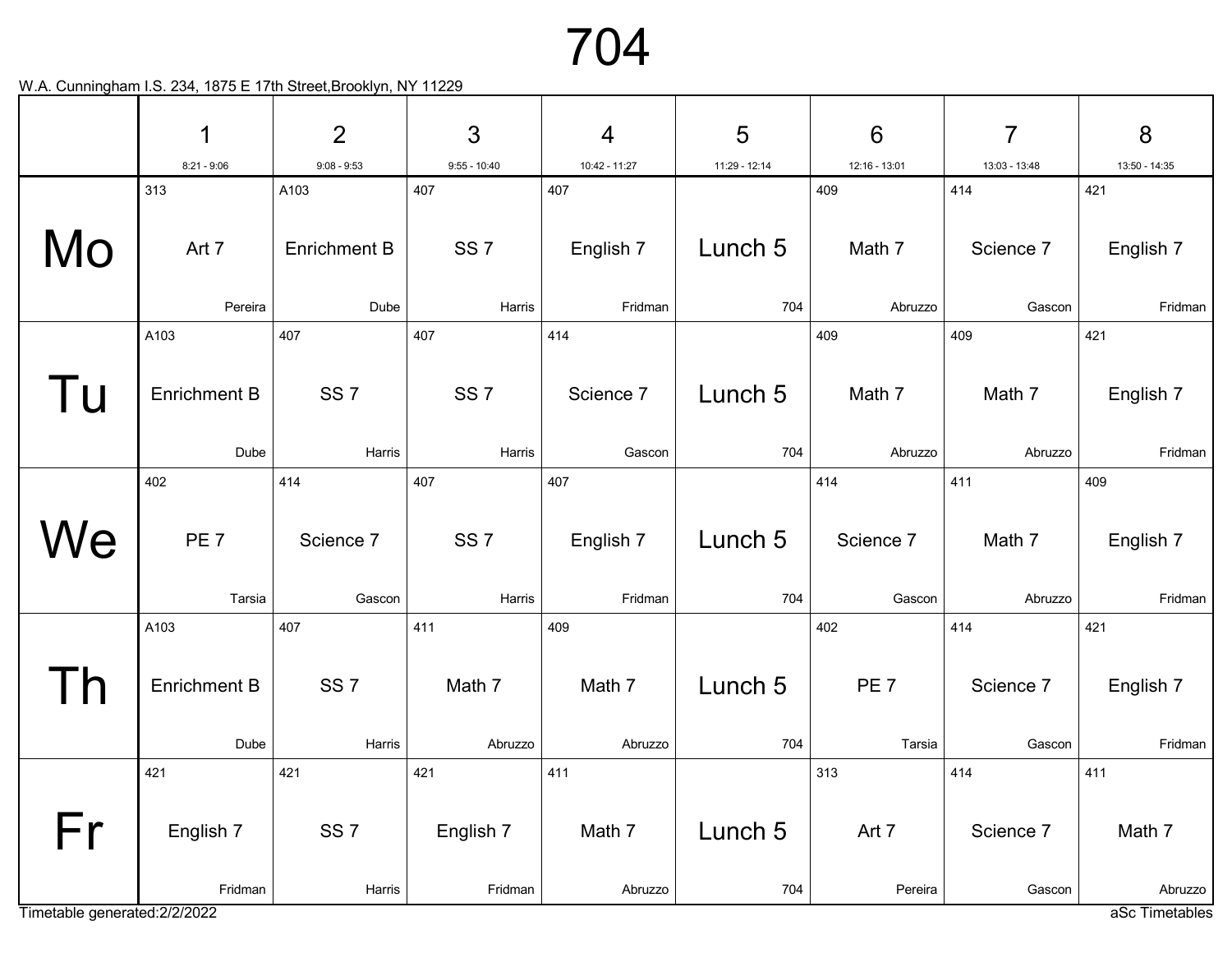|                               | 1                       | $\overline{2}$   | 3                | $\overline{4}$   | 5             | $6\phantom{1}6$  | $\overline{7}$   | 8                       |
|-------------------------------|-------------------------|------------------|------------------|------------------|---------------|------------------|------------------|-------------------------|
|                               | $8:21 - 9:06$           | $9:08 - 9:53$    | $9:55 - 10:40$   | 10:42 - 11:27    | 11:29 - 12:14 | 12:16 - 13:01    | 13:03 - 13:48    | 13:50 - 14:35           |
| Mo                            | 309<br>Enrichmen<br>t C | 401<br>English 7 | 414<br>Science 7 | 401<br>English 7 | Lunch 5       | 414<br>Science 7 | 411<br>Math 7    | 419<br>SS <sub>7</sub>  |
|                               | 705                     | Ramos            | Saxton           | Ramos            | 705           | Saxton           | Abruzzo          | Vancott                 |
|                               | 401                     | 411              | 414              | 411              |               | 419              | 308              | 313                     |
| l U                           | English 7               | Math 7           | Science 7        | Math 7           | Lunch 5       | SS <sub>7</sub>  | Enrichmen<br>t C | Art 7                   |
|                               | Ramos                   | Abruzzo          | Saxton           | Abruzzo          | 705           | Vancott          | 705              | Pereira                 |
|                               | 419                     | 419              | 414              | 411              |               | 411              | 402              | 308                     |
| We                            | English 7               | SS <sub>7</sub>  | Science 7        | Math 7           | Lunch 5       | Math 7           | PE <sub>7</sub>  | Enrichmen<br>t C        |
|                               | Ramos                   | Vancott          | Saxton           | Abruzzo          | 705           | Abruzzo          | Tarsia           | 705                     |
|                               | 402                     | 401              | 414              | 419              |               | 411              | 313              | 401                     |
|                               | PE <sub>7</sub>         | English 7        | Science 7        | SS <sub>7</sub>  | Lunch 5       | Math 7           | Art 7            | English 7               |
|                               | Tarsia                  | Ramos            | Saxton           | Vancott          | 705           | Abruzzo          | Pereira          | Ramos                   |
|                               | 419                     | 419              | 411              | 401              |               | 414              | 411              | 401                     |
| Fr                            | SS <sub>7</sub>         | SS <sub>7</sub>  | Math 7           | English 7        | Lunch 5       | Science 7        | Math 7           | English 7               |
| Timetable generated: 2/2/2022 | Vancott                 | Vancott          | Abruzzo          | Ramos            | 705           | Saxton           | Abruzzo          | Ramos<br>aSc Timetables |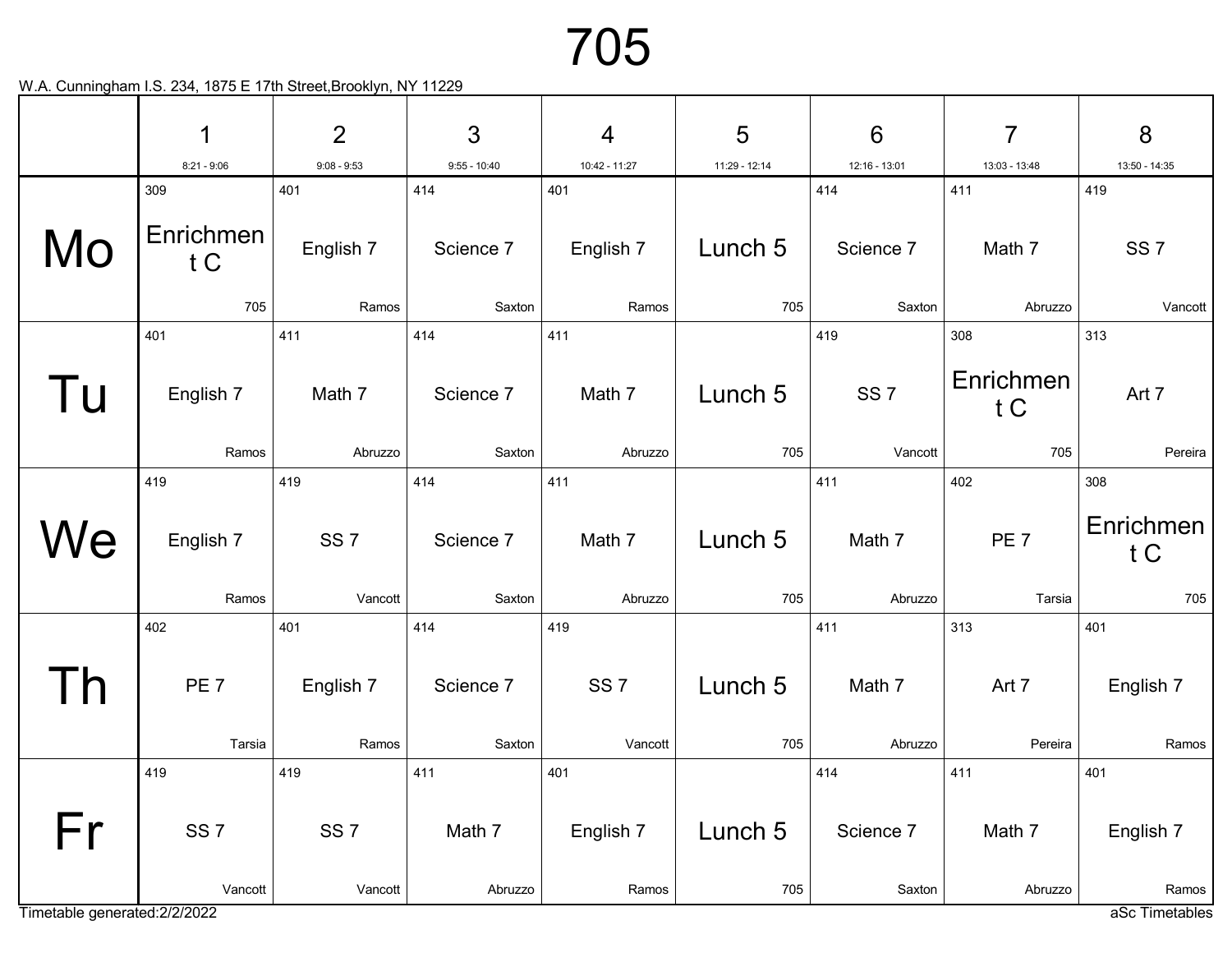|                               | 1                        | $\overline{2}$               | 3                         | $\overline{4}$                    | 5              | $6\phantom{1}6$            | $\overline{7}$             | 8                          |
|-------------------------------|--------------------------|------------------------------|---------------------------|-----------------------------------|----------------|----------------------------|----------------------------|----------------------------|
|                               | $8:21 - 9:06$            | $9:08 - 9:53$                | $9:55 - 10:40$            | 10:42 - 11:27                     | 11:29 - 12:14  | 12:16 - 13:01              | 13:03 - 13:48              | 13:50 - 14:35              |
|                               | 401                      | 411                          | 411                       | A103                              |                | 313                        | 205                        | 401                        |
| Mo                            | SS <sub>7</sub>          | Math 7                       | Math 7                    | <b>Enrichment D</b>               | Lunch 5        | Art 7                      | Science 7                  | English 7                  |
|                               | Vancott                  | Abruzzo                      | Abruzzo                   | Dube                              | 706            | Pereira                    | Tormey                     | Ramos                      |
|                               | 411                      | 409                          | 401                       | 401                               |                | 401                        | 402                        | 419                        |
| Tu                            | Math 7                   | Science 7                    | SS <sub>7</sub>           | English 7                         | Lunch 5        | English 7                  | PE <sub>7</sub>            | SS <sub>7</sub>            |
|                               | Abruzzo                  | Tormey                       | Vancott                   | Ramos                             | 706            | Ramos                      | Tarsia                     | Vancott                    |
|                               | 411                      | 411                          | 401                       | A103                              |                | 419                        | 413                        | 401                        |
| We                            | Math 7<br>Abruzzo        | Math 7<br>Abruzzo            | English 7<br>Ramos        | <b>Enrichment D</b><br>Dube       | Lunch 5<br>706 | SS <sub>7</sub><br>Vancott | Science 7<br>Tormey        | English 7<br>Ramos         |
|                               |                          | 419                          |                           |                                   |                |                            |                            |                            |
|                               | 411<br>Math 7            | SS <sub>7</sub>              | 419<br>English 7          | 402<br>PE <sub>7</sub>            | Lunch 5        | 413<br>Science 7           | 411<br>Math 7              | 313<br>Art 7               |
|                               | Abruzzo                  | Vancott                      | Ramos                     | Tarsia                            | 706            | Tormey                     | Abruzzo                    | Pereira                    |
| Fr                            | 411<br>Math 7<br>Abruzzo | A103<br>Enrichment D<br>Dube | 419<br>English 7<br>Ramos | 419<br>SS <sub>7</sub><br>Vancott | Lunch 5<br>706 | 401<br>English 7<br>Ramos  | 205<br>Science 7<br>Tormey | 205<br>Science 7<br>Tormey |
| Timetable generated: 2/2/2022 |                          |                              |                           |                                   |                |                            |                            | aSc Timetables             |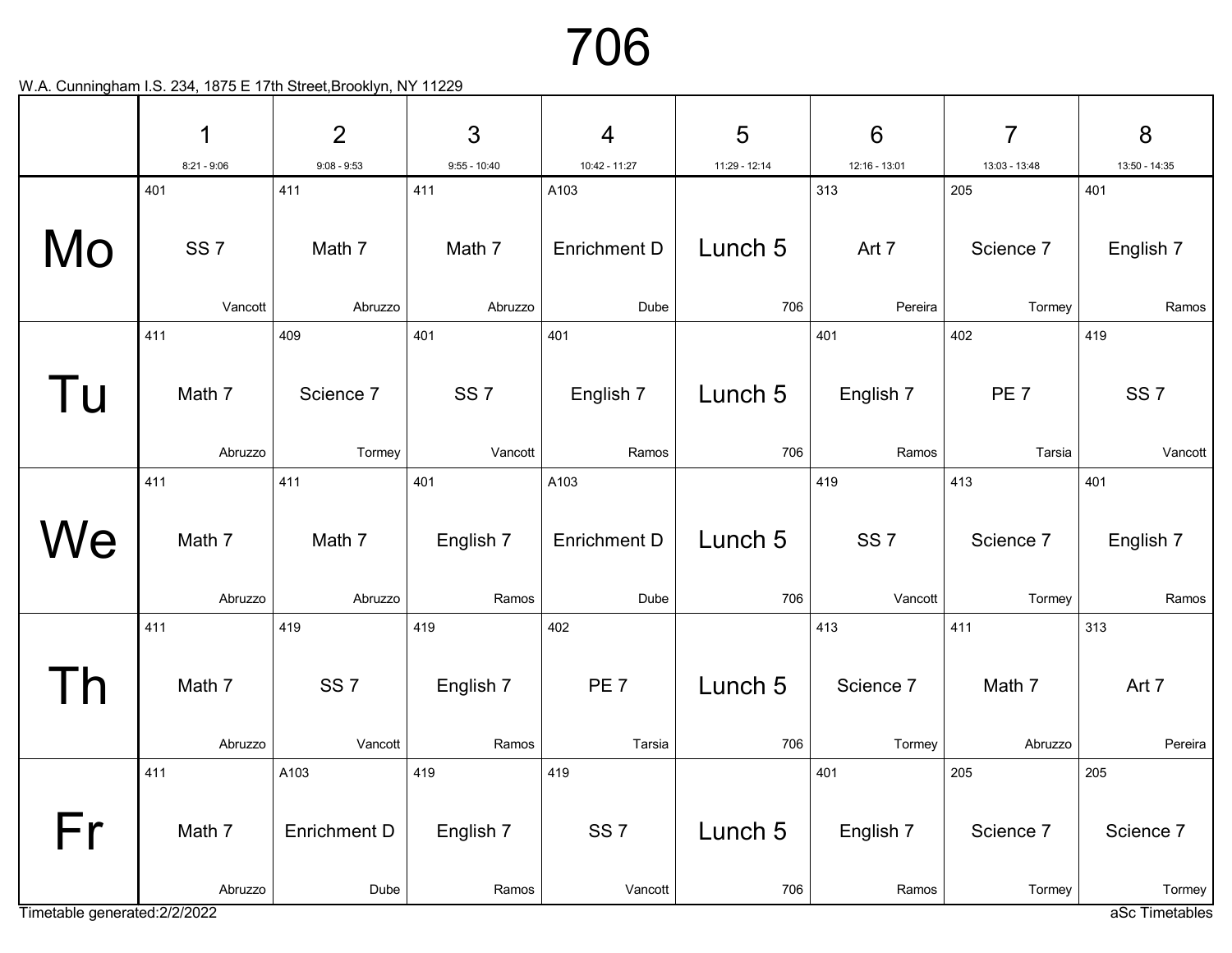|                               | 1                   | $\overline{2}$      | 3                   | 4               | 5                | $6\phantom{1}6$ | $\overline{7}$   | 8               |
|-------------------------------|---------------------|---------------------|---------------------|-----------------|------------------|-----------------|------------------|-----------------|
|                               | $8:21 - 9:06$       | $9:08 - 9:53$       | $9:55 - 10:40$      | 10:42 - 11:27   | 11:29 - 12:14    | 12:16 - 13:01   | 13:03 - 13:48    | 13:50 - 14:35   |
|                               | 409                 | 402                 | 409                 | 418             | 417              |                 | 418              | 418             |
| Mo                            | English 7           | PE <sub>7</sub>     | English 7           | Math 7          | Science 7        | Lunch 6         | SS <sub>7</sub>  | Math 7          |
|                               | Cabral              | Tarsia              | Cabral / LaMura     | Bapst / Emilsen | Ahmed / Emilsen  | 707             | Palmeri          | Bapst / Emilsen |
|                               | 409                 | 417                 | 310                 | 409             | 409              |                 | 418              | 418             |
| l U                           | English 7           | Science 7           | <b>Enrichment A</b> | English 7       | SS <sub>7</sub>  | Lunch 6         | SS <sub>7</sub>  | Math 7          |
|                               | Cabral / LaMura     | Ahmed / Emilsen     | Vacancy1            | Cabral / LaMura | Palmeri / LaMura | 707             | Palmeri / LaMura | Bapst / Emilsen |
|                               | 310                 | 402                 | 418                 | 418             | 418              |                 | 409              | 417             |
| We                            | <b>Enrichment A</b> | PE <sub>7</sub>     | Math 7              | Math 7          | SS <sub>7</sub>  | Lunch 6         | English 7        | Science 7       |
|                               | Vacancy1            | Tarsia              | Bapst / Emilsen     | Bapst / Emilsen | Palmeri / LaMura | 707             | Cabral / LaMura  | Ahmed / Emilsen |
|                               | 313                 | 310                 | 418                 | 418             | 409              |                 | 417              | 418             |
|                               | Art 7               | <b>Enrichment A</b> | SS <sub>7</sub>     | Math 7          | English 7        | Lunch 6         | Science 7        | Math 7          |
|                               | Pereira             | Vacancy1            | Palmeri / LaMura    | Bapst           | Cabral / LaMura  | 707             | Ahmed / Emilsen  | Bapst / Emilsen |
|                               | 418                 | 418                 | 313                 | 409             | 417              |                 | 409              | 417             |
| Fr                            | SS <sub>7</sub>     | Math 7              | Art 7               | English 7       | Science 7        | Lunch 6         | English 7        | Science 7       |
|                               | Palmeri / LaMura    | Bapst / Emilsen     | Pereira             | Cabral / LaMura | Ahmed            | 707             | Cabral / LaMura  | Ahmed / Emilsen |
| Timetable generated: 2/2/2022 |                     |                     |                     |                 |                  |                 |                  | aSc Timetables  |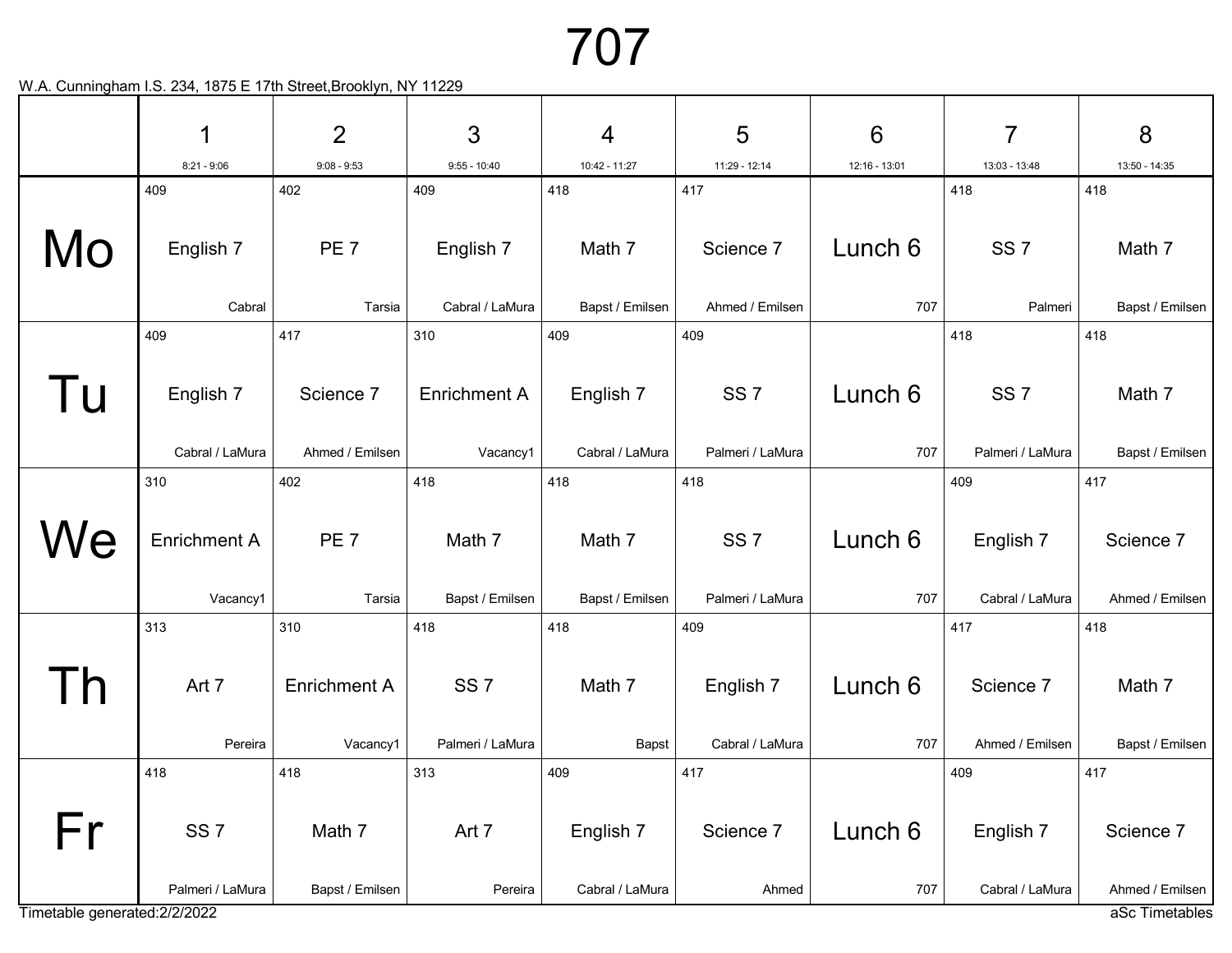|                               | 1                | $\overline{2}$       | 3                          | $\overline{4}$   | 5                   | $6\phantom{1}6$ | $\overline{7}$       | 8                         |
|-------------------------------|------------------|----------------------|----------------------------|------------------|---------------------|-----------------|----------------------|---------------------------|
|                               | $8:21 - 9:06$    | $9:08 - 9:53$        | $9:55 - 10:40$             | 10:42 - 11:27    | 11:29 - 12:14       | 12:16 - 13:01   | 13:03 - 13:48        | 13:50 - 14:35             |
|                               | A103             | 314                  | 420                        | 420              | 409                 |                 | 416                  | 416                       |
| Mo                            | Enrichment C     | SS <sub>7</sub>      | Science 7                  | Science 7        | English 7           | Lunch 6         | Math 7               | Math 7                    |
|                               | Dube             | Palmeri              | Librera                    | Librera          | Cabral              | 708             | McLean               | McLean                    |
|                               | 313              | 420                  | 314                        | 416              | 411                 |                 | A103                 | 411                       |
| Tu                            | Art 7<br>Pereira | Science 7<br>Librera | SS <sub>7</sub><br>Palmeri | Math 7<br>McLean | English 7<br>Cabral | Lunch 6<br>708  | Enrichment C<br>Dube | English 7<br>Cabral       |
|                               |                  |                      |                            |                  |                     |                 |                      |                           |
|                               | 314              | 314                  | 313                        | 420              | 416                 |                 | 418                  | A103                      |
| We                            | SS <sub>7</sub>  | English 7            | Art 7                      | Science 7        | Math 7              | Lunch 6         | SS <sub>7</sub>      | <b>Enrichment C</b>       |
|                               | Palmeri          | Cabral               | Pereira                    | Librera          | McLean              | 708             | Palmeri              | Dube                      |
|                               | 420              | 409                  | 409                        | 416              | 418                 |                 | 402                  | 416                       |
|                               | Science 7        | English 7            | English 7                  | Math 7           | SS <sub>7</sub>     | Lunch 6         | PE <sub>7</sub>      | Math 7                    |
|                               | Librera          | Cabral               | Cabral                     | McLean           | Palmeri             | 708             | Angeles              | McLean                    |
|                               | 409              | 409                  | 420                        | 416              | 416                 |                 | 314                  | 302                       |
| Fr                            | English 7        | English 7            | Science 7                  | Math 7           | Math 7              | Lunch 6         | SS <sub>7</sub>      | PE <sub>7</sub>           |
| Timetable generated: 2/2/2022 | Cabral           | Cabral               | Librera                    | McLean           | McLean              | 708             | Palmeri              | Angeles<br>aSc Timetables |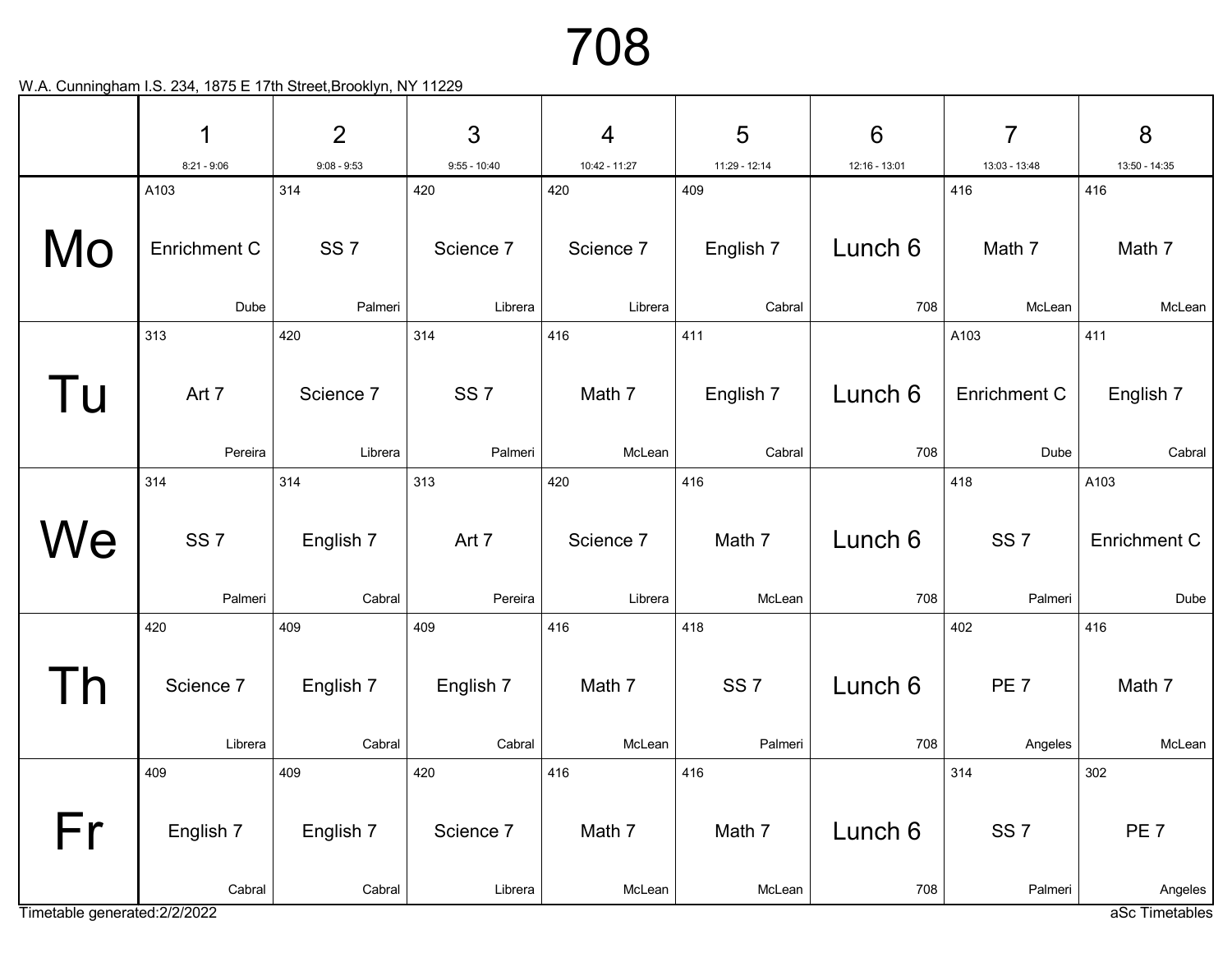|                               | 1                            | $\overline{2}$                      | 3                            | $\overline{4}$                 | 5              | $6\phantom{1}6$                     | $\overline{7}$               | 8                            |
|-------------------------------|------------------------------|-------------------------------------|------------------------------|--------------------------------|----------------|-------------------------------------|------------------------------|------------------------------|
|                               | $8:21 - 9:06$                | $9:08 - 9:53$                       | $9:55 - 10:40$               | 10:42 - 11:27                  | 11:29 - 12:14  | 12:16 - 13:01                       | 13:03 - 13:48                | 13:50 - 14:35                |
|                               | 418                          | 418                                 | 418                          | A308                           |                | 418                                 | 417                          | 409                          |
| Mo                            | SS <sub>7</sub>              | English 7                           | Math 7                       | <b>Enrichment D</b>            | Lunch 5        | SS <sub>7</sub>                     | Science 7                    | English 7                    |
|                               | Palmeri / LaMura             | Cabral / LaMura                     | Bapst / Emilsen              | Garland                        | 709            | Palmeri / LaMura                    | Ahmed / Emilsen              | Cabral / LaMura              |
|                               | 418                          | 418                                 | 418                          | 418                            |                | 417                                 | <b>121 LAB</b>               | 120                          |
| l U                           | Math 7                       | SS <sub>7</sub>                     | English 7                    | Math 7                         | Lunch 5        | Science 7                           | Art 7 - Digital              | PE <sub>7</sub>              |
|                               | Bapst                        | Palmeri / LaMura                    | Cabral                       | Bapst / Emilsen                | 709            | Ahmed / Emilsen                     | Akpan                        | Angeles                      |
|                               | 409                          | 409                                 | 409                          | A308                           |                | 418                                 | 417                          | <b>121 LAB</b>               |
| We                            | English 7<br>Cabral / LaMura | SS <sub>7</sub><br>Palmeri / LaMura | English 7<br>Cabral / LaMura | <b>Enrichment D</b><br>Garland | Lunch 5<br>709 | Math 7<br>Bapst / Emilsen           | Science 7<br>Ahmed / Emilsen | Art 7 - Digital<br>Akpan     |
|                               |                              |                                     |                              |                                |                |                                     |                              |                              |
|                               | 418                          | 314                                 | 417                          | 417                            |                | 418                                 | 409                          | 409                          |
|                               | Math 7                       | SS <sub>7</sub>                     | Science 7                    | Science 7                      | Lunch 5        | Math 7                              | English 7                    | English 7                    |
|                               | Bapst / Emilsen              | Palmeri                             | Ahmed                        | Ahmed / Emilsen                | 709            | Bapst / Emilsen                     | Cabral / LaMura              | Cabral / LaMura              |
|                               | 120                          | A308                                | 417                          | 418                            |                | 314                                 | 418                          | 409                          |
| Fr                            | PE <sub>7</sub><br>Angeles   | <b>Enrichment D</b><br>Garland      | Science 7<br>Ahmed / Emilsen | Math 7<br>Bapst / Emilsen      | Lunch 5<br>709 | SS <sub>7</sub><br>Palmeri / LaMura | Math 7<br>Bapst / Emilsen    | English 7<br>Cabral / LaMura |
| Timetable generated: 2/2/2022 |                              |                                     |                              |                                |                |                                     |                              | aSc Timetables               |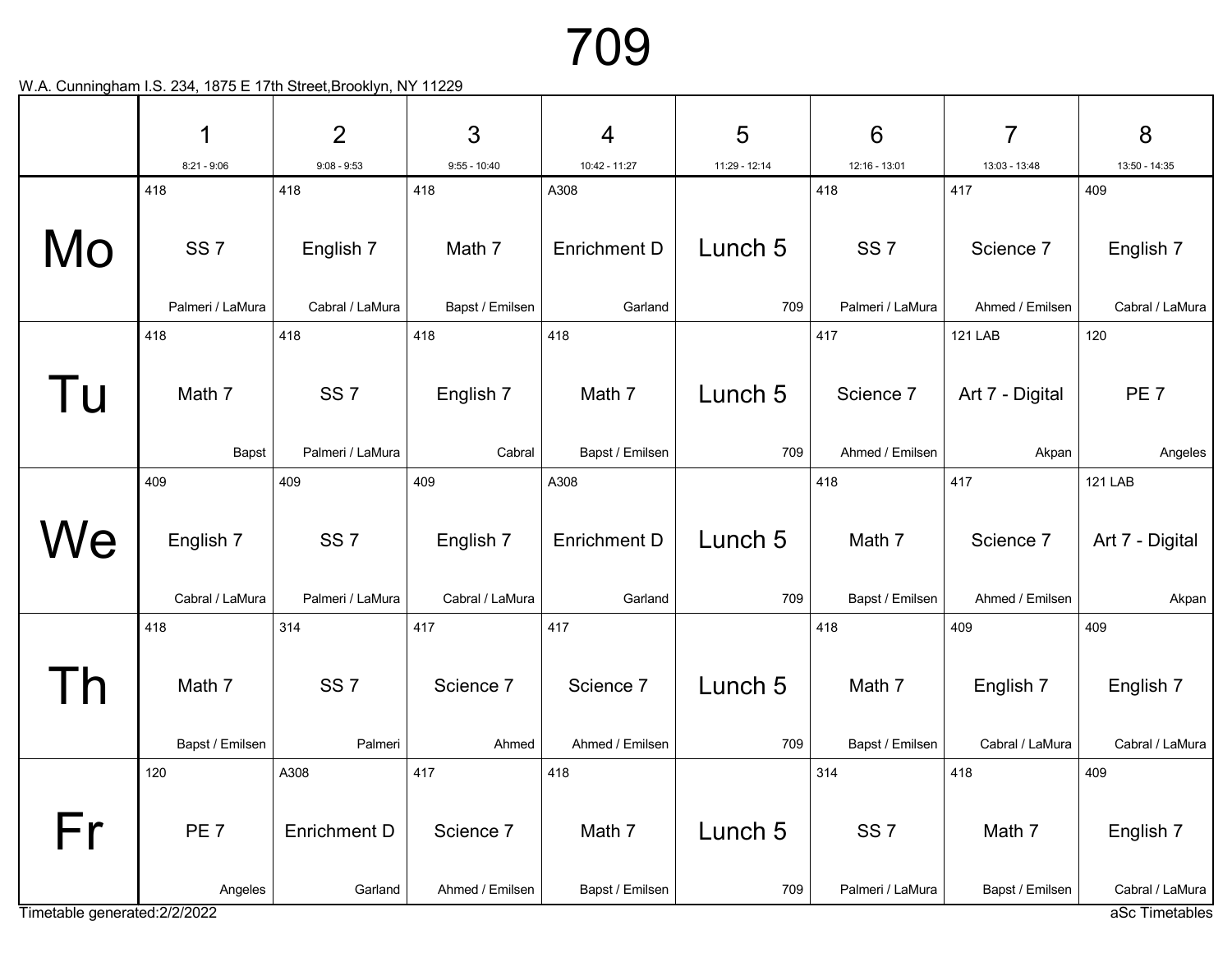|                                     | 1<br>$8:21 - 9:06$<br>421  | $\overline{2}$<br>$9:08 - 9:53$<br>309 | 3<br>$9:55 - 10:40$        | $\overline{4}$             | 5              | $6\phantom{1}6$      | $\overline{7}$        | 8                                      |
|-------------------------------------|----------------------------|----------------------------------------|----------------------------|----------------------------|----------------|----------------------|-----------------------|----------------------------------------|
|                                     |                            |                                        |                            |                            |                |                      |                       |                                        |
|                                     |                            |                                        |                            | 10:42 - 11:27              | 11:29 - 12:14  | 12:16 - 13:01        | 13:03 - 13:48         | 13:50 - 14:35                          |
|                                     |                            |                                        | <b>121 LAB</b>             | 314                        |                | 420                  | 321                   | 321                                    |
| Mo                                  | Enrichment C               | Math 7                                 | Art 7 - Digital            | SS <sub>7</sub>            | Lunch 5        | Science 7            | English 7             | English 7                              |
|                                     | Bapst                      | Jiang                                  | Akpan                      | Palmeri                    | 710            | Librera              | Barasch               | Barasch                                |
|                                     | 314                        | 120                                    | 309                        | 309                        |                | 420                  | 421                   | 321                                    |
| l U                                 | SS <sub>7</sub><br>Palmeri | PE <sub>7</sub><br>Angeles             | Math 7<br>Jiang            | Math 7<br>Jiang            | Lunch 5<br>710 | Science 7<br>Librera | Enrichment C<br>Bapst | English 7<br>Barasch                   |
|                                     | 120                        | 309                                    | 309                        | 314                        |                | 309                  | 420                   | 421                                    |
| We                                  | PE <sub>7</sub><br>Angeles | Math 7<br>Jiang                        | English 7<br>Barasch       | SS <sub>7</sub><br>Palmeri | Lunch 5<br>710 | Math 7<br>Jiang      | Science 7<br>Librera  | <b>Enrichment C</b><br>Bapst           |
|                                     | 309                        | 321                                    | <b>121 LAB</b>             | 321                        |                | 420                  | 420                   | 314                                    |
|                                     | Math 7<br>Jiang            | English 7<br>Barasch                   | Art 7 - Digital<br>Akpan   | English 7<br>Barasch       | Lunch 5<br>710 | Science 7<br>Librera | Science 7<br>Librera  | SS <sub>7</sub><br>Palmeri             |
|                                     | 309                        | 314                                    | 314                        | 321                        |                | 309                  | 420                   | 321                                    |
| Fr<br>Timetable generated: 2/2/2022 | Math 7<br>Jiang            | SS <sub>7</sub><br>Palmeri             | SS <sub>7</sub><br>Palmeri | English 7<br>Barasch       | Lunch 5<br>710 | Math 7<br>Jiang      | Science 7<br>Librera  | English 7<br>Barasch<br>aSc Timetables |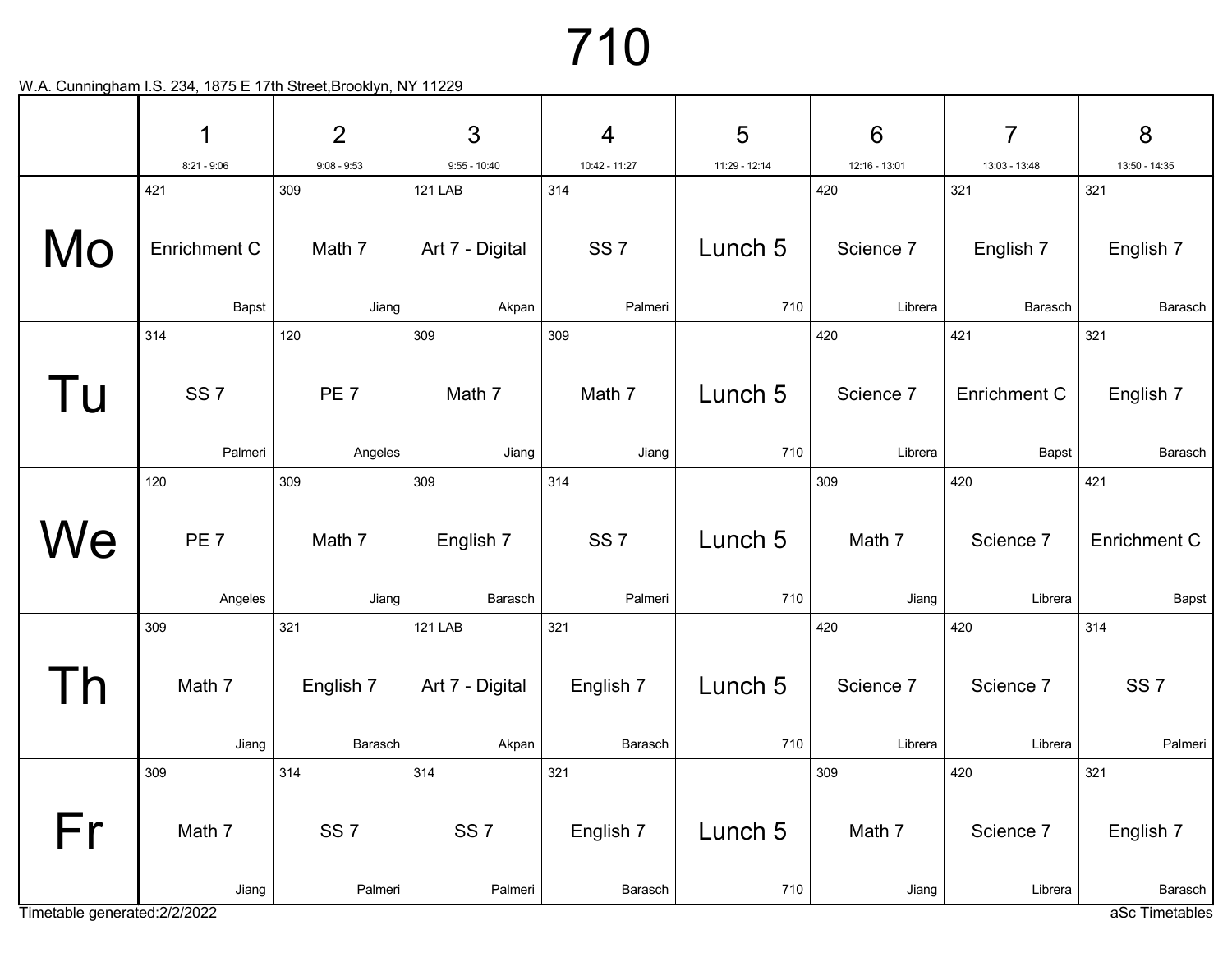|                               | 1                   | $\overline{2}$             | 3                   | 4                  | 5             | 6                        | $\overline{7}$                       | 8                                    |
|-------------------------------|---------------------|----------------------------|---------------------|--------------------|---------------|--------------------------|--------------------------------------|--------------------------------------|
|                               | $8:21 - 9:06$       | $9:08 - 9:53$              | $9:55 - 10:40$      | 10:42 - 11:27      | 11:29 - 12:14 | 12:16 - 13:01            | 13:03 - 13:48                        | 13:50 - 14:35                        |
|                               | 321                 | 321                        | 417                 | 417                |               | 421                      | 309                                  | 309                                  |
| Mo                            | English 7           | SS <sub>7</sub>            | Science 7           | Science 7          | Lunch 5       | English 7                | Math 7                               | Math 7                               |
|                               | Barasch / Quinn     | Frederick / Quinn          | Ahmed               | Ahmed / Demtchenko | 711           | Barasch / Quinn          | Jiang / Demtchenko                   | Jiang                                |
|                               | 120                 | 321                        | 417                 | 314                |               | 421                      | 417                                  | 309                                  |
| <b>U</b>                      | PE <sub>7</sub>     | English 7                  | <b>Enrichment A</b> | SS <sub>7</sub>    | Lunch 5       | English 7                | Science 7                            | Math 7                               |
|                               | Angeles             | Barasch / Quinn            | Bapst               | Frederick / Quinn  | 711           |                          | Barasch / Quinn   Ahmed / Demtchenko | Jiang / Demtchenko                   |
|                               | 418                 | 417                        | 120                 | 321                |               | <b>121 LAB</b>           | 314                                  | 309                                  |
| We                            | <b>Enrichment A</b> | Science 7                  | PE <sub>7</sub>     | English 7          | Lunch 5       | Art 7 - Digital          | SS <sub>7</sub>                      | Math 7                               |
|                               |                     | Bapst   Ahmed / Demtchenko | Angeles             | Barasch / Quinn    | 711           | Akpan                    | Frederick / Quinn                    | Jiang / Demtchenko                   |
|                               | 417                 | 418                        | 314                 | 314                |               | 309                      | 309                                  | 321                                  |
|                               | Science 7           | <b>Enrichment A</b>        | English 7           | SS <sub>7</sub>    | Lunch 5       | Math 7                   | Math 7                               | English 7                            |
|                               | Ahmed / Demtchenko  | Bapst                      | Barasch             | Frederick / Quinn  | 711           | Jiang / Demtchenko       | Jiang / Demtchenko                   | Barasch / Quinn                      |
|                               | 314                 | <b>121 LAB</b>             | 309                 | 314                |               | 417                      | 321                                  | 309                                  |
| Fr                            | SS <sub>7</sub>     | Art 7 - Digital            | Math 7              | SS <sub>7</sub>    | Lunch 5       | Science 7                | English 7                            | Math 7                               |
|                               | Frederick / Quinn   | Akpan                      | Jiang / Demtchenko  | Frederick          |               | 711   Ahmed / Demtchenko | Barasch / Quinn                      |                                      |
| Timetable generated: 2/2/2022 |                     |                            |                     |                    |               |                          |                                      | Jiang / Demtchenko<br>aSc Timetables |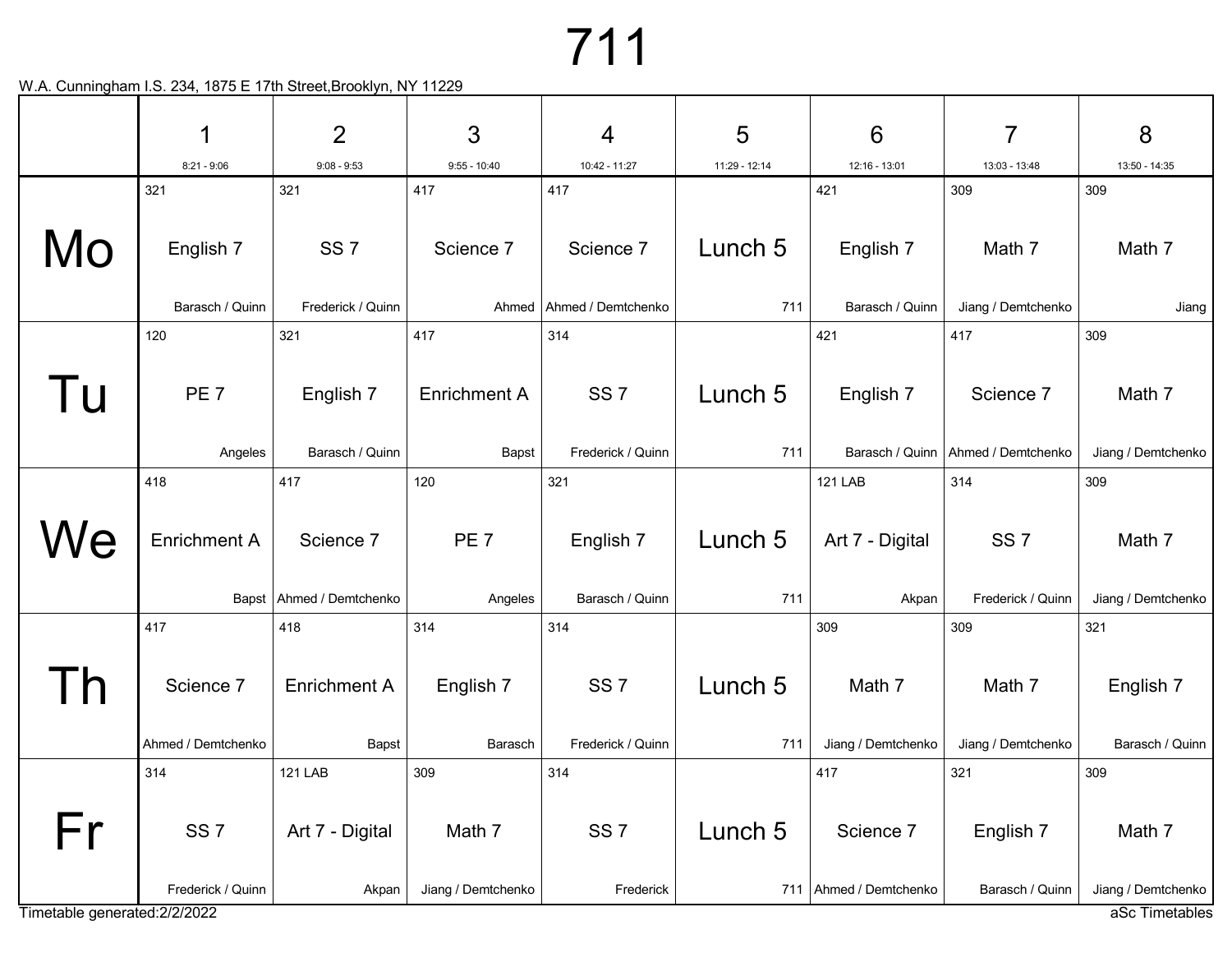|                               | 1                                 | $\overline{2}$   | 3                        | $\overline{4}$         | 5                          | $6\phantom{1}6$ | 7                      | 8                      |
|-------------------------------|-----------------------------------|------------------|--------------------------|------------------------|----------------------------|-----------------|------------------------|------------------------|
|                               | $8:21 - 9:06$                     | $9:08 - 9:53$    | $9:55 - 10:40$           | 10:42 - 11:27          | 11:29 - 12:14              | 12:16 - 13:01   | 13:03 - 13:48          | 13:50 - 14:35          |
| Mo                            | 216<br>Enrichment C               | 420<br>Science 7 | 416<br>Math 7            | 419<br>SS <sub>7</sub> | 419<br>English 7           | Lunch 6         | 419<br>SS <sub>7</sub> | 120<br>PE <sub>7</sub> |
|                               | Cooper L                          | Librera          | McLean                   | Vancott                | Fridman                    | 712             | Vancott                | Angeles                |
|                               | 421                               | 416              | 416                      | 419                    | 419                        |                 | 216                    | 420                    |
| Tu                            | English 7                         | Math 7           | Math 7                   | SS <sub>7</sub>        | English 7                  | Lunch 6         | <b>Enrichment C</b>    | Science 7              |
|                               | Fridman                           | McLean           | McLean                   | Vancott                | Fridman                    | 712             | Cooper L               | Librera                |
|                               | 421                               | 420              | 420                      | 416                    | 419                        |                 | 416                    | 216                    |
| We                            | SS <sub>7</sub>                   | Science 7        | Science 7                | Math 7                 | English 7                  | Lunch 6         | Math 7                 | <b>Enrichment C</b>    |
|                               | Vancott                           | Librera          | Librera                  | McLean                 | Fridman                    | 712             | McLean                 | Cooper L               |
|                               | <b>121 LAB</b><br>Art 7 - Digital | 416<br>Math 7    | 420<br>Science 7         | 421<br>English 7       | 421<br>English 7           | Lunch 6         | 419<br>SS <sub>7</sub> | 120<br>PE <sub>7</sub> |
|                               | Akpan                             | McLean           | Librera                  | Fridman                | Fridman                    | 712             | Vancott                | Angeles                |
|                               | 420                               | 416              | <b>121 LAB</b>           | 421                    | 421                        |                 | 421                    | 416                    |
| Fr                            | Science 7<br>Librera              | Math 7<br>McLean | Art 7 - Digital<br>Akpan | English 7<br>Fridman   | SS <sub>7</sub><br>Vancott | Lunch 6<br>712  | English 7<br>Fridman   | Math 7<br>McLean       |
| Timetable generated: 2/2/2022 |                                   |                  |                          |                        |                            |                 |                        | aSc Timetables         |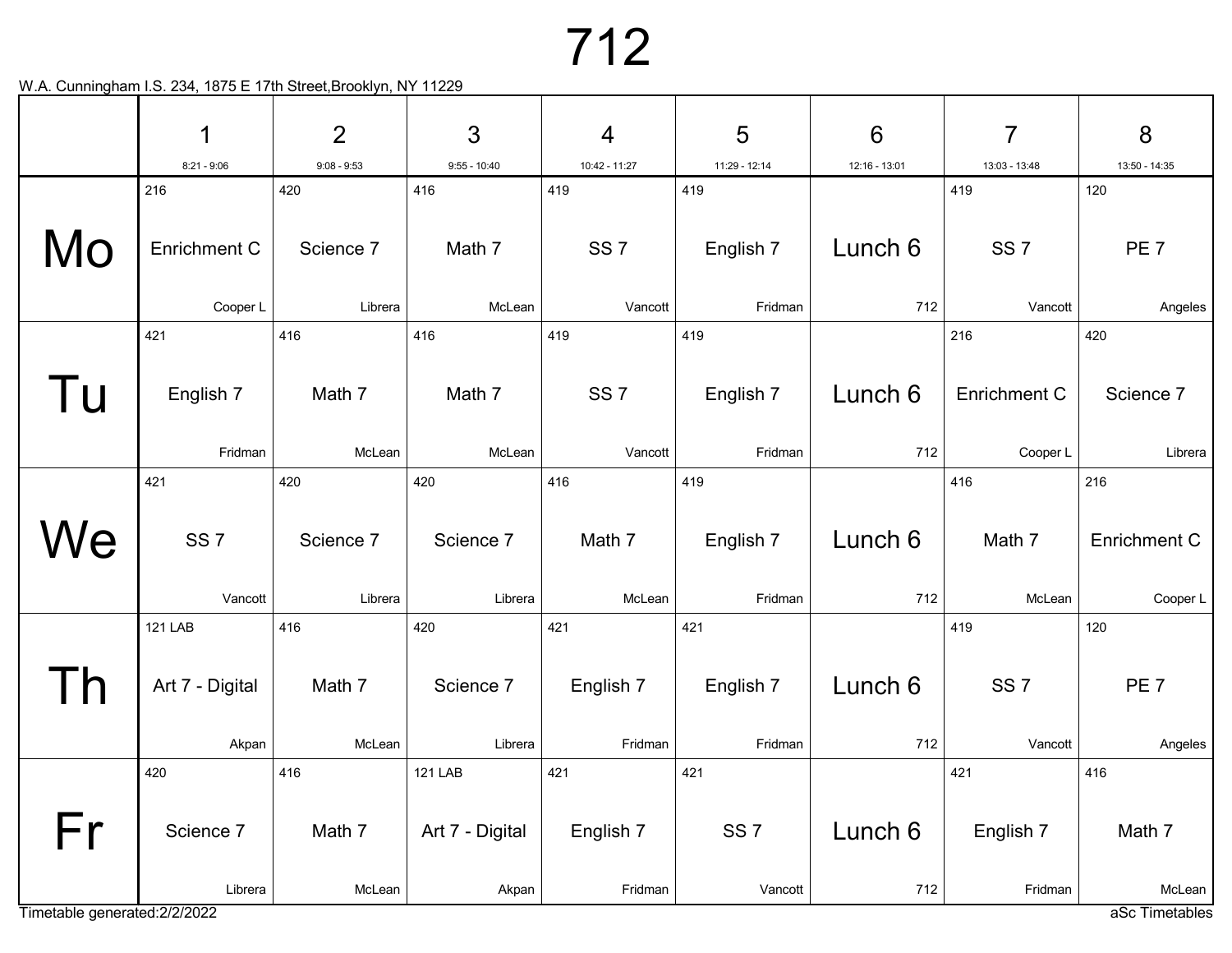|                               | 1                   | $\overline{2}$      | 3                  | 4                  | 5             | 6                  | $\overline{7}$     | 8                                   |
|-------------------------------|---------------------|---------------------|--------------------|--------------------|---------------|--------------------|--------------------|-------------------------------------|
|                               | $8:21 - 9:06$       | $9:08 - 9:53$       | $9:55 - 10:40$     | 10:42 - 11:27      | 11:29 - 12:14 | 12:16 - 13:01      | 13:03 - 13:48      | 13:50 - 14:35                       |
|                               | 308                 | 315                 | 309                | 421                |               | 314                | 314                | 417                                 |
| Mo                            | Art 7               | <b>Enrichment B</b> | Math 7             | English 7          | Lunch 5       | SS <sub>7</sub>    | SS <sub>7</sub>    | Science 7                           |
|                               | Woodward            | Mcternan            | Jiang / Demtchenko | Barasch / Quinn    | 713           | Frederick          | Frederick / Quinn  | Ahmed / Demtchenko                  |
|                               | 315                 | 309                 | 321                | 417                |               | 309                | 314                | 314                                 |
| l U                           | <b>Enrichment B</b> | Math 7              | English 7          | Science 7          | Lunch 5       | Math 7             | English 7          | SS <sub>7</sub>                     |
|                               | Mcternan            | Jiang / Demtchenko  | Barasch            | Ahmed / Demtchenko | 713           | Jiang / Demtchenko | Barasch / Quinn    | Frederick / Quinn                   |
|                               | 417                 | 321                 | 417                | 309                |               | 314                | 309                | 321                                 |
| We                            | Science 7           | English 7           | Science 7          | Math 7             | Lunch 5       | SS <sub>7</sub>    | Math 7             | English 7                           |
|                               | Ahmed / Demtchenko  | Barasch / Quinn     | Ahmed / Demtchenko | Jiang              | 713           | Frederick / Quinn  | Jiang / Demtchenko | Barasch / Quinn                     |
|                               | 315                 | 309                 | 309                | 120                |               | 314                | 314                | 417                                 |
|                               | <b>Enrichment B</b> | Math 7              | Math 7             | PE <sub>7</sub>    | Lunch 5       | English 7          | SS <sub>7</sub>    | Science 7                           |
|                               | Mcternan            | Jiang / Demtchenko  | Jiang / Demtchenko | Angeles            | 713           | Barasch / Quinn    | Frederick / Quinn  | Ahmed                               |
|                               | 417                 | 321                 | 321                | 120                |               | 408                | 309                | 314                                 |
| Fr                            | Science 7           | English 7           | English 7          | PE <sub>7</sub>    | Lunch 5       | Art 7              | Math 7             | SS <sub>7</sub>                     |
| Timetable generated: 2/2/2022 | Ahmed / Demtchenko  | Barasch / Quinn     | Barasch / Quinn    | Angeles            | 713           | Andrews            | Jiang / Demtchenko | Frederick / Quinn<br>aSc Timetables |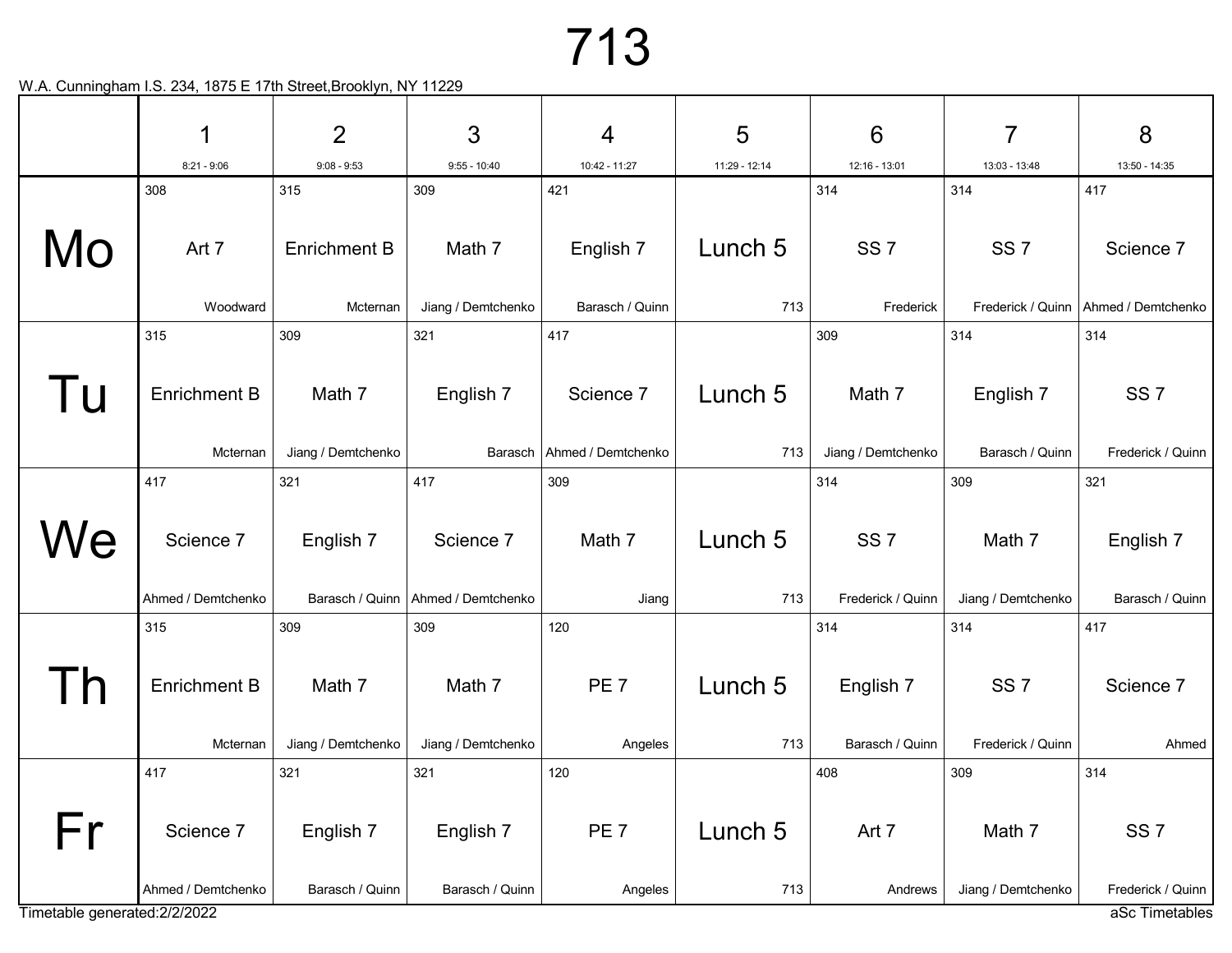|                               | 1               | $\overline{2}$      | 3               | $\overline{4}$      | 5             | $6\phantom{1}6$ | $\overline{7}$  | 8                         |
|-------------------------------|-----------------|---------------------|-----------------|---------------------|---------------|-----------------|-----------------|---------------------------|
|                               | $8:21 - 9:06$   | $9:08 - 9:53$       | $9:55 - 10:40$  | 10:42 - 11:27       | 11:29 - 12:14 | 12:16 - 13:01   | 13:03 - 13:48   | 13:50 - 14:35             |
|                               | 416             | 421                 | 421             | 216                 |               | 402             | 421             | 420                       |
| Mo                            | Math 7          | English 7           | SS <sub>7</sub> | <b>Enrichment D</b> | Lunch 5       | PE <sub>7</sub> | English 7       | Science 7                 |
|                               | McLean          | Fridman             | Vancott         | Cooper L            | 714           | Angeles         | Fridman         | Librera                   |
|                               | 419             | 419                 | 419             | 420                 |               | 416             | 416             | 308                       |
| Tu                            | SS <sub>7</sub> | English 7           | English 7       | Science 7           | Lunch 5       | Math 7          | Math 7          | Art 7                     |
|                               | Vancott         | Fridman             | Fridman         | Librera             | 714           | McLean          | McLean          | Woodward                  |
|                               | 416             | 421                 | 416             | 216                 |               | 420             | 419             | 419                       |
| We                            | Math 7          | English 7           | Math 7          | <b>Enrichment D</b> | Lunch 5       | Science 7       | SS <sub>7</sub> | SS <sub>7</sub>           |
|                               | McLean          | Fridman             | McLean          | Cooper L            | 714           | Librera         | Vancott         | Vancott                   |
|                               | 421             | 421                 | 416             | 420                 |               | 416             | 308             | 419                       |
|                               | English 7       | English 7           | Math 7          | Science 7           | Lunch 5       | Math 7          | Art 7           | SS <sub>7</sub>           |
|                               | Fridman         | Fridman             | McLean          | Librera             | 714           | McLean          | Woodward        | Vancott                   |
|                               | 416             | 216                 | 120             | 420                 |               | 420             | 419             | 419                       |
| Fr                            | Math 7          | <b>Enrichment D</b> | PE <sub>7</sub> | Science 7           | Lunch 5       | Science 7       | SS <sub>7</sub> | English 7                 |
| Timetable generated: 2/2/2022 | McLean          | Cooper L            | Angeles         | Librera             | 714           | Librera         | Vancott         | Fridman<br>aSc Timetables |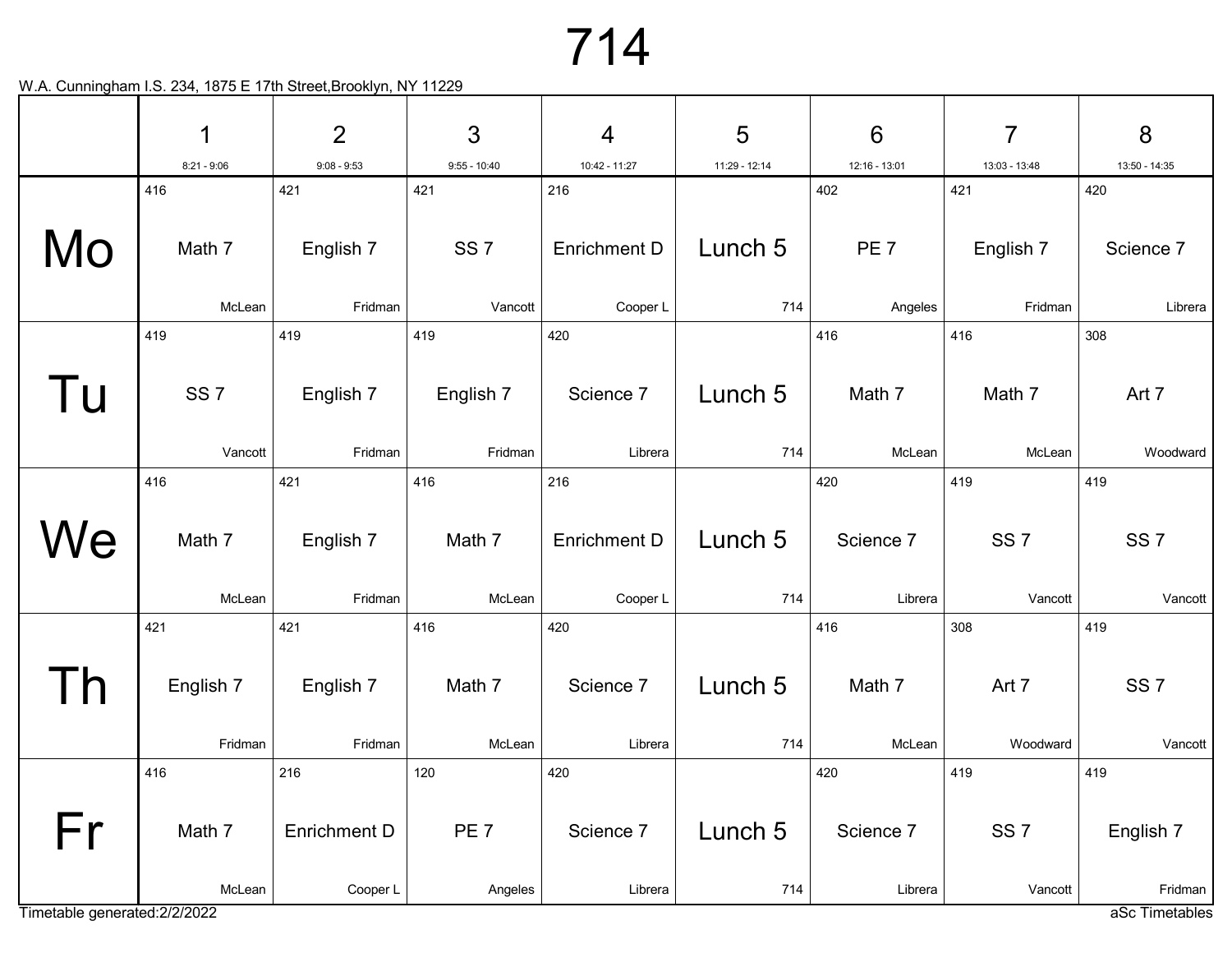|     | 1                   | $\overline{2}$        | 3                                               | $\overline{4}$                     | 5              | $6\phantom{1}6$               | $\overline{7}$  | 8             |  |  |  |  |  |
|-----|---------------------|-----------------------|-------------------------------------------------|------------------------------------|----------------|-------------------------------|-----------------|---------------|--|--|--|--|--|
|     | $8:21 - 9:06$       | $9:08 - 9:53$         | $9:55 - 10:40$                                  | 10:42 - 11:27                      | 11:29 - 12:14  | 12:16 - 13:01                 | 13:03 - 13:48   | 13:50 - 14:35 |  |  |  |  |  |
|     | 307B                | 307B                  | 408                                             | 307A                               |                | 307B                          | 307A            | 307A          |  |  |  |  |  |
| Mo  | English 7           | SS <sub>7</sub>       | <b>Enrichment 2</b>                             | Science 7                          | Lunch 5        | English 7                     | Math 7          | Math 7        |  |  |  |  |  |
|     | Geoffroy            | Geoffroy              | Marchisello / Villafane                         | Rooney                             | 720            | Geoffroy                      | Rooney          | Rooney        |  |  |  |  |  |
|     | <b>121 LAB</b>      | 307B                  | 207                                             | 402                                |                | 307B                          | 307A            | 307A          |  |  |  |  |  |
| l u | Art 7 - Digital     | English 7<br>Geoffroy | <b>Enrichment A</b><br>Andrews                  | PE <sub>7</sub><br>Cacace          | Lunch 5<br>720 | English 7<br>Geoffroy         | Science 7       | Math 7        |  |  |  |  |  |
|     | Akpan               |                       |                                                 |                                    |                |                               | Rooney          | Rooney        |  |  |  |  |  |
|     | 206                 | 307A                  | <b>121 LAB</b>                                  | 307B                               |                | 408                           | 307B            | 307A          |  |  |  |  |  |
| Nе  | <b>Enrichment A</b> | Science 7             | Art 7 - Digital                                 | English 7                          | Lunch 5        | <b>Enrichment 2</b>           | SS <sub>7</sub> | Math 7        |  |  |  |  |  |
|     | Andrews             | Rooney                | Akpan                                           | Geoffroy                           |                | 720   Marchisello / Villafane | Geoffroy        | Rooney        |  |  |  |  |  |
|     | 307B                | 206                   | 307B                                            | 408                                |                | 307A                          | 307A            | 307B          |  |  |  |  |  |
|     | SS <sub>7</sub>     | <b>Enrichment A</b>   | English 7                                       | <b>Enrichment 2</b>                | Lunch 5        | Math 7                        | Math 7          | English 7     |  |  |  |  |  |
|     | Geoffroy            | Andrews               |                                                 | Geoffroy   Marchisello / Villafane | 720            | Rooney                        | Rooney          | Geoffroy      |  |  |  |  |  |
|     | 402                 | 307A                  | 307A                                            | 307A                               |                | 307B                          | 307B            | 307A          |  |  |  |  |  |
| Fr  | PE <sub>7</sub>     | Science 7             | Math 7                                          | AIS                                | Lunch 5        | SS <sub>7</sub>               | English 7       | Math 7        |  |  |  |  |  |
|     | Cacace              | Rooney                | Rooney                                          | <b>Bubeck</b>                      | 720            | Geoffroy                      | Geoffroy        | Rooney        |  |  |  |  |  |
|     |                     |                       | Timetable generated: 2/2/2022<br>aSc Timetables |                                    |                |                               |                 |               |  |  |  |  |  |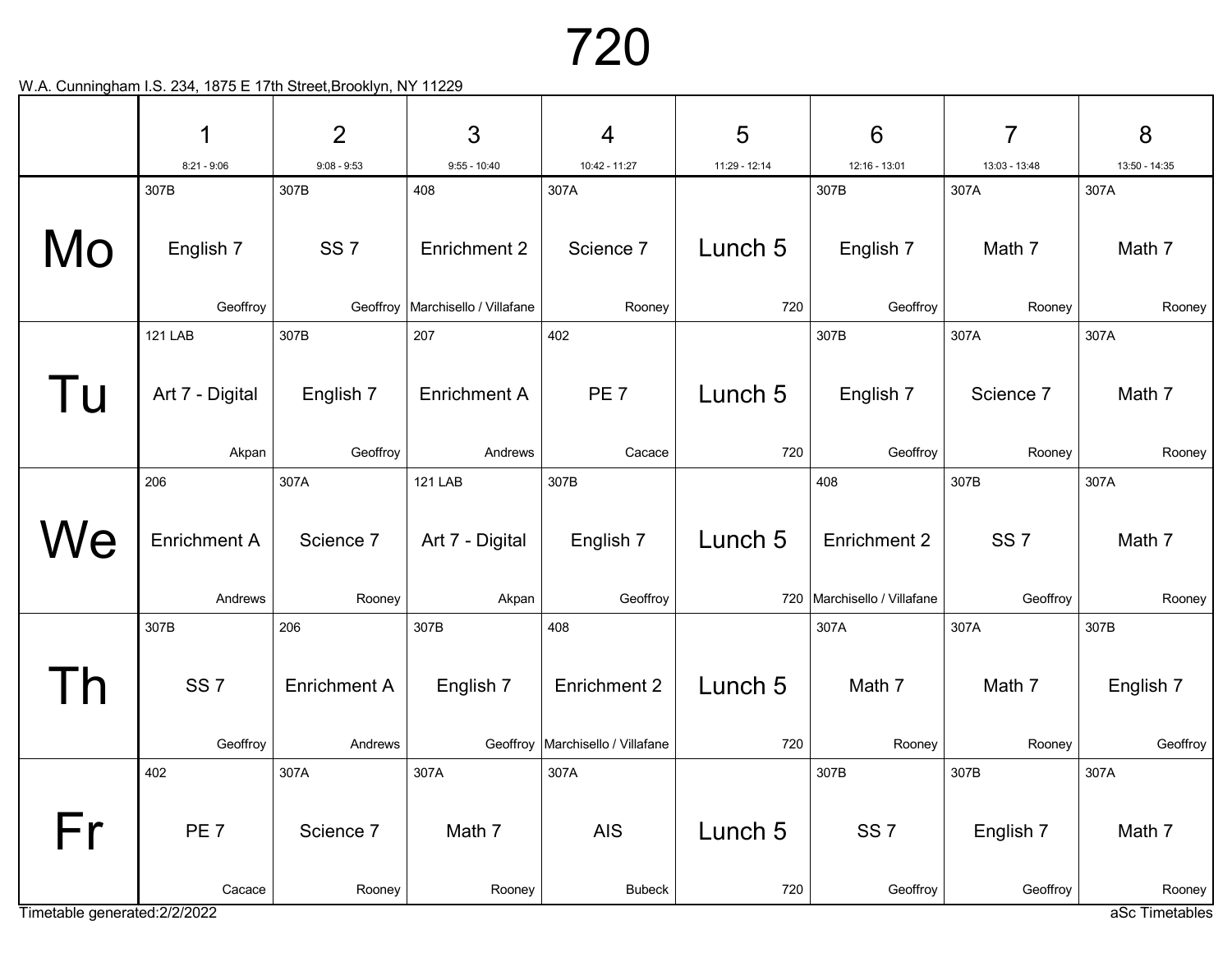|                               | 1                   | $\overline{2}$      | 3                                  | $\overline{4}$                     | 5             | $6\phantom{1}6$ | $\overline{7}$  | 8                                  |
|-------------------------------|---------------------|---------------------|------------------------------------|------------------------------------|---------------|-----------------|-----------------|------------------------------------|
|                               | $8:21 - 9:06$       | $9:08 - 9:53$       | $9:55 - 10:40$                     | 10:42 - 11:27                      | 11:29 - 12:14 | 12:16 - 13:01   | 13:03 - 13:48   | 13:50 - 14:35                      |
|                               | 307A                | 310                 | 307A                               | 307B                               |               | 113             | 307B            | 408                                |
| Mo                            | Science 7           | <b>Enrichment B</b> | Math 7                             | English 7                          | Lunch 5       | Art 7           | SS <sub>7</sub> | Enrichment 2                       |
|                               | Rooney              | Vacancy1            | Rooney                             | Geoffroy                           | 721           | Vacancy1        |                 | Geoffroy   Marchisello / Villafane |
|                               | 310                 | 307A                | 307B                               | 402                                |               | 307A            | 307B            | 307B                               |
| l U                           | <b>Enrichment B</b> | Math 7              | English 7                          | PE <sub>7</sub>                    | Lunch 5       | Math 7          | English 7       | SS <sub>7</sub>                    |
|                               | Vacancy1            | Rooney              | Geoffroy                           | Cacace                             | 721           | Rooney          | Geoffroy        | Geoffroy                           |
|                               | 307B                | 307B                | 408                                | 307A                               |               | 307A            | 307A            | 307B                               |
| We                            | <b>AIS</b>          | English 7           | <b>Enrichment 2</b>                | Math 7                             | Lunch 5       | Science 7       | Math 7          | English 7                          |
|                               | <b>Bubeck</b>       |                     | Geoffroy   Marchisello / Villafane | Rooney                             | 721           | Rooney          | Rooney          | Geoffroy                           |
|                               | 310                 | 307A                | 307A                               | 307A                               |               | 307B            | 307B            | 310                                |
|                               | <b>Enrichment B</b> | Math 7              | Math 7                             | Science 7                          | Lunch 5       | English 7       | SS <sub>7</sub> | Art 7                              |
|                               | Vacancy1            | Rooney              | Rooney                             | Rooney                             | 721           | Geoffroy        | Geoffroy        | Vacancy1                           |
|                               | 402                 | 307B                | 307B                               | 408                                |               | 307A            | 307A            | 307B                               |
| Fr                            | PE <sub>7</sub>     | English 7           | English 7                          | <b>Enrichment 2</b>                | Lunch 5       | Science 7       | Math 7          | SS <sub>7</sub>                    |
|                               | Cacace              | Geoffroy            |                                    | Geoffroy   Marchisello / Villafane | 721           | Rooney          | Rooney          | Geoffroy                           |
| Timetable generated: 2/2/2022 |                     |                     |                                    |                                    |               |                 |                 | aSc Timetables                     |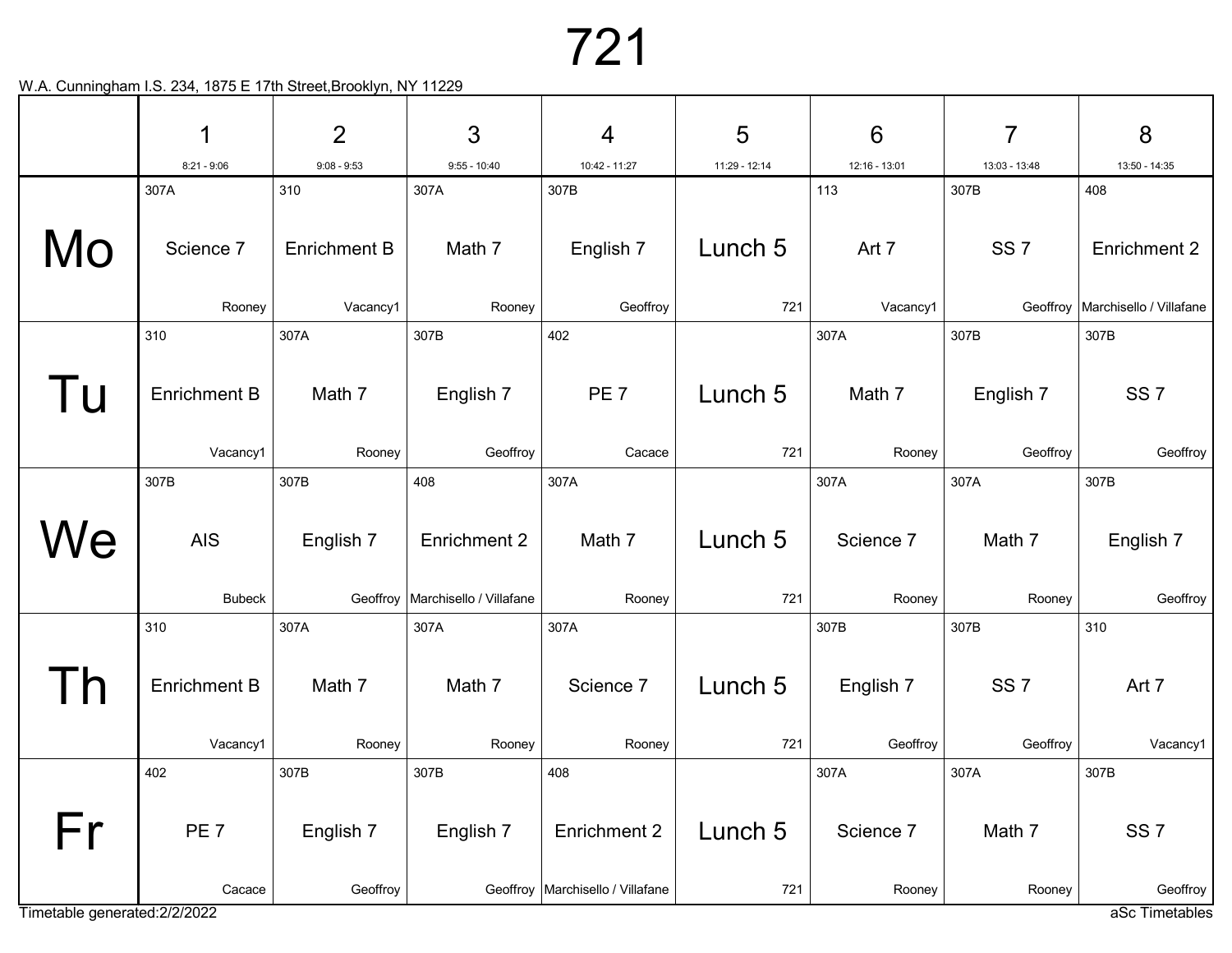|                               | 1                         | $\overline{2}$                 | 3                     | $\overline{4}$       | 5                         | $6\phantom{1}6$ | 7                          | 8                              |
|-------------------------------|---------------------------|--------------------------------|-----------------------|----------------------|---------------------------|-----------------|----------------------------|--------------------------------|
|                               | $8:21 - 9:06$             | $9:08 - 9:53$                  | $9:55 - 10:40$        | 10:42 - 11:27        | 11:29 - 12:14             | 12:16 - 13:01   | 13:03 - 13:48              | 13:50 - 14:35                  |
|                               | 208                       | 316                            | 216                   | 413                  | 413                       |                 | 215                        | 215                            |
| Mo                            | <b>US History</b>         | Spanish Acc                    | English 8             | Liv Env              | Liv Env                   | Lunch 6         | Math-Alg                   | Math-Alg                       |
|                               | Roth                      | Campos                         | Cooper L              | Vanhouten            | Vanhouten                 | 801             | Howe                       | Howe                           |
|                               | 215                       | 406                            | 215                   | 302                  | 216                       |                 | 413                        | 316                            |
| Tu                            | Math-Alg                  | <b>Enrichment G</b>            | Math-Alg              | PE <sub>8</sub>      | English 8                 | Lunch 6         | Liv Env                    | Spanish Acc                    |
|                               | Howe                      | Brown D                        | Howe                  | Angeles              | Cooper L                  | 801             | Vanhouten                  | Campos                         |
|                               | <b>121 LAB</b>            | 406                            | 216                   | 413                  | 208                       |                 | 302                        | 215                            |
| We                            | Art 8 - Digital<br>Akpan  | <b>Enrichment G</b><br>Brown D | English 8<br>Cooper L | Liv Env<br>Vanhouten | <b>US History</b><br>Roth | Lunch 6<br>801  | PE <sub>8</sub><br>Angeles | Math-Alg<br>Howe               |
|                               | 208                       | 208                            | 316                   | <b>121 LAB</b>       | 216                       |                 | 413                        | 215                            |
|                               | English 8                 | <b>US History</b>              | Spanish Acc           | Art 8 - Digital      | English 8                 | Lunch 6         | Liv Env                    | Math-Alg                       |
|                               | Cooper L                  | Roth                           | Campos                | Akpan                | Cooper L                  | 801             | Vanhouten                  | Howe                           |
|                               | 208                       | 316                            | 413                   | 215                  | 215                       |                 | 216                        | 406                            |
| Fr                            | <b>US History</b><br>Roth | Spanish Acc<br>Campos          | Liv Env<br>Vanhouten  | Math-Alg<br>Howe     | Math-Alg<br>Howe          | Lunch 6<br>801  | English 8<br>Cooper L      | <b>Enrichment G</b><br>Brown D |
| Timetable generated: 2/2/2022 |                           |                                |                       |                      |                           |                 |                            | aSc Timetables                 |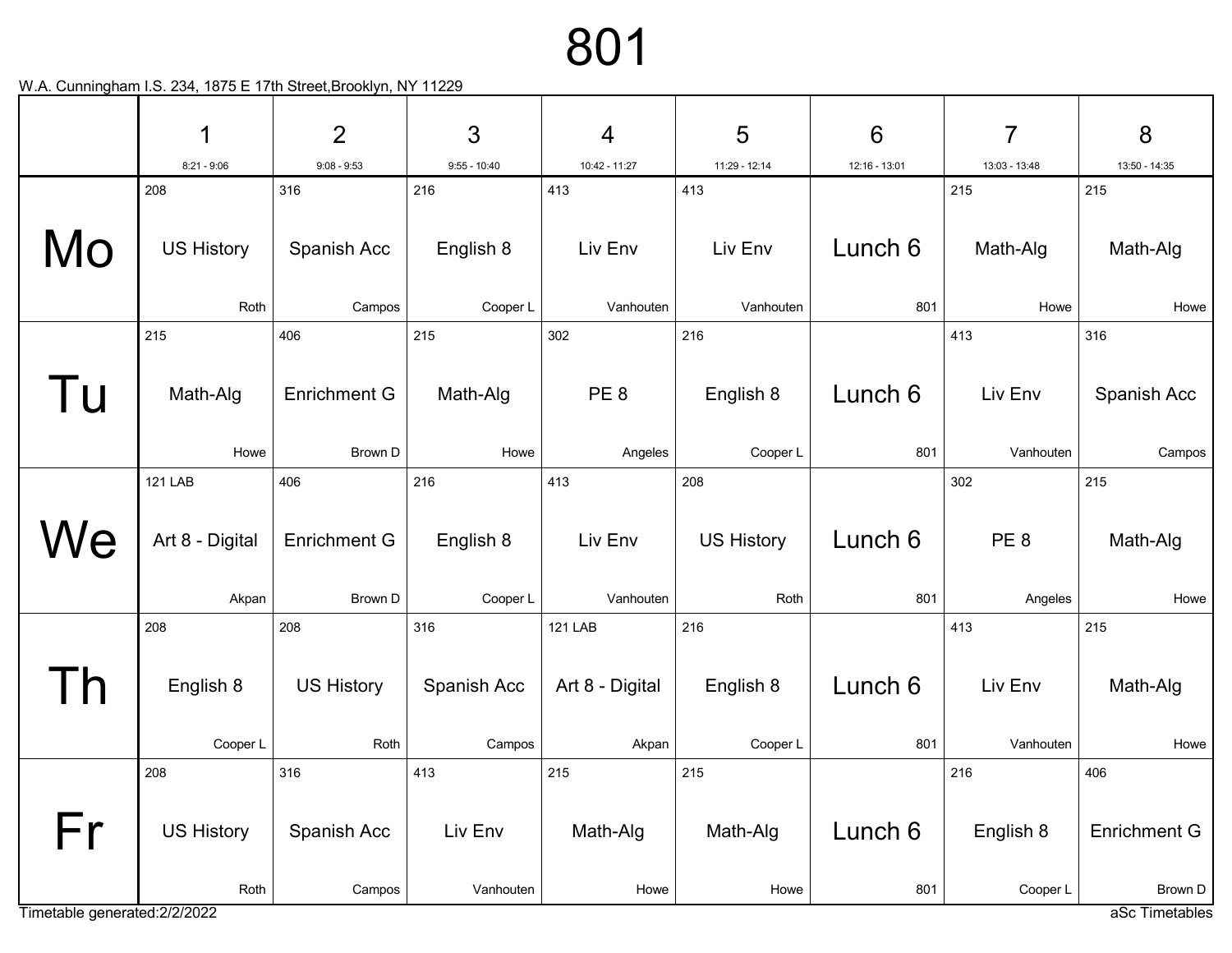|                               | 1             | $\overline{2}$                | 3                        | $\overline{4}$    | 5                 | $6\phantom{1}6$ | 7                | 8                    |
|-------------------------------|---------------|-------------------------------|--------------------------|-------------------|-------------------|-----------------|------------------|----------------------|
|                               | $8:21 - 9:06$ | $9:08 - 9:53$                 | $9:55 - 10:40$           | 10:42 - 11:27     | 11:29 - 12:14     | 12:16 - 13:01   | 13:03 - 13:48    | 13:50 - 14:35        |
|                               | 215           | 302                           | 316                      | 215               | 208               |                 | 216              | 413                  |
| Mo                            | Math-Alg      | PE <sub>8</sub>               | Spanish Acc              | Math-Alg          | <b>US History</b> | Lunch 6         | English 8        | Liv Env              |
|                               | Howe          | Angeles                       | Campos                   | Howe              | Roth              | 802             | Cooper L         | Vanhouten / Reid     |
|                               | 316           | 215                           | <b>121 LAB</b>           | 216               | 302               |                 | 215              | 413                  |
| Tu                            | Spanish Acc   | <b>Enrichment G</b><br>Saxton | Art 8 - Digital<br>Akpan | English 8         | PE <sub>8</sub>   | Lunch 6<br>802  | Math-Alg<br>Howe | Liv Env<br>Vanhouten |
|                               | Campos        |                               |                          | Cooper L          | Angeles           |                 |                  |                      |
|                               | 413           | 215                           | 215                      | 208               | 215               |                 | 216              | 316                  |
| We                            | Liv Env       | <b>Enrichment G</b>           | Math-Alg                 | <b>US History</b> | Math-Alg          | Lunch 6         | English 8        | Spanish Acc          |
|                               | Vanhouten     | Saxton                        | Howe                     | Roth              | Howe              | 802             | Cooper L         | Campos               |
|                               | 215           | 216                           | 413                      | 208               | <b>121 LAB</b>    |                 | 215              | 216                  |
|                               | Math-Alg      | English 8                     | Liv Env                  | <b>US History</b> | Art 8 - Digital   | Lunch 6         | Math-Alg         | English 8            |
|                               | Howe          | Cooper L                      | Vanhouten                | Roth              | Akpan             | 802             | Howe             | Cooper L             |
|                               | 216           | 208                           | 316                      | 413               | 413               |                 | 215              | 215                  |
| Fr                            | English 8     | <b>US History</b>             | Spanish Acc              | Liv Env           | Liv Env           | Lunch 6         | Math-Alg         | <b>Enrichment G</b>  |
|                               | Cooper L      | Roth                          | Campos                   | Vanhouten         | Vanhouten         | 802             | Howe             | Saxton               |
| Timetable generated: 2/2/2022 |               |                               |                          |                   |                   |                 |                  | aSc Timetables       |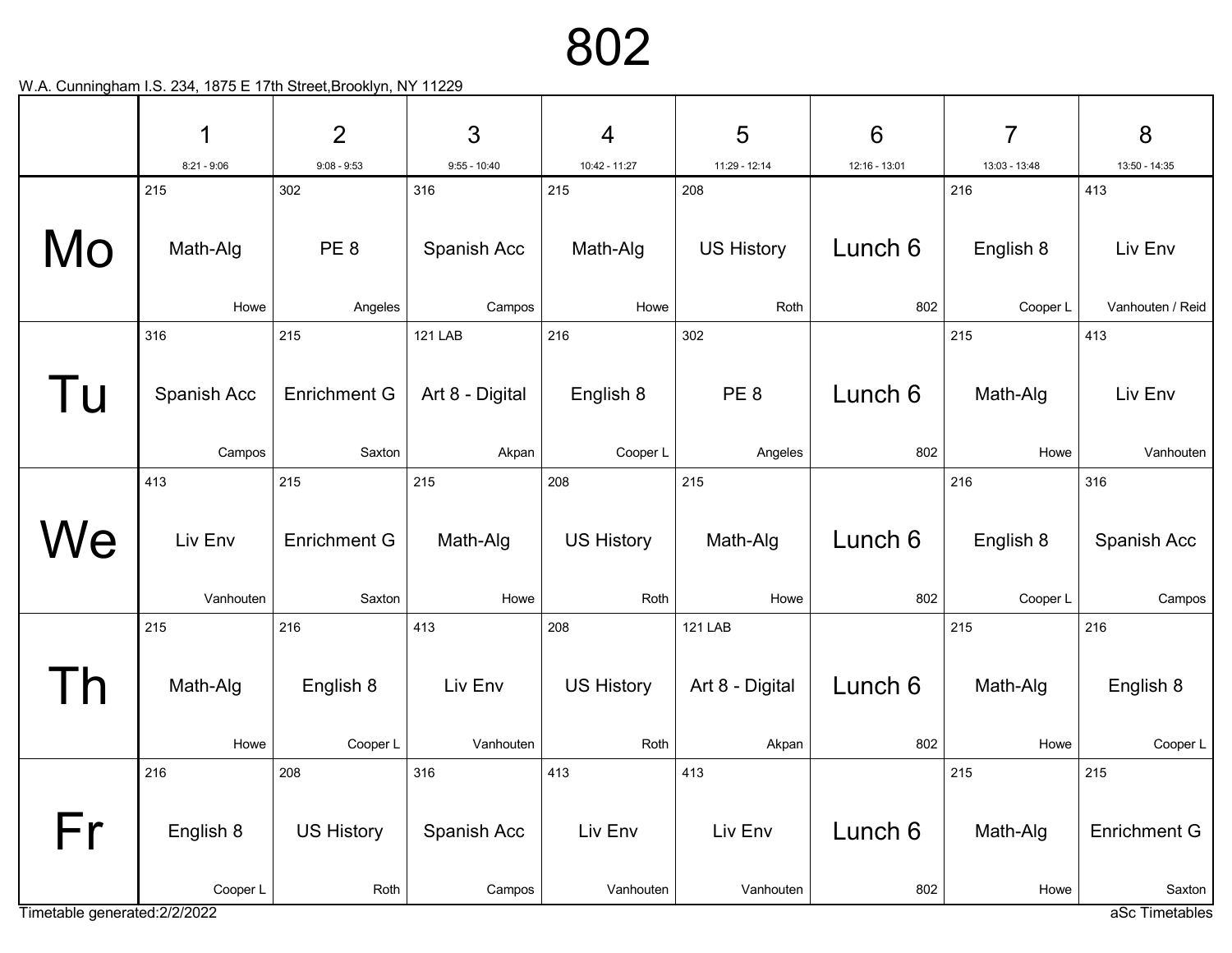|                               | 1                    | $\overline{2}$       | 3                     | $\overline{4}$                  | 5                    | $6\phantom{1}6$ | 7                    | 8                        |
|-------------------------------|----------------------|----------------------|-----------------------|---------------------------------|----------------------|-----------------|----------------------|--------------------------|
|                               | $8:21 - 9:06$<br>218 | $9:08 - 9:53$<br>413 | $9:55 - 10:40$<br>215 | 10:42 - 11:27<br><b>121 LAB</b> | 11:29 - 12:14<br>408 | 12:16 - 13:01   | 13:03 - 13:48<br>208 | 13:50 - 14:35<br>208     |
|                               |                      |                      |                       |                                 |                      |                 |                      |                          |
| Mo                            | English 8            | Liv Env              | Math-Alg              | Art 8 - Digital                 | <b>Enrichment H</b>  | Lunch 6         | English 8            | <b>US History</b>        |
|                               | Pomerantz            | Vanhouten            | Howe                  | Akpan                           | Andrews              | 803             | Pomerantz            | Roth                     |
|                               | 413                  | 413                  | 316                   | 215                             | 215                  |                 | 208                  | 208                      |
| l u                           | Liv Env              | Liv Env              | Spanish Acc           | Math-Alg                        | Math-Alg             | Lunch 6         | English 8            | <b>US History</b>        |
|                               | Vanhouten            | Vanhouten / Reid     | Campos                | Howe                            | Howe                 | 803             | Pomerantz            | Roth                     |
|                               | 215                  | 208                  | 316                   | 215                             | 408                  |                 | 218                  | 413                      |
| We                            | Math-Alg             | <b>US History</b>    | Spanish Acc           | Math-Alg                        | <b>Enrichment H</b>  | Lunch 6         | English 8            | Liv Env                  |
|                               | Howe                 | Roth                 | Campos                | Howe                            | Andrews              | 803             | Pomerantz            | Vanhouten / Reid         |
|                               | 218                  | 402                  | 215                   | 215                             | 316                  |                 | 208                  | 413                      |
|                               | English 8            | PE <sub>8</sub>      | Math-Alg              | Math-Alg                        | Spanish Acc          | Lunch 6         | <b>US History</b>    | Liv Env                  |
|                               | Pomerantz            | Angeles              | Howe                  | Howe                            | Campos               | 803             | Roth                 | Vanhouten / Reid         |
|                               | 218                  | 215                  | 408                   | <b>121 LAB</b>                  | 402                  |                 | 413                  | 316                      |
| Fr                            | English 8            | Math-Alg             | <b>Enrichment H</b>   | Art 8 - Digital                 | PE <sub>8</sub>      | Lunch 6         | Liv Env              | Spanish Acc              |
| Timetable generated: 2/2/2022 | Pomerantz            | Howe                 | Andrews               | Akpan                           | Angeles              | 803             | Vanhouten / Reid     | Campos<br>aSc Timetables |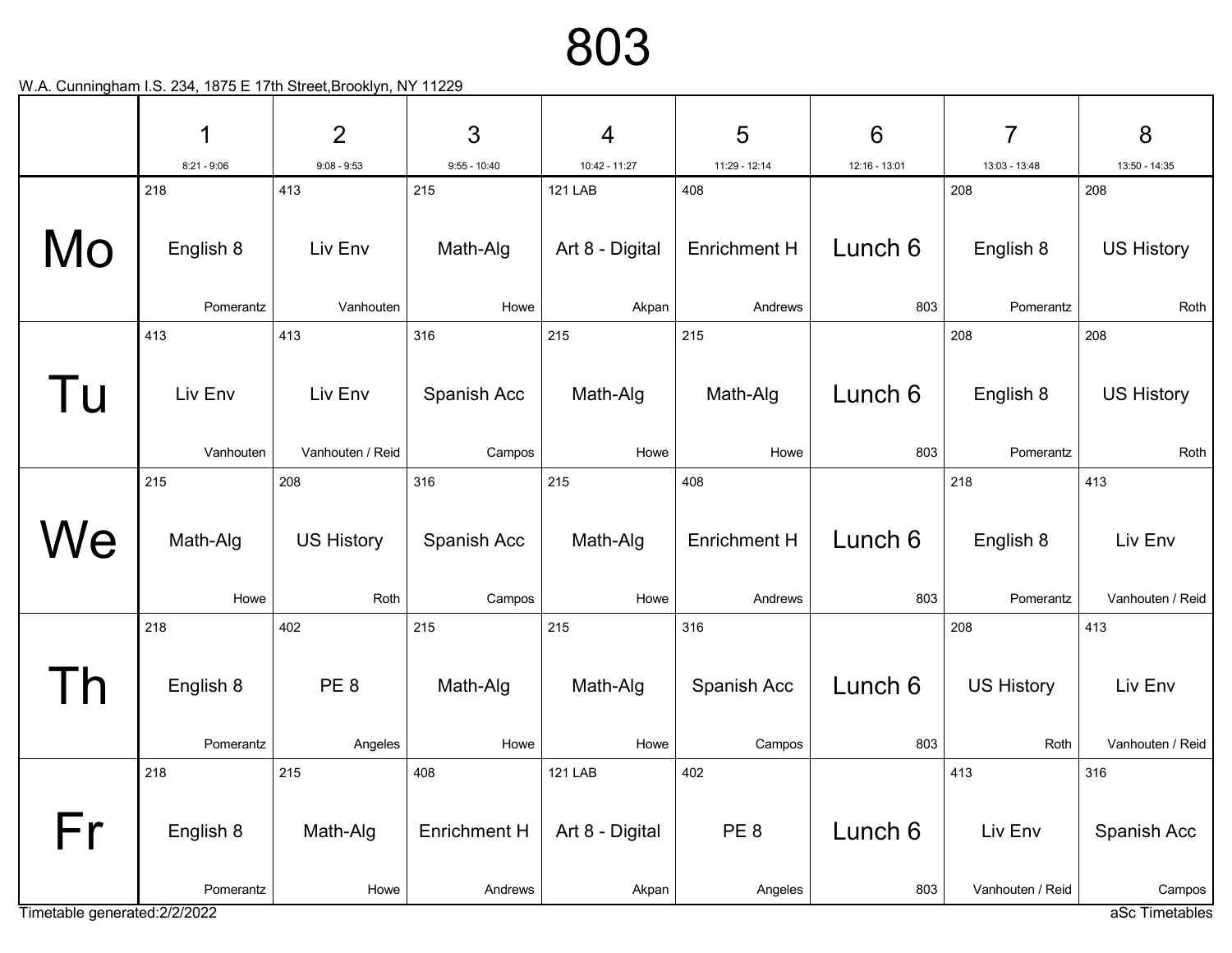804

|                               | 1                      | $\overline{2}$         | 3                   | $\overline{4}$         | 5                              | $6\phantom{1}6$           | $\overline{7}$            | 8                           |
|-------------------------------|------------------------|------------------------|---------------------|------------------------|--------------------------------|---------------------------|---------------------------|-----------------------------|
|                               | $8:21 - 9:06$          | $9:08 - 9:53$          | $9:55 - 10:40$      | 10:42 - 11:27          | 11:29 - 12:14                  | 12:16 - 13:01             | 13:03 - 13:48             | 13:50 - 14:35               |
|                               | <b>121 LAB</b>         | 218                    | 413                 | 214                    | 405                            | 316                       |                           | 214                         |
| Mo                            | Art 8 - Digital        | English 8              | Liv Env             | Math-Alg               | <b>Enrichment H</b>            | Spanish Acc               | Lunch <sub>7</sub>        | Math-Alg                    |
|                               | Akpan                  | Pomerantz              | Reid                | Amir                   | Polizzi                        | Campos                    | 804                       | Amir                        |
|                               | 218                    | 316                    | 214                 | 413                    | 413                            | 208                       |                           | 302                         |
| l u                           | English 8<br>Pomerantz | Spanish Acc<br>Campos  | Math-Alg<br>Amir    | Liv Env<br>Reid        | SCIENCE_8<br>Reid              | <b>US History</b><br>Roth | Lunch <sub>7</sub><br>804 | PE <sub>8</sub><br>Dash     |
|                               | 214                    | 218                    | 413                 | 218                    | 405                            | 208                       |                           | 214                         |
| We                            | Math-Alg<br>Amir       | English 8<br>Pomerantz | Liv Env<br>Reid     | English 8<br>Pomerantz | <b>Enrichment H</b><br>Polizzi | <b>US History</b><br>Roth | Lunch <sub>7</sub><br>804 | Math-Alg<br>Amir            |
|                               | 413                    | 316                    | 208                 | 214                    | 218                            | 214                       |                           | <b>121 LAB</b>              |
|                               | Liv Env                | Spanish Acc            | <b>US History</b>   | Math-Alg               | English 8                      | Math-Alg                  | Lunch <sub>7</sub>        | Art 8 - Digital             |
|                               | Reid                   | Campos                 | Roth                | Amir                   | Pomerantz                      | Amir                      | 804                       | Akpan                       |
|                               | 302                    | 417                    | 405                 | 208                    | 316                            | 214                       |                           | 218                         |
| Fr                            | PE <sub>8</sub>        | Liv Env                | <b>Enrichment H</b> | <b>US History</b>      | Spanish Acc                    | Math-Alg                  | Lunch <sub>7</sub>        | English 8                   |
|                               |                        |                        |                     |                        |                                |                           |                           |                             |
| Timetable generated: 2/2/2022 | Dash                   | Reid                   | Polizzi             | Roth                   | Campos                         | Amir                      | 804                       | Pomerantz<br>aSc Timetables |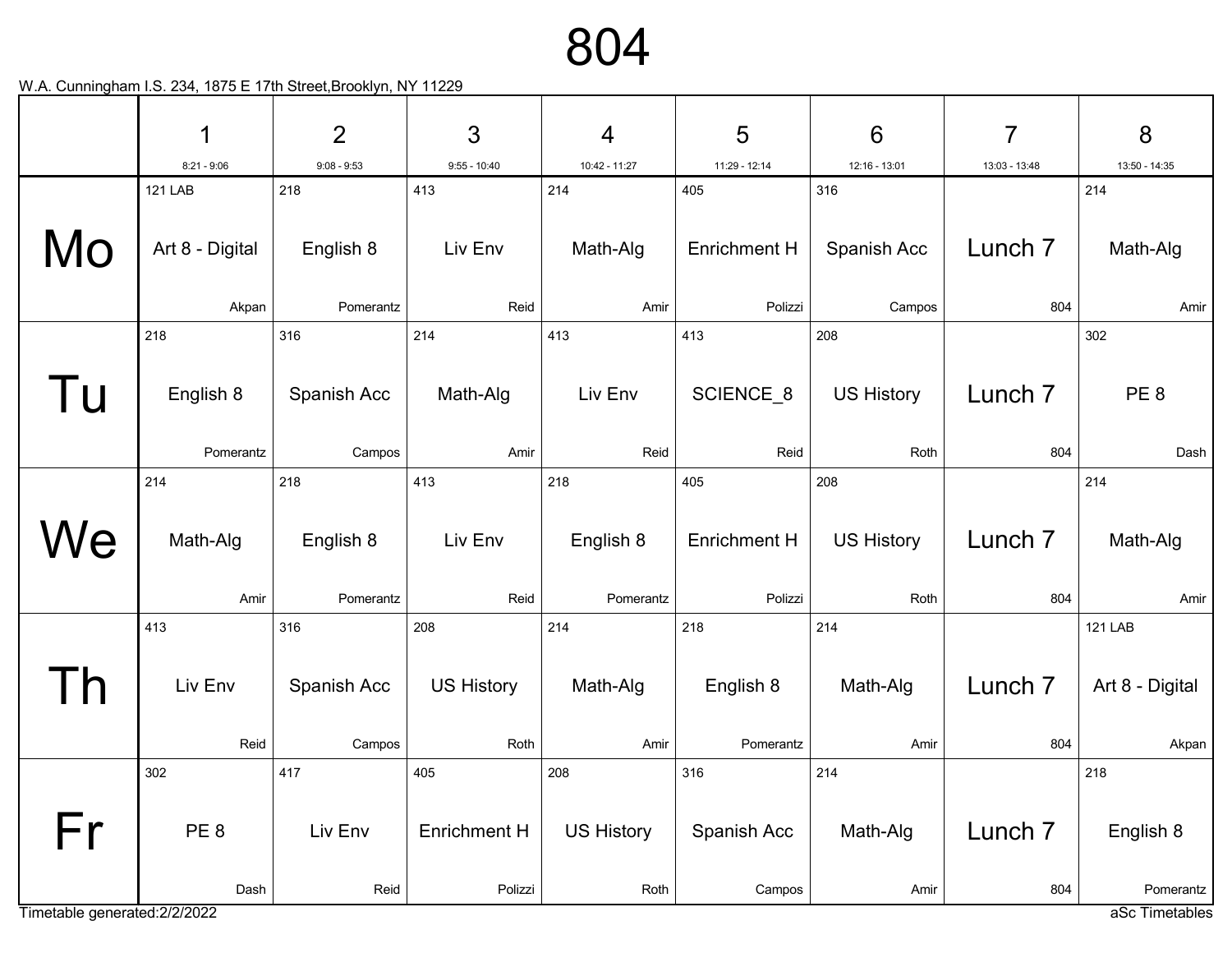|                               | 1             | $\overline{2}$  | 3                 | $\overline{4}$    | 5                 | $6\phantom{1}6$ | 7                  | 8                       |
|-------------------------------|---------------|-----------------|-------------------|-------------------|-------------------|-----------------|--------------------|-------------------------|
|                               | $8:21 - 9:06$ | $9:08 - 9:53$   | $9:55 - 10:40$    | 10:42 - 11:27     | 11:29 - 12:14     | 12:16 - 13:01   | 13:03 - 13:48      | 13:50 - 14:35           |
|                               | 413           | 214             | 208               | 316               | 218               | 214             |                    | 302                     |
| Mo                            | Liv Env       | Math-Alg        | <b>US History</b> | Spanish Acc       | English 8         | Math-Alg        | Lunch <sub>7</sub> | PE <sub>8</sub>         |
|                               | Vanhouten     | Amir            | Roth              | Campos            | Pomerantz         | Amir            | 805                | Dash                    |
|                               | 214           | 216             | 413               | 208               | 208               | 316             |                    | 214                     |
| l u                           | Math-Alg      | Enrichment I    | Liv Env           | <b>US History</b> | English 8         | Spanish Acc     | Lunch <sub>7</sub> | Math-Alg                |
|                               | Amir          | Cooper L        | Vanhouten         | Roth              | Pomerantz         | Campos          | 805                | Amir                    |
|                               | 316           | <b>121 LAB</b>  | 218               | 214               | 413               | 413             |                    | 208                     |
| We                            | Spanish Acc   | Art 8 - Digital | English 8         | Math-Alg          | Liv Env           | Liv Env         | Lunch <sub>7</sub> | <b>US History</b>       |
|                               | Campos        | Akpan           | Pomerantz         | Amir              | Vanhouten         | Vanhouten       | 805                | Roth                    |
|                               | 214           | 218             | 216               | 413               | 214               | 316             |                    | 218                     |
|                               | Math-Alg      | English 8       | Enrichment I      | Liv Env           | Math-Alg          | Spanish Acc     | Lunch 7            | English 8               |
|                               | Amir          | Pomerantz       | Cooper L          | Vanhouten         | Amir              | Campos          | 805                | Pomerantz               |
|                               | 413           | 218             | 302               | 214               | 208               | 216             |                    | <b>121 LAB</b>          |
| Fr                            | Liv Env       | English 8       | PE <sub>8</sub>   | Math-Alg          | <b>US History</b> | Enrichment I    | Lunch <sub>7</sub> | Art 8 - Digital         |
| Timetable generated: 2/2/2022 | Vanhouten     | Pomerantz       | Dash              | Amir              | Roth              | Cooper L        | 805                | Akpan<br>aSc Timetables |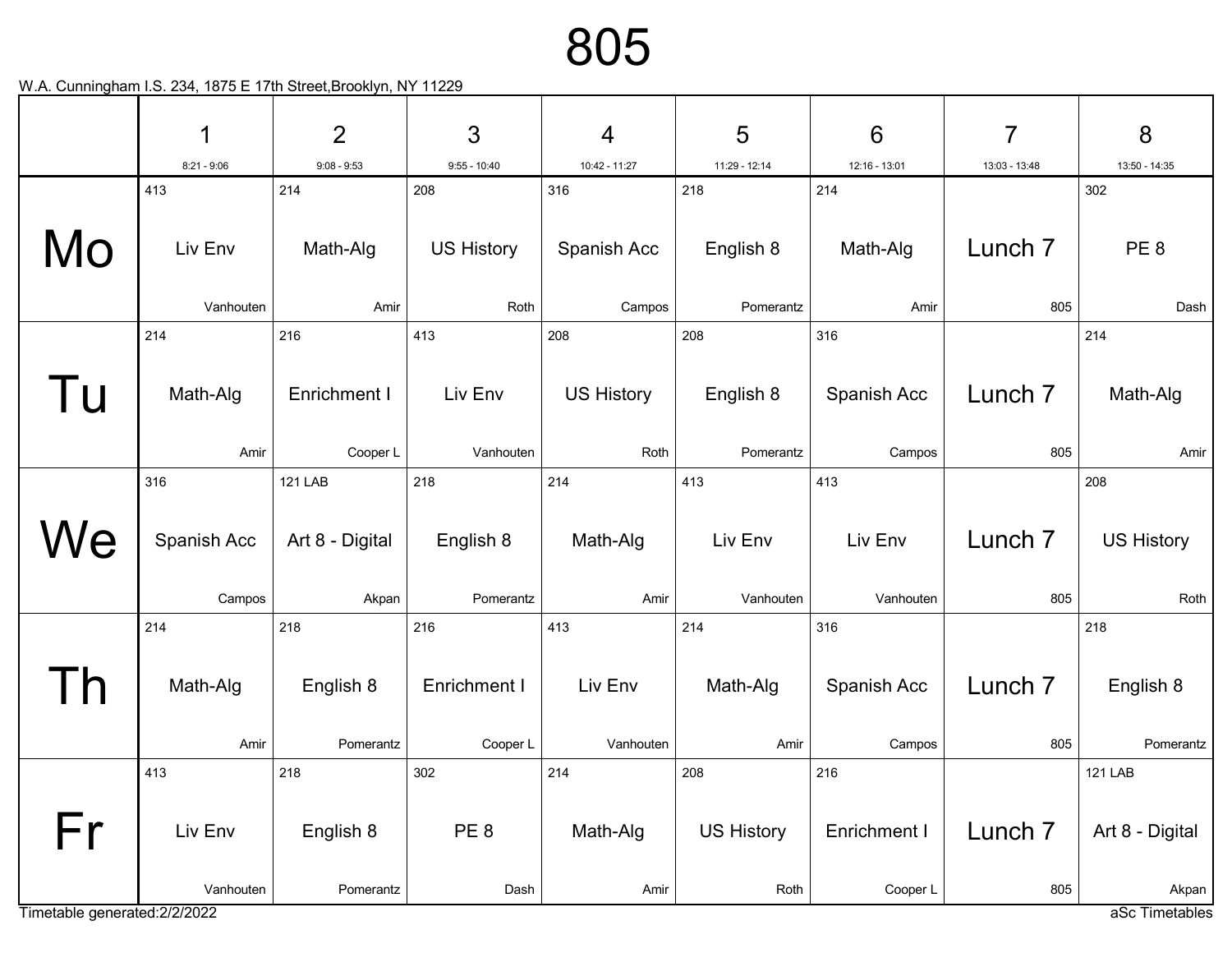|                               | 1               | $\overline{2}$  | 3              | $\overline{4}$  | 5             | $6\phantom{1}6$ | $\overline{7}$     | 8               |
|-------------------------------|-----------------|-----------------|----------------|-----------------|---------------|-----------------|--------------------|-----------------|
|                               | $8:21 - 9:06$   | $9:08 - 9:53$   | $9:55 - 10:40$ | 10:42 - 11:27   | 11:29 - 12:14 | 12:16 - 13:01   | 13:03 - 13:48      | 13:50 - 14:35   |
|                               | 120             | 417             | 218            | 218             | 214           | 417             |                    | 316             |
| Mo                            | PE <sub>8</sub> | Science 8       | English 8      | SS <sub>8</sub> | Math 8        | SCIENCE_8       | Lunch <sub>7</sub> | Spanish Acc     |
|                               | Dash            | Reid            | Pomerantz      | Roth            | Amir          | Reid            | 806                | Campos          |
|                               | 208             | 302             | 218            | 214             | 214           | 314             |                    | 417             |
| l u                           | SS <sub>8</sub> | PE <sub>8</sub> | English 8      | Math 8          | Math 8        | Enrichment J    | Lunch <sub>7</sub> | Science 8       |
|                               | Roth            | Dash            | Pomerantz      | Amir            | Amir          | Frederick       | 806                | Reid            |
|                               | 315             | 316             | 314            | 417             | 214           | 214             |                    | 218             |
| We                            | Art 8           | Spanish Acc     | Enrichment J   | Science 8       | Math 8        | Math 8          | Lunch <sub>7</sub> | English 8       |
|                               | Mcternan        | Campos          | Frederick      | Reid            | Amir          | Amir            | 806                | Pomerantz       |
|                               | 316             | 214             | 218            | 315             | 417           | 321             |                    | 208             |
|                               | Spanish Acc     | Math 8          | English 8      | Art 8           | Science 8     | Enrichment J    | Lunch <sub>7</sub> | SS <sub>8</sub> |
|                               | Campos          | Amir            | Pomerantz      | Mcternan        | Reid          | Frederick       | 806                | Roth            |
|                               | 316             | 214             | 218            | 417             | 214           | 218             |                    | 208             |
| Fr                            | Spanish Acc     | Math 8          | English 8      | Science 8       | Math 8        | English 8       | Lunch <sub>7</sub> | SS <sub>8</sub> |
|                               | Campos          | Amir            | Pomerantz      | Reid            | Amir          | Pomerantz       | 806                | Roth            |
| Timetable generated: 2/2/2022 |                 |                 |                |                 |               |                 |                    | aSc Timetables  |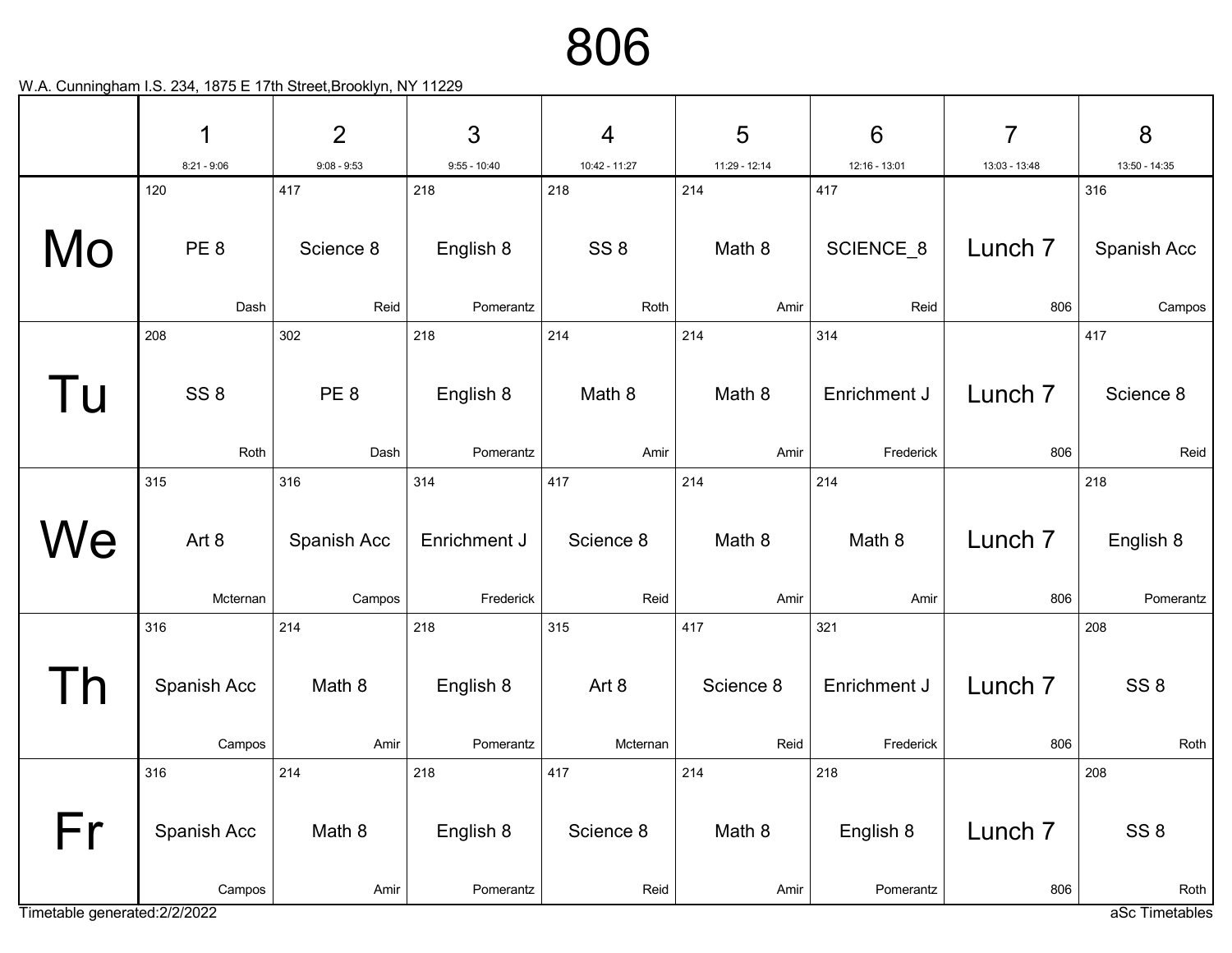|                               | 1                | $\overline{2}$      | $\mathfrak{S}$   | 4                | 5                | 6             | 7               | 8                         |
|-------------------------------|------------------|---------------------|------------------|------------------|------------------|---------------|-----------------|---------------------------|
|                               | $8:21 - 9:06$    | $9:08 - 9:53$       | $9:55 - 10:40$   | 10:42 - 11:27    | 11:29 - 12:14    | 12:16 - 13:01 | 13:03 - 13:48   | 13:50 - 14:35             |
|                               | 402              | 207                 | 205              | 201              | 207              |               | 206             | 206                       |
| Mo                            | PE <sub>8</sub>  | Math 8              | Science 8        | English 8        | Math 8           | Lunch 6       | SS <sub>8</sub> | English 8                 |
|                               | Tarsia           | Fattah              | Brown R / Beard  | Naccash / Entner | Fattah / Beard   | 807           | Major / Entner  | Naccash / Entner          |
|                               | 402              | 405                 | 315              | 201              | 201              |               | 205             | 207                       |
| l U                           | PE <sub>8</sub>  | <b>Enrichment G</b> | Art 8            | English 8        | English 8        | Lunch 6       | Science 8       | Math 8                    |
|                               | Tarsia           | Polizzi             | Mcternan         | Naccash / Entner | Naccash / Entner | 807           | Brown R / Beard | Fattah / Beard            |
|                               | 205              | 405                 | 207              | 206              | 206              |               | 207             | 318                       |
| We                            | Science 8        | <b>Enrichment G</b> | Math 8           | SS <sub>8</sub>  | English 8        | Lunch 6       | Math 8          | Spanish                   |
|                               | Brown R / Beard  | Polizzi             | Fattah / Beard   | Major / Entner   | Naccash / Entner | 807           | Fattah / Beard  | Zamora                    |
|                               | 201              | 201                 | 201              | 207              | 315              |               | 205             | 205                       |
|                               | English 8        | SS <sub>8</sub>     | English 8        | Math 8           | Art 8            | Lunch 6       | Science 8       | SCIENCE <sub>8</sub>      |
|                               | Naccash / Entner | Major / Entner      | Naccash / Entner | Fattah / Beard   | Mcternan         | 807           | Brown R / Beard | Brown R                   |
|                               | 318              | 205                 | 207              | 201              | 201              |               | 207             | 405                       |
| Fr                            | Spanish          | Science 8           | Math 8           | SS <sub>8</sub>  | English 8        | Lunch 6       | Math 8          | <b>Enrichment G</b>       |
| Timetable generated: 2/2/2022 | Zamora           | Brown R / Beard     | Fattah / Beard   | Major / Entner   | Naccash / Entner | 807           | Fattah / Beard  | Polizzi<br>aSc Timetables |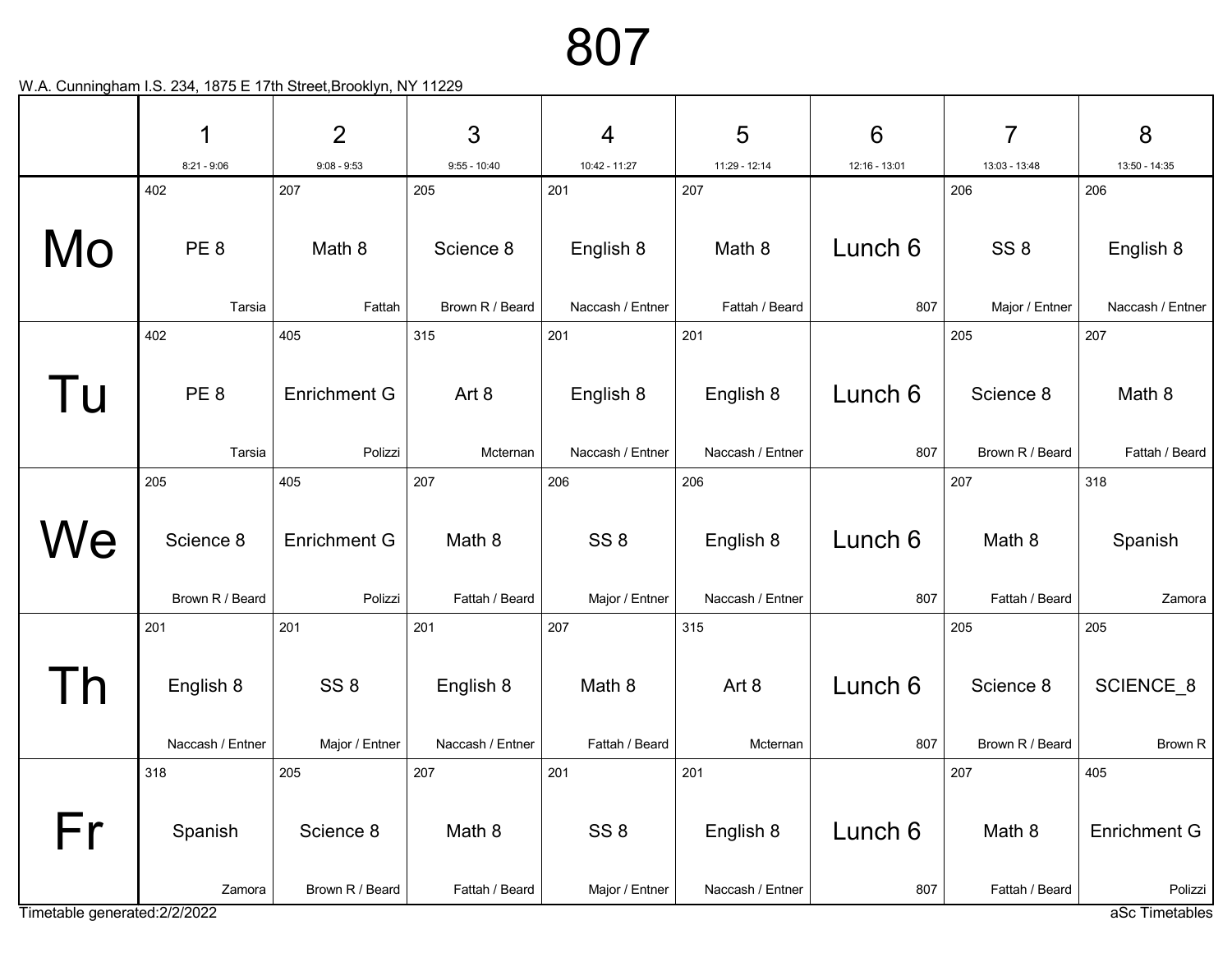|                               | 1             | $\overline{2}$      | $\mathfrak{S}$         | $\overline{4}$ | 5                | $6\phantom{1}6$ | 7                | 8                      |
|-------------------------------|---------------|---------------------|------------------------|----------------|------------------|-----------------|------------------|------------------------|
|                               | $8:21 - 9:06$ | $9:08 - 9:53$       | $9:55 - 10:40$         | 10:42 - 11:27  | 11:29 - 12:14    | 12:16 - 13:01   | 13:03 - 13:48    | 13:50 - 14:35          |
| Mo                            | 207<br>Math 8 | 205<br>SCIENCE_8    | 402<br>PE <sub>8</sub> | 315<br>Art 8   | 205<br>Science 8 | Lunch 6         | 201<br>English 8 | 201<br>SS <sub>8</sub> |
|                               | Fattah        | Brown R             | Tarsia                 | Mcternan       | Brown R          | 808             | Naccash          | Major                  |
|                               | 207           | A103                | 201                    | 318            | 207              |                 | 206              | 205                    |
| l u                           | Math 8        | <b>Enrichment G</b> | English 8              | Spanish        | Math 8           | Lunch 6         | SS <sub>8</sub>  | Science 8              |
|                               | Fattah        | Dube                | Naccash                | Zamora         | Fattah           | 808             | Major            | Brown R                |
|                               | 207           | A103                | 318                    | 201            | 207              |                 | 201              | 205                    |
| We                            | Math 8        | <b>Enrichment G</b> | Spanish                | English 8      | Math 8           | Lunch 6         | English 8        | Science 8              |
|                               | Fattah        | Dube                | Zamora                 | Naccash        | Fattah           | 808             | Naccash          | Brown R                |
|                               | 205           | 207                 | 206                    | 206            | 207              |                 | 201              | 402                    |
|                               | Science 8     | Math 8              | SS <sub>8</sub>        | English 8      | Math 8           | Lunch 6         | English 8        | PE <sub>8</sub>        |
|                               | Brown R       | Fattah              | Major                  | Naccash        | Fattah           | 808             | Naccash          | Tarsia                 |
|                               | 205           | 207                 | 201                    | 315            | 206              |                 | 201              | A103                   |
| Fr                            | Science 8     | Math 8              | English 8              | Art 8          | SS <sub>8</sub>  | Lunch 6         | English 8        | <b>Enrichment G</b>    |
| Timetable generated: 2/2/2022 | Brown R       | Fattah              | Naccash                | Mcternan       | Major            | 808             | Naccash          | Dube<br>aSc Timetables |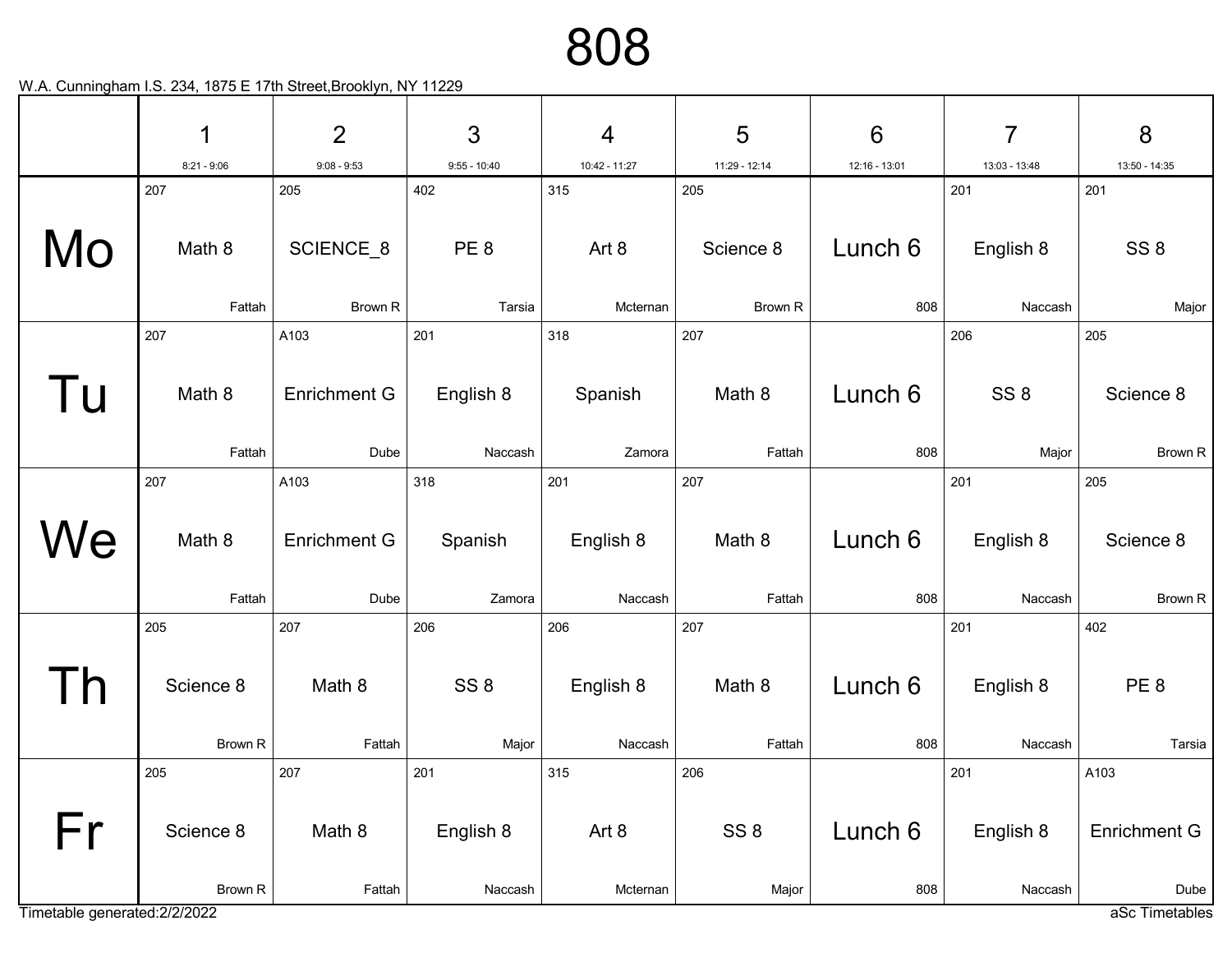|                               | 1                             | $\overline{2}$                | 3                               | $\overline{4}$               | 5                             | $6\phantom{1}6$                   | 7                         | 8                                 |
|-------------------------------|-------------------------------|-------------------------------|---------------------------------|------------------------------|-------------------------------|-----------------------------------|---------------------------|-----------------------------------|
|                               | $8:21 - 9:06$                 | $9:08 - 9:53$                 | $9:55 - 10:40$                  | 10:42 - 11:27                | 11:29 - 12:14                 | 12:16 - 13:01                     | 13:03 - 13:48             | 13:50 - 14:35                     |
| Mo                            | 205<br>Science 8              | 201<br>English 8              | 201<br>English 8                | 207<br>Math 8                | 310<br><b>Enrichment H</b>    | <b>121 LAB</b><br>Art 8 - Digital | Lunch <sub>7</sub>        | 207<br>Math 8                     |
|                               | Brown R / Beard               | Naccash / Entner              | Naccash / Entner                | Fattah / Beard               | Vacancy1                      | Akpan                             | 809                       | Fattah / Beard                    |
|                               | 201                           | 402                           | 205                             | 207                          | <b>121 LAB</b>                | 207                               |                           | 206                               |
| l u                           | English 8                     | PE <sub>8</sub>               | Science 8                       | Math 8                       | Art 8 - Digital               | Math 8                            | Lunch <sub>7</sub>        | SS <sub>8</sub>                   |
|                               | Naccash / Entner              | Tarsia                        | Brown R / Beard                 | Fattah / Beard               | Akpan                         | Fattah / Beard                    | 809                       | Major / Entner                    |
|                               | 201                           | 201                           | 205                             | 205                          | 310                           | 207                               |                           | 206                               |
| We                            | English 8<br>Naccash / Entner | English 8<br>Naccash / Entner | SCIENCE_8<br>Brown R            | Science 8<br>Brown R / Beard | Enrichment H<br>Vacancy1      | Math 8<br>Fattah / Beard          | Lunch <sub>7</sub><br>809 | SS <sub>8</sub><br>Major / Entner |
|                               | 207                           | 205                           | 402                             | 318                          | 201                           | 207                               |                           | 206                               |
|                               | Math 8<br>Fattah / Beard      | Science 8<br>Brown R / Beard  | PE <sub>8</sub><br>Tarsia       | Spanish<br>Zamora            | English 8<br>Naccash / Entner | Math 8<br>Fattah / Beard          | Lunch <sub>7</sub><br>809 | SS <sub>8</sub><br>Major / Entner |
|                               | 201                           | 201                           | 310                             | 205                          | 207                           | 206                               |                           | 318                               |
| Fr                            | English 8<br>Naccash / Entner | English 8<br>Naccash / Entner | <b>Enrichment H</b><br>Vacancy1 | Science 8<br>Brown R / Beard | Math 8<br>Fattah              | SS <sub>8</sub><br>Major / Entner | Lunch <sub>7</sub><br>809 | Spanish<br>Zamora                 |
| Timetable generated: 2/2/2022 |                               |                               |                                 |                              |                               |                                   |                           | aSc Timetables                    |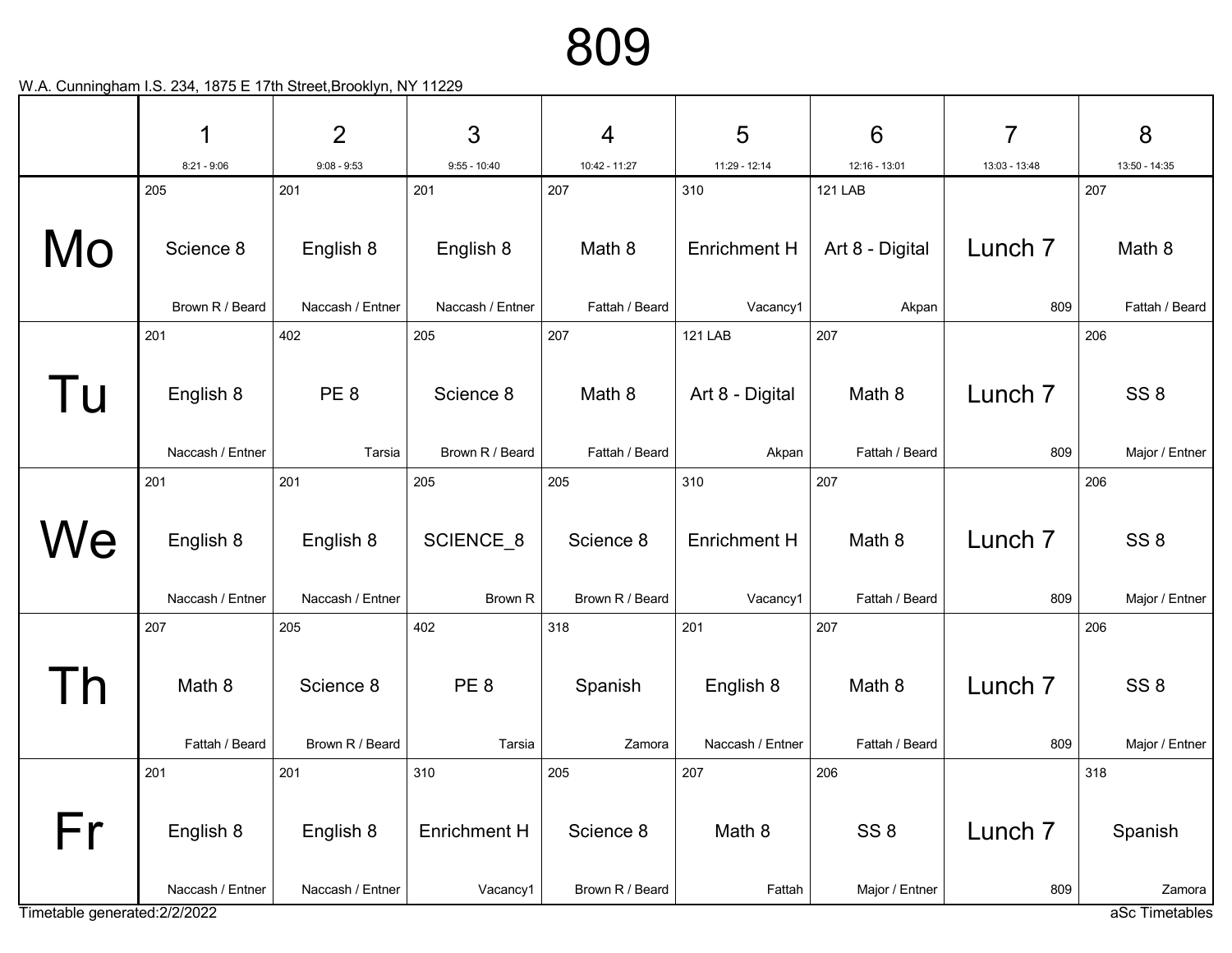|                               |     | 1               | $\overline{2}$      | 3               | $\overline{4}$  | 5             | $6\phantom{1}6$ | $\overline{7}$     | 8              |
|-------------------------------|-----|-----------------|---------------------|-----------------|-----------------|---------------|-----------------|--------------------|----------------|
|                               |     | $8:21 - 9:06$   | $9:08 - 9:53$       | $9:55 - 10:40$  | 10:42 - 11:27   | 11:29 - 12:14 | 12:16 - 13:01   | 13:03 - 13:48      | 13:50 - 14:35  |
|                               | 315 |                 | 113                 | 113             | 117             | 118           | 115             |                    | 117            |
| Mo                            |     | Art 8           | English 8           | SS <sub>8</sub> | Math 8          | Science 8     | English 8       | Lunch <sub>7</sub> | Math 8         |
|                               |     | Mcternan        | Gibaldi             | Major           | Vernon          | Sylvan-Noel   | Gibaldi         | 810                | Vernon         |
|                               | 113 |                 | 318                 | 402             | 115             | 318           | 117             |                    | 118            |
|                               |     |                 |                     |                 |                 |               |                 |                    |                |
| l U                           |     | SS <sub>8</sub> | <b>Enrichment I</b> | PE <sub>8</sub> | English 8       | Spanish       | Math 8          | Lunch <sub>7</sub> | Science 8      |
|                               |     |                 |                     |                 |                 |               |                 |                    |                |
|                               |     | Major           | Frederick           | Tarsia          | Gibaldi         | Zamora        | Vernon          | 810                | Sylvan-Noel    |
|                               | 113 |                 | 117                 | 115             | 318             | 118           | 117             |                    | 115            |
|                               |     |                 |                     |                 |                 |               |                 |                    |                |
| We                            |     | SS <sub>8</sub> | Math 8              | English 8       | Spanish         | Science 8     | Math 8          | Lunch <sub>7</sub> | English 8      |
|                               |     |                 |                     |                 |                 |               |                 |                    |                |
|                               |     | Major           | Vernon              | Gibaldi         | Zamora          | Sylvan-Noel   | Vernon          | 810                | Gibaldi        |
|                               | 113 |                 | 118                 | 318             | 117             | 115           | 118             |                    | 315            |
|                               |     |                 |                     |                 |                 |               |                 |                    |                |
|                               |     | SS <sub>8</sub> | Science 8           | Enrichment I    | Math 8          | English 8     | SCIENCE_8       | Lunch <sub>7</sub> | Art 8          |
|                               |     |                 |                     |                 |                 |               |                 |                    |                |
|                               |     | Major           | Sylvan-Noel         | Frederick       | Vernon          | Gibaldi       | Sylvan-Noel     | 810                | Mcternan       |
|                               | 115 |                 | 118                 | 117             | 402             | 117           | 318             |                    | 115            |
|                               |     |                 |                     |                 |                 |               |                 |                    |                |
| Fr                            |     | English 8       | Science 8           | Math 8          | PE <sub>8</sub> | Math 8        | Enrichment I    | Lunch <sub>7</sub> | English 8      |
|                               |     |                 |                     |                 |                 |               |                 |                    |                |
|                               |     | Gibaldi         | Sylvan-Noel         | Vernon          | Tarsia          | Vernon        | Frederick       | 810                | Gibaldi        |
| Timetable generated: 2/2/2022 |     |                 |                     |                 |                 |               |                 |                    | aSc Timetables |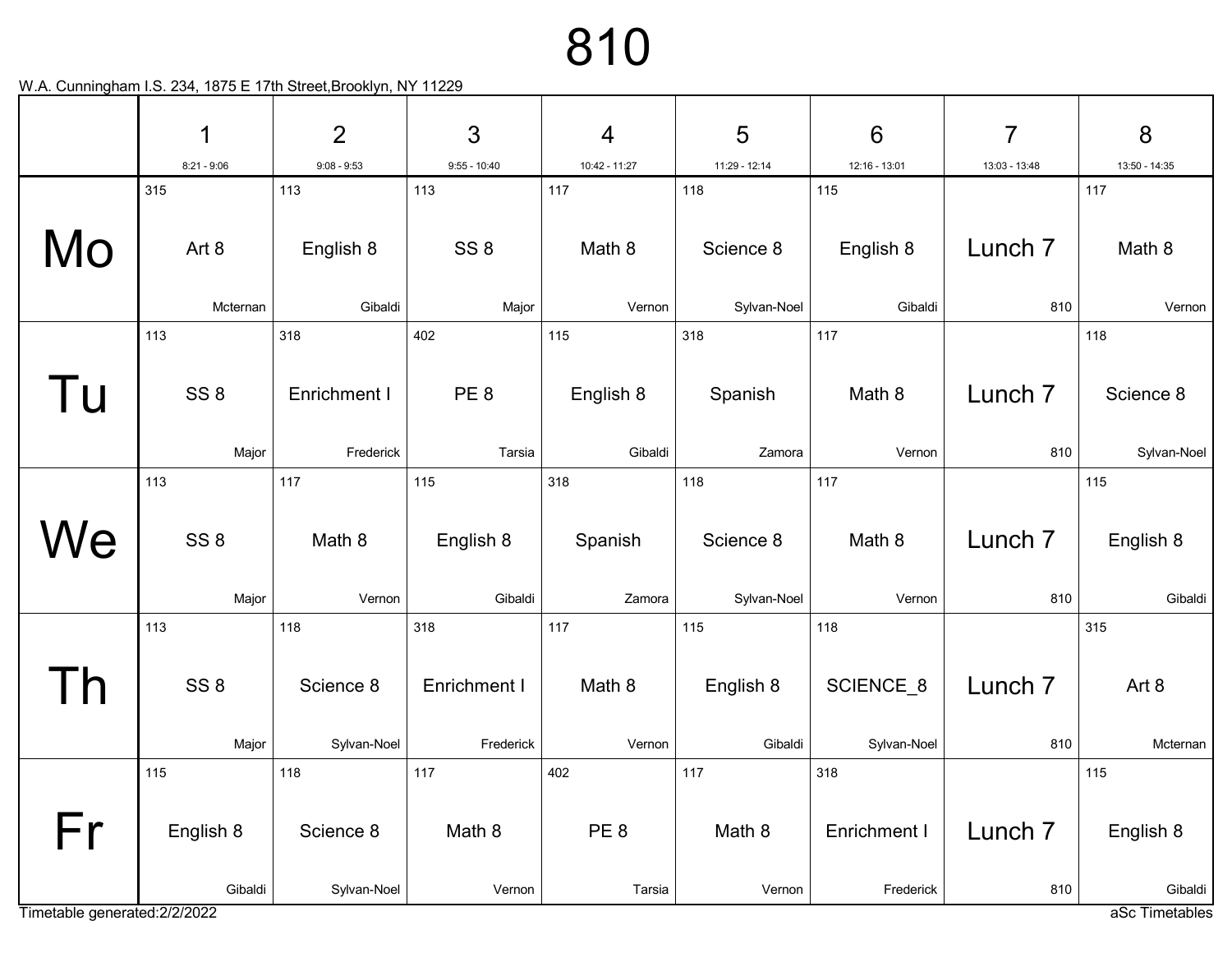|                               | 1                 | $\overline{2}$           | 3                 | $\overline{4}$           | 5                    | $6\phantom{1}6$      | 7                         | 8                         |
|-------------------------------|-------------------|--------------------------|-------------------|--------------------------|----------------------|----------------------|---------------------------|---------------------------|
|                               | $8:21 - 9:06$     | $9:08 - 9:53$            | $9:55 - 10:40$    | 10:42 - 11:27            | 11:29 - 12:14        | 12:16 - 13:01        | 13:03 - 13:48             | 13:50 - 14:35             |
|                               | 318               | 117                      | 118               | 115                      | 115                  | 117                  |                           | 115                       |
| Mo                            | Spanish           | Math 8                   | Science 8         | SS <sub>8</sub>          | English 8            | Math 8               | Lunch <sub>7</sub>        | English 8                 |
|                               | Zamora            | O'Brien                  | Sylvan-Noel       | Major                    | Gibaldi              | O'Brien              | 811                       | Gibaldi                   |
|                               | 117               | 310                      | 117               | 118                      | 115                  | 115                  |                           | 402                       |
| Tu                            | Math 8<br>O'Brien | Enrichment I<br>Vacancy1 | Math 8<br>O'Brien | Science 8<br>Sylvan-Noel | English 8<br>Gibaldi | English 8<br>Gibaldi | Lunch <sub>7</sub><br>811 | PE <sub>8</sub><br>Tarsia |
|                               |                   |                          |                   |                          |                      |                      |                           |                           |
|                               | 117               | 315                      | 113               | 118                      | 117                  | 115                  |                           | 118                       |
| We                            | Math 8            | Art 8                    | SS <sub>8</sub>   | Science 8                | Math 8               | English 8            | Lunch <sub>7</sub>        | SCIENCE_8                 |
|                               | O'Brien           | Mcternan                 | Major             | Sylvan-Noel              | O'Brien              | Gibaldi              | 811                       | Sylvan-Noel               |
|                               | 318               | 117                      | 310               | 115                      | 118                  | 113                  |                           | 115                       |
| $\overline{D}$                | Spanish           | Math 8                   | Enrichment I      | English 8                | Science 8            | SS <sub>8</sub>      | Lunch <sub>7</sub>        | English 8                 |
|                               | Zamora            | O'Brien                  | Vacancy1          | Gibaldi                  | Sylvan-Noel          | Major                | 811                       | Gibaldi                   |
|                               | 113               | 117                      | 402               | 115                      | 118                  | 310                  |                           | 315                       |
| Fr                            | SS <sub>8</sub>   | Math 8                   | PE <sub>8</sub>   | English 8                | Science 8            | Enrichment I         | Lunch <sub>7</sub>        | Art 8                     |
|                               | Major             | O'Brien                  | Tarsia            | Gibaldi                  | Sylvan-Noel          | Vacancy1             | 811                       | Mcternan                  |
| Timetable generated: 2/2/2022 |                   |                          |                   |                          |                      |                      |                           | aSc Timetables            |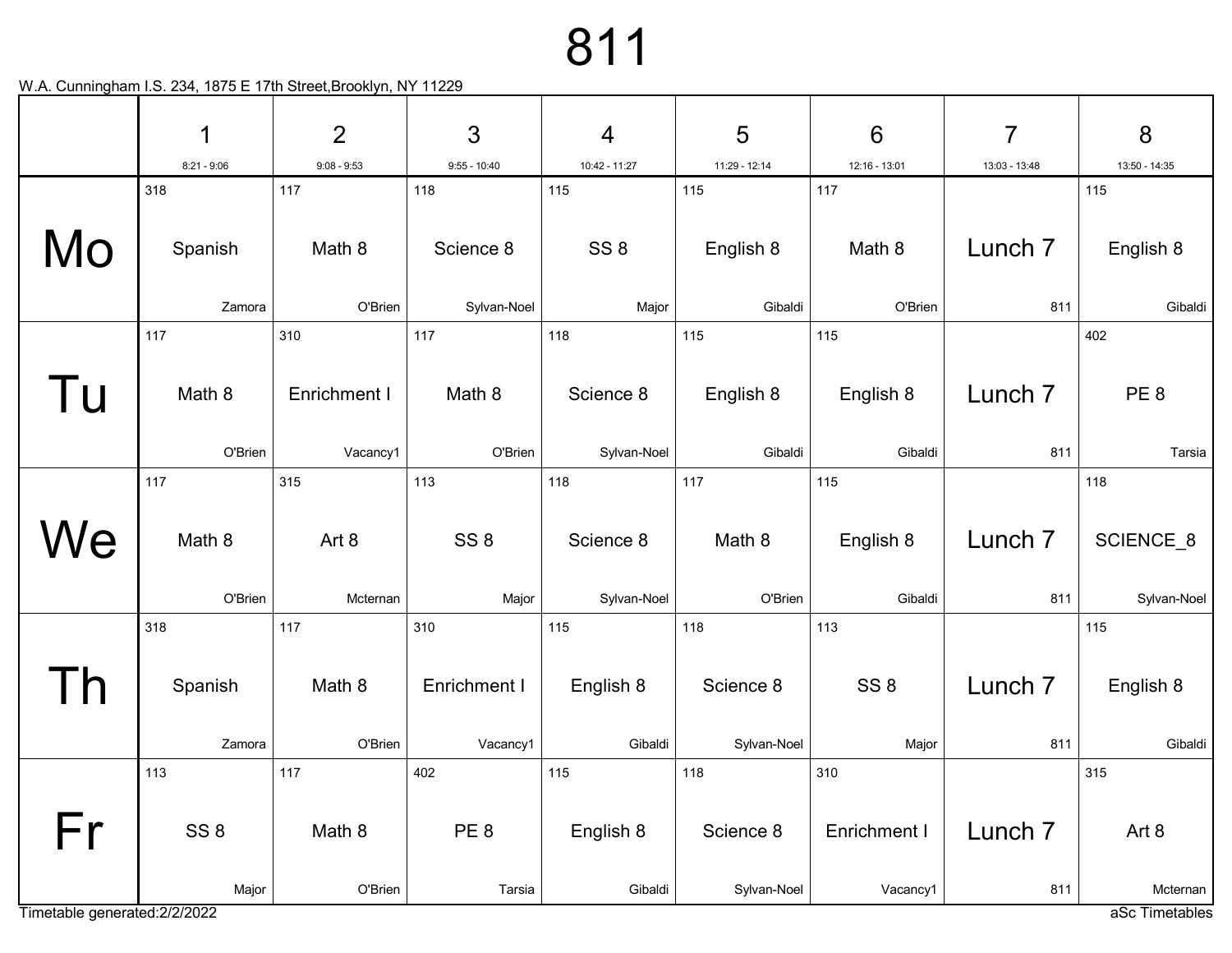|                               | 1                    | $\overline{2}$           | 3                        | $\overline{4}$           | 5                 | $6\phantom{1}6$          | $\overline{7}$            | 8                       |
|-------------------------------|----------------------|--------------------------|--------------------------|--------------------------|-------------------|--------------------------|---------------------------|-------------------------|
|                               | $8:21 - 9:06$        | $9:08 - 9:53$            | $9:55 - 10:40$           | 10:42 - 11:27            | 11:29 - 12:14     | 12:16 - 13:01            | 13:03 - 13:48             | 13:50 - 14:35           |
|                               | 117                  | 118                      | 117                      | 113                      | 113               | 315                      |                           | 318                     |
| Mo                            | Math 8               | Science 8                | Math 8                   | English 8                | SS <sub>8</sub>   | Art 8                    | Lunch <sub>7</sub>        | Spanish                 |
|                               | O'Brien              | Sylvan-Noel              | O'Brien                  | Gibaldi                  | Major             | Mcternan                 | 812                       | Zamora                  |
|                               | 115                  | 308                      | 118                      | 113                      | 315               | 118                      |                           | 117                     |
| Tu                            | English 8<br>Gibaldi | Enrichment I<br>Woodward | SCIENCE_8<br>Sylvan-Noel | SS <sub>8</sub><br>Major | Art 8<br>Mcternan | Science 8<br>Sylvan-Noel | Lunch <sub>7</sub><br>812 | Math 8<br>O'Brien       |
|                               | 115                  | 118                      | 117                      | 115                      | 402               | 113                      |                           | 117                     |
| We                            | English 8            | Science 8                | Math 8                   | English 8                | PE <sub>8</sub>   | SS <sub>8</sub>          | Lunch <sub>7</sub>        | Math 8                  |
|                               | Gibaldi              | Sylvan-Noel              | O'Brien                  | Gibaldi                  | Angeles           | Major                    | 812                       | O'Brien                 |
|                               | 115                  | 115                      | 308                      | 118                      | 402               | 117                      |                           | 117                     |
| $\overline{D}$                | English 8            | English 8                | Enrichment I             | Science 8                | PE <sub>8</sub>   | Math 8                   | Lunch <sub>7</sub>        | Math 8                  |
|                               | Gibaldi              | Gibaldi                  | Woodward                 | Sylvan-Noel              | Angeles           | O'Brien                  | 812                       | O'Brien                 |
|                               | 118                  | 115                      | 318                      | 117                      | 115               | 308                      |                           | 113                     |
| Fr                            | Science 8            | English 8                | Spanish                  | Math 8                   | English 8         | Enrichment I             | Lunch <sub>7</sub>        | SS <sub>8</sub>         |
| Timetable generated: 2/2/2022 | Sylvan-Noel          | Gibaldi                  | Zamora                   | O'Brien                  | Gibaldi           | Woodward                 | 812                       | Major<br>aSc Timetables |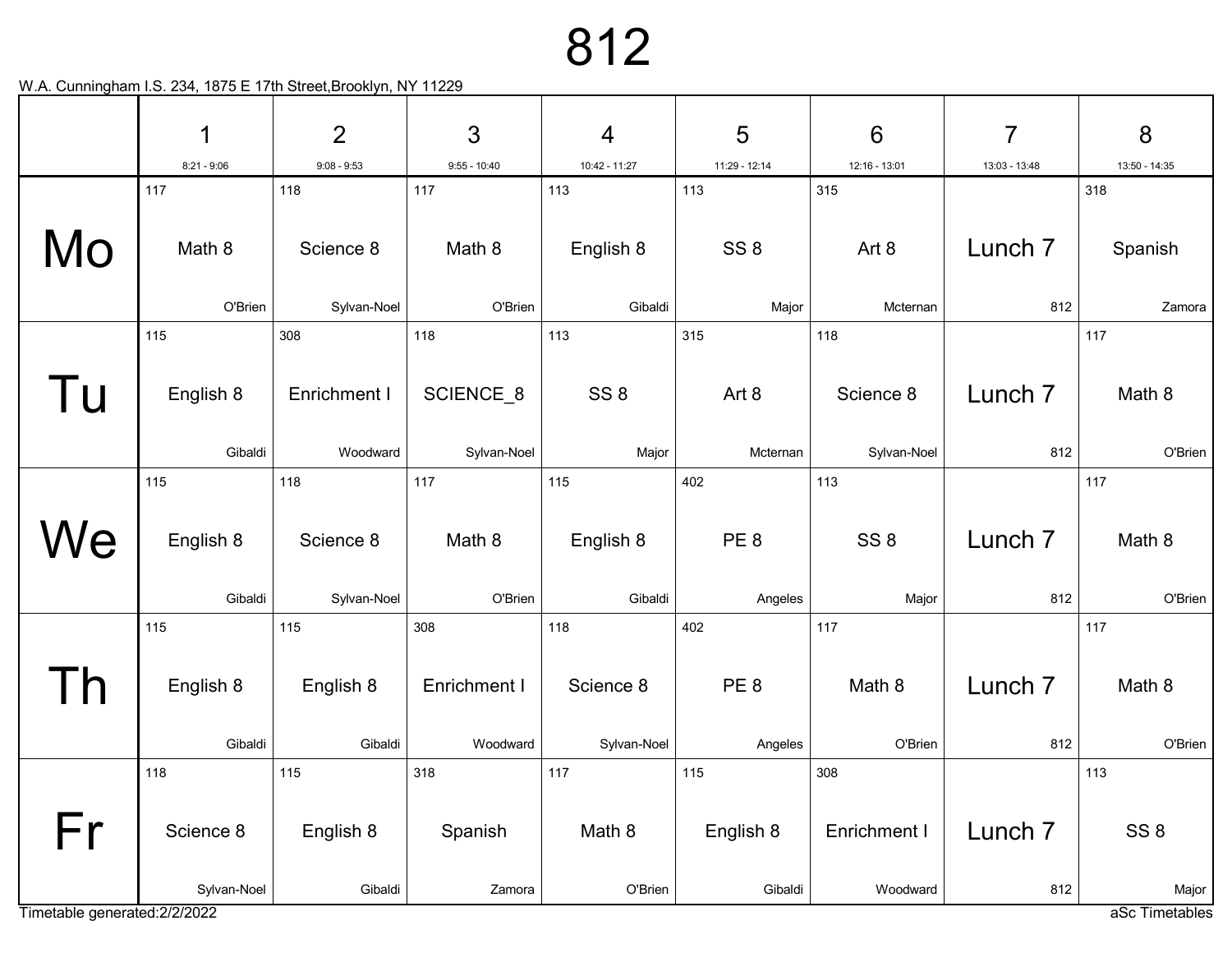|                               | 1                        | $\overline{2}$        | 3                       | $\overline{4}$                   | 5                                | $6\phantom{1}6$            | $\overline{7}$            | 8                                |
|-------------------------------|--------------------------|-----------------------|-------------------------|----------------------------------|----------------------------------|----------------------------|---------------------------|----------------------------------|
|                               | $8:21 - 9:06$            | $9:08 - 9:53$         | $9:55 - 10:40$          | 10:42 - 11:27                    | 11:29 - 12:14                    | 12:16 - 13:01              | 13:03 - 13:48             | 13:50 - 14:35                    |
|                               | 115                      | 115                   | 115                     | 402                              | 117                              | 118                        |                           | 118                              |
| Mo                            | English 8                | SS <sub>8</sub>       | English 8               | PE <sub>8</sub>                  | Math 8                           | Science 8                  | Lunch <sub>7</sub>        | SCIENCE_8                        |
|                               | Waka                     | <b>Bubeck</b>         | Waka                    | Angeles                          | O'Brien                          | Sylvan-Noel                | 813                       | Sylvan-Noel                      |
|                               | 118                      | 115                   | 115                     | 117                              | 117                              | A107                       |                           | 318                              |
| Tu                            | Science 8                | English 8             | English 8               | Math 8                           | Math 8                           | Enrichment J               | Lunch 7                   | Spanish                          |
|                               | Sylvan-Noel              | Waka                  | Waka                    | O'Brien                          | O'Brien                          | Ferraro                    | 813                       | Zamora                           |
|                               | 118                      | 115                   | A107                    | 117                              | 115                              | 402                        |                           | 113                              |
| We                            | Science 8<br>Sylvan-Noel | English 8<br>Waka     | Enrichment J<br>Ferraro | Math 8<br>O'Brien                | English 8<br>Waka                | PE <sub>8</sub><br>Angeles | Lunch <sub>7</sub><br>813 | SS <sub>8</sub><br><b>Bubeck</b> |
|                               | 117                      | 308                   | 113                     | 113                              | 117                              | A107                       |                           | 118                              |
|                               | Math 8<br>O'Brien        | Theatre 8<br>Woodward | English 8<br>Waka       | SS <sub>8</sub><br><b>Bubeck</b> | Math 8<br>O'Brien                | Enrichment J<br>Ferraro    | Lunch <sub>7</sub><br>813 | Science 8<br>Sylvan-Noel         |
|                               | 308                      | 318                   | 115                     | 118                              | 113                              | 117                        |                           | 117                              |
| Fr                            | Theatre 8<br>Woodward    | Spanish<br>Zamora     | English 8<br>Waka       | Science 8<br>Sylvan-Noel         | SS <sub>8</sub><br><b>Bubeck</b> | Math 8<br>O'Brien          | Lunch <sub>7</sub><br>813 | Math 8<br>O'Brien                |
| Timetable generated: 2/2/2022 |                          |                       |                         |                                  |                                  |                            |                           | aSc Timetables                   |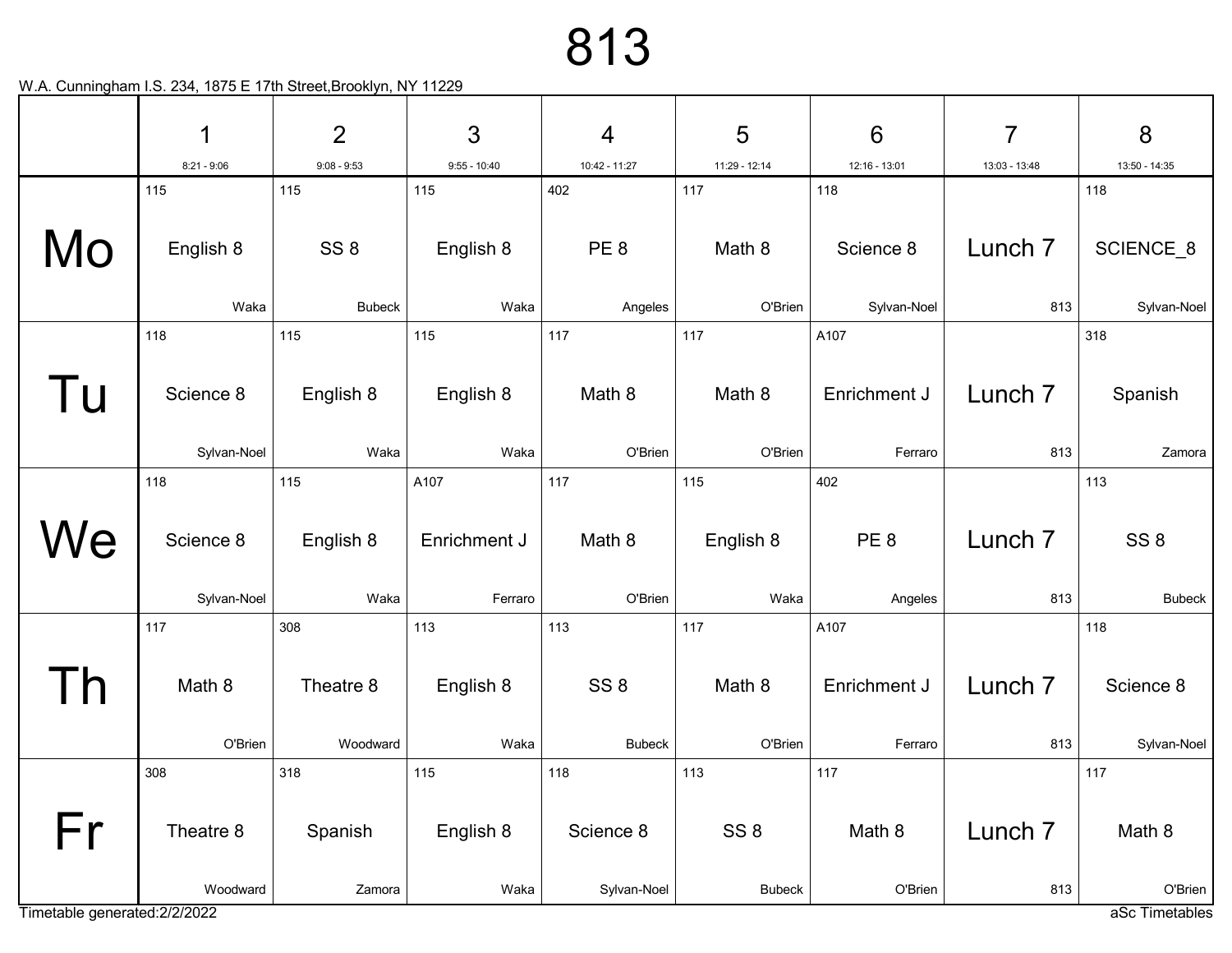|                               | 1                 | $\overline{2}$                   | 3                                | $\overline{4}$            | 5                    | $6\phantom{1}6$     | $\overline{7}$            | 8                 |
|-------------------------------|-------------------|----------------------------------|----------------------------------|---------------------------|----------------------|---------------------|---------------------------|-------------------|
|                               | $8:21 - 9:06$     | $9:08 - 9:53$                    | $9:55 - 10:40$                   | 10:42 - 11:27             | 11:29 - 12:14        | 12:16 - 13:01       | 13:03 - 13:48             | 13:50 - 14:35     |
|                               | 217               | 220                              | 217                              | 206                       | 318                  | 302                 |                           | 205               |
| Mo                            | Math 8            | English 8                        | Math 8                           | SS <sub>8</sub>           | Spanish              | PE <sub>8</sub>     | Lunch <sub>7</sub>        | Science 8         |
|                               | Vernon            | Waka                             | Vernon                           | <b>Bubeck</b>             | Zamora               | Tarsia              | 814                       | Brown R           |
|                               | 220               | 205                              | 206                              | 205                       | 217                  | A207                |                           | 217               |
| Tu                            | English 8         | Science 8                        | SS <sub>8</sub>                  | SCIENCE_8                 | Math 8               | Enrichment J        | Lunch <sub>7</sub>        | Math 8            |
|                               | Waka              | Brown R                          | <b>Bubeck</b>                    | Brown R                   | Vernon               | Xia                 | 814                       | Vernon            |
|                               | 318               | 206                              | A207                             | 217                       | 205                  | 220                 |                           | 220               |
| We                            | Spanish<br>Zamora | SS <sub>8</sub><br><b>Bubeck</b> | Enrichment J<br>Xia              | Math 8<br>Vernon          | Science 8<br>Brown R | English 8<br>Waka   | Lunch <sub>7</sub><br>814 | English 8<br>Waka |
|                               | 217               | 313                              | 217                              | 205                       | 220                  | A207                |                           | 220               |
|                               | Math 8<br>Vernon  | Art 8<br>Pereira                 | Math 8<br>Vernon                 | Science 8<br>Brown R      | English 8<br>Waka    | Enrichment J<br>Xia | Lunch <sub>7</sub><br>814 | English 8<br>Waka |
|                               | 313               | 220                              | 220                              | 302                       | 205                  | 220                 |                           | 217               |
| Fr                            | Art 8<br>Pereira  | English 8<br>Waka                | SS <sub>8</sub><br><b>Bubeck</b> | PE <sub>8</sub><br>Cacace | Science 8<br>Brown R | English 8<br>Waka   | Lunch <sub>7</sub><br>814 | Math 8<br>Vernon  |
| Timetable generated: 2/2/2022 |                   |                                  |                                  |                           |                      |                     |                           | aSc Timetables    |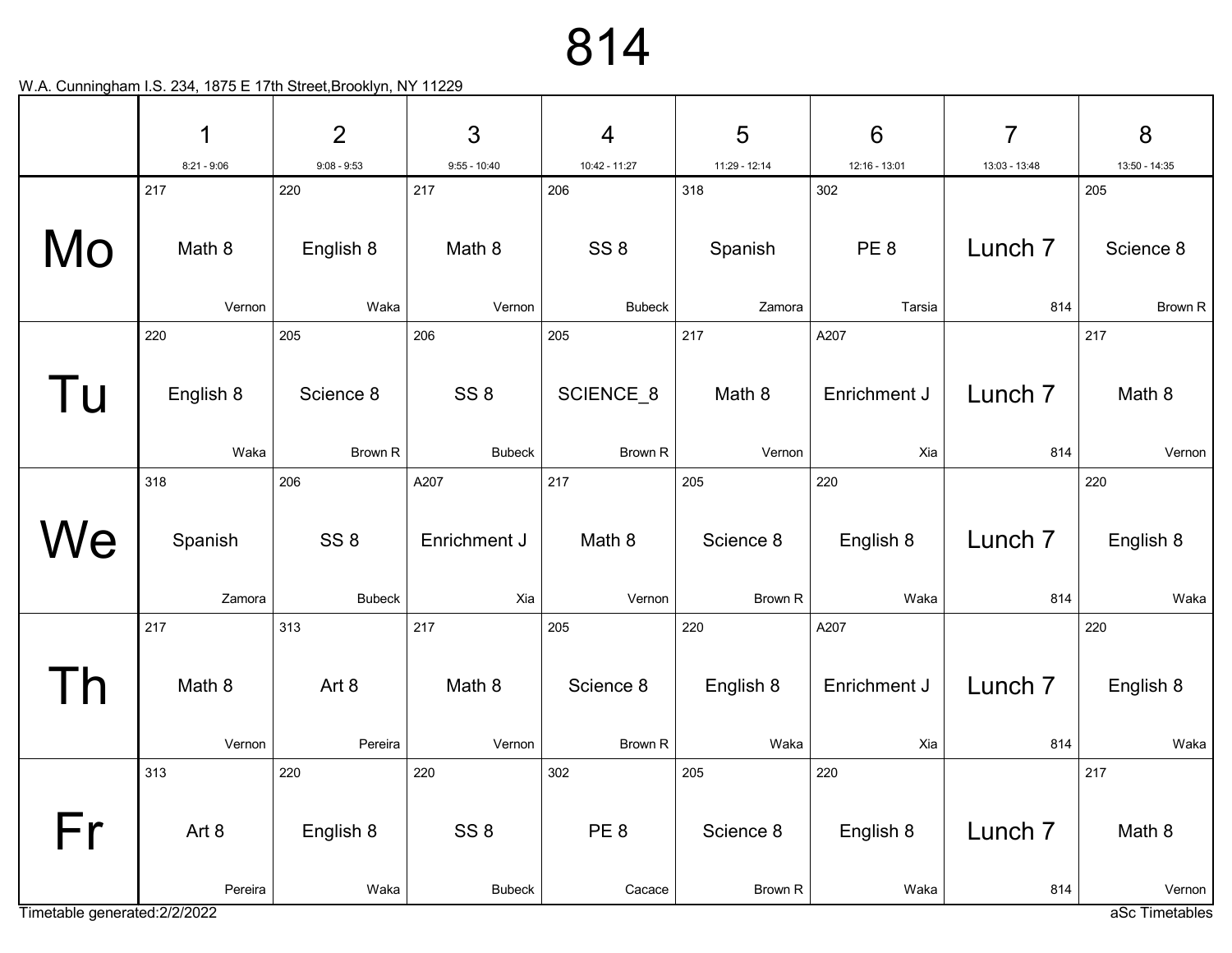|                               | 1                      | $\overline{2}$   | 3                      | $\overline{4}$         | 5                | $6\phantom{1}6$     | $\overline{7}$     | 8                      |
|-------------------------------|------------------------|------------------|------------------------|------------------------|------------------|---------------------|--------------------|------------------------|
|                               | $8:21 - 9:06$          | $9:08 - 9:53$    | $9:55 - 10:40$         | 10:42 - 11:27          | 11:29 - 12:14    | 12:16 - 13:01       | 13:03 - 13:48      | 13:50 - 14:35          |
| Mo                            | 302<br>PE <sub>8</sub> | 318<br>Spanish   | 206<br>SS <sub>8</sub> | 205<br>Science 8       | 220<br>English 8 | 217<br>Math 8       | Lunch <sub>7</sub> | 220<br>English 8       |
|                               | Cacace                 | Zamora           | Mclaughlin             | Reid                   | Waka             | Vernon              | 815                | Waka                   |
|                               | 205                    | 217              | 217                    | 220                    | 220              | 310                 |                    | <b>121 LAB</b>         |
| Tu                            | Science 8              | Math 8           | Math 8                 | SS <sub>8</sub>        | English 8        | Enrichment J        | Lunch <sub>7</sub> | Art 8 - Digital        |
|                               | Reid                   | Vernon           | Vernon                 | Mclaughlin             | Waka             | Vacancy1            | 815                | Akpan                  |
|                               | 220                    | 205              | 310                    | 302                    | 217              | 205                 |                    | 217                    |
| We                            | English 8              | Science 8        | Enrichment J           | PE <sub>8</sub>        | Math 8           | SCIENCE_8           | Lunch <sub>7</sub> | Math 8                 |
|                               | Waka                   | Reid             | Vacancy1               | Cacace                 | Vernon           | Reid                | 815                | Vernon                 |
| $\mathsf{D}$                  | 220<br>English 8       | 220<br>English 8 | 205<br>Science 8       | 203<br>SS <sub>8</sub> | 217<br>Math 8    | 310<br>Enrichment J | Lunch <sub>7</sub> | 217<br>Math 8          |
|                               | Waka                   | Waka             | Reid                   | Mclaughlin             | Vernon           | Vacancy1            | 815                | Vernon                 |
|                               | 206                    | 206              | 205                    | 217                    | 318              | <b>121 LAB</b>      |                    | 220                    |
| Fr                            | English 8              | SS <sub>8</sub>  | Science 8              | Math 8                 | Spanish          | Art 8 - Digital     | Lunch <sub>7</sub> | English 8              |
| Timetable generated: 2/2/2022 | Waka                   | Mclaughlin       | Reid                   | Vernon                 | Zamora           | Akpan               | 815                | Waka<br>aSc Timetables |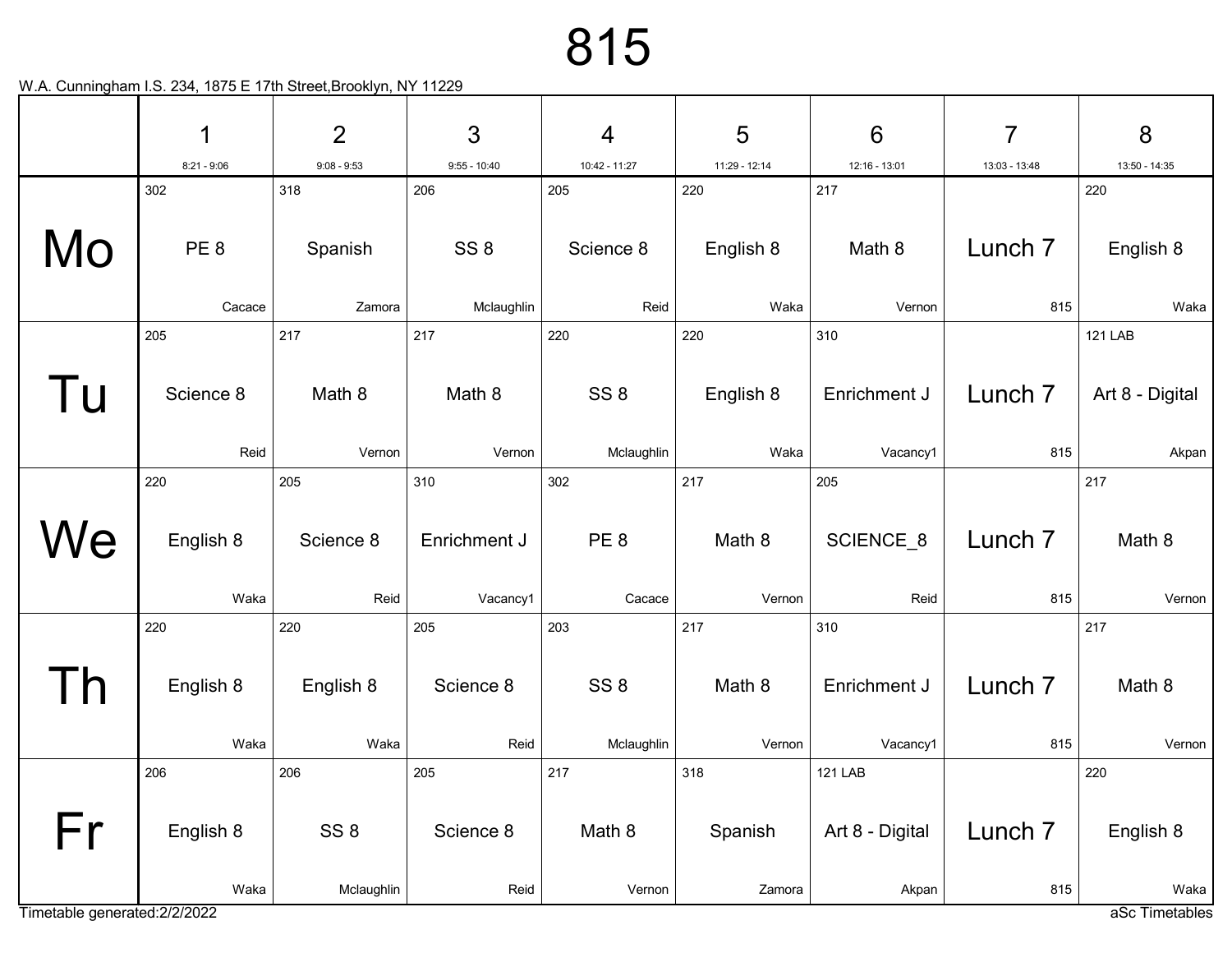| $\overline{2}$<br>3<br>1<br>$\overline{4}$                                   | 5             | $6\phantom{1}6$ | 7               | 8                         |
|------------------------------------------------------------------------------|---------------|-----------------|-----------------|---------------------------|
| $8:21 - 9:06$<br>$9:08 - 9:53$<br>$9:55 - 10:40$<br>10:42 - 11:27            | 11:29 - 12:14 | 12:16 - 13:01   | 13:03 - 13:48   | 13:50 - 14:35             |
| 219<br>219<br>219<br>221                                                     | 219           |                 | 221             | 221                       |
| Mo<br>Science 8<br><b>AIS</b><br><b>AIS</b><br>English 8                     | Math 8        | Lunch 6         | SS <sub>8</sub> | English 8                 |
| Parmegiani<br>Villafane<br>Vacancy1<br>Rosow                                 | Parmegiani    | 820             | Rosow           | Rosow                     |
| 219<br>313<br>313<br>221                                                     | 221           |                 | 318             | 219                       |
| l u<br>English 8<br>Science 8<br><b>Enrichment G</b><br>Art 8                | English 8     | Lunch 6         | Spanish         | Math 8                    |
| Pereira<br>Pereira<br>Parmegiani<br>Rosow                                    | Rosow         | 820             | Zamora          | Parmegiani                |
| 313<br>313<br>219<br>219                                                     | 221           |                 | 219             | 221                       |
| We<br>SCIENCE_8<br>Art 8<br><b>Enrichment G</b><br>Math 8                    | English 8     | Lunch 6         | Math 8          | SS <sub>8</sub>           |
| Pereira<br>Pereira<br>Parmegiani<br>Parmegiani                               | Rosow         | 820             | Parmegiani      | Rosow                     |
| 302<br>221<br>219<br>221                                                     | 318           |                 | 219             | 221                       |
| PE <sub>8</sub><br>English 8<br>Math 8<br>English 8                          | Spanish       | Lunch 6         | Science 8       | SS <sub>8</sub>           |
| Rosow<br>Parmegiani<br>Rosow<br>Cacace                                       | Zamora        | 820             | Parmegiani      | Rosow                     |
| 219<br>302<br>219<br>221                                                     | 221           |                 | 219             | 313                       |
| Fr<br>PE8<br>SS <sub>8</sub><br>Math 8<br>Science 8                          | English 8     | Lunch 6         | Math 8          | <b>Enrichment G</b>       |
| Parmegiani<br>Cacace<br>Parmegiani<br>Rosow<br>Timetable generated: 2/2/2022 | Rosow         | 820             | Parmegiani      | Pereira<br>aSc Timetables |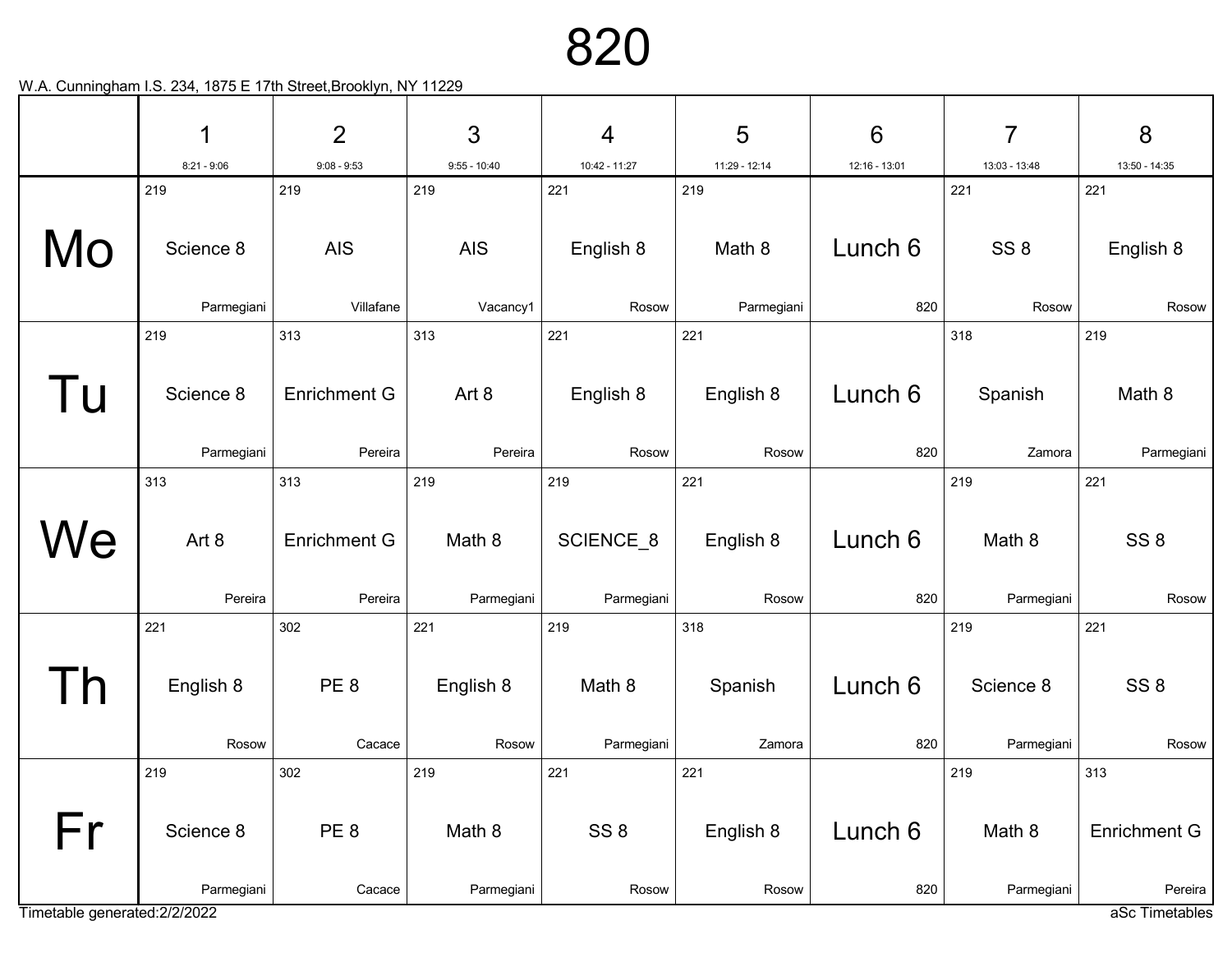|                               | 1                      | $\overline{2}$   | $\mathfrak{S}$   | $\overline{4}$  | 5                   | $6\phantom{1}6$  | 7                  | 8                         |
|-------------------------------|------------------------|------------------|------------------|-----------------|---------------------|------------------|--------------------|---------------------------|
|                               | $8:21 - 9:06$          | $9:08 - 9:53$    | $9:55 - 10:40$   | 10:42 - 11:27   | 11:29 - 12:14       | 12:16 - 13:01    | 13:03 - 13:48      | 13:50 - 14:35             |
| Mo                            | 302<br>PE <sub>8</sub> | 221<br>English 8 | 221<br>English 8 | 219<br>Math 8   | 216<br>Enrichment H | 219<br>Science 8 | Lunch <sub>7</sub> | 219<br>Math 8             |
|                               | Cacace                 | Rosow            | Rosow            | Parmegiani      | Cooper L            | Parmegiani       | 821                | Parmegiani                |
|                               | 221                    | 221              | 318              | 219             | 219                 | 219              |                    | 315                       |
| l u                           | English 8              | SS <sub>8</sub>  | Spanish          | Math 8          | Science 8           | Math 8           | Lunch <sub>7</sub> | Art 8                     |
|                               | Rosow                  | Rosow            | Zamora           | Parmegiani      | Parmegiani          | Parmegiani       | 821                | Mcternan                  |
|                               | 221                    | 221              | 221              | 302             | 216                 | 219              |                    | 219                       |
| We                            | English 8              | English 8        | SS <sub>8</sub>  | PE <sub>8</sub> | <b>Enrichment H</b> | Math 8           | Lunch <sub>7</sub> | Science 8                 |
|                               | Rosow                  | Rosow            | Rosow            | Cacace          | Cooper L            | Parmegiani       | 821                | Parmegiani                |
|                               | 219                    | 318              | 219              | 221             | 221                 | 219              |                    | 219                       |
|                               | Math 8                 | Spanish          | <b>AIS</b>       | SS <sub>8</sub> | English 8           | Math 8           | Lunch <sub>7</sub> | SCIENCE <sub>8</sub>      |
|                               | Parmegiani             | Zamora           | Villafane        | Rosow           | Rosow               | Parmegiani       | 821                | Parmegiani                |
|                               | 221                    | 221              | 216              | 219             | 219                 | 315              |                    | 221                       |
| Fr                            | English 8              | English 8        | Enrichment H     | Science 8       | <b>AIS</b>          | Art 8            | Lunch <sub>7</sub> | SS <sub>8</sub>           |
| Timetable generated: 2/2/2022 | Rosow                  | Rosow            | Cooper L         | Parmegiani      | Vacancy1            | Mcternan         | 821                | Rosow  <br>aSc Timetables |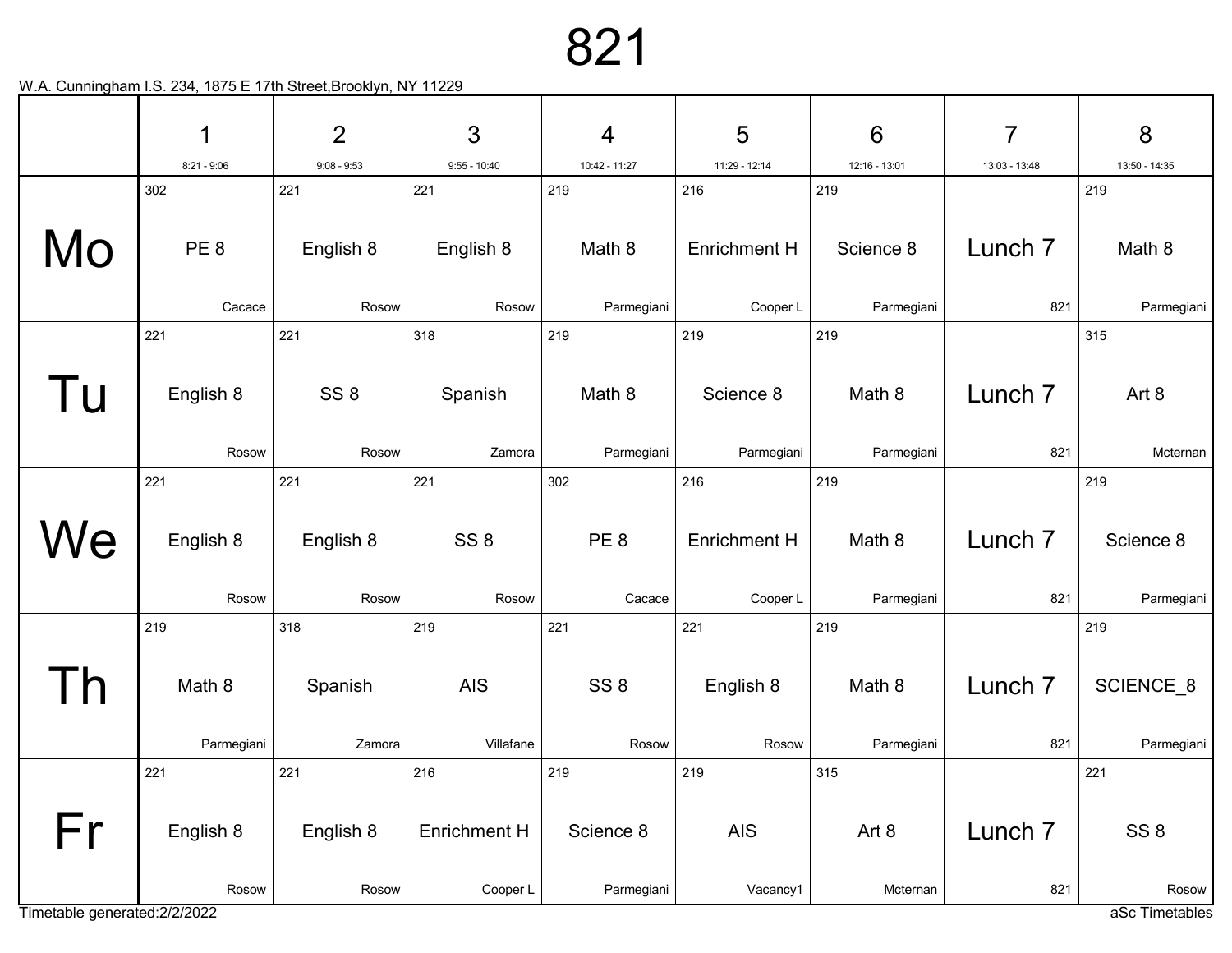# IN-HOUSE

| $\overline{2}$<br>3<br>1<br>4                                                                                      | 5                      | 6                      | 7                        | 8                       |
|--------------------------------------------------------------------------------------------------------------------|------------------------|------------------------|--------------------------|-------------------------|
| $8:21 - 9:06$<br>$9:08 - 9:53$<br>$9:55 - 10:40$<br>10:42 - 11:27                                                  | 11:29 - 12:14          | 12:16 - 13:01          | 13:03 - 13:48            | 13:50 - 14:35           |
| <b>INHOUSE ROOM</b><br><b>INHOUSE ROOM</b><br><b>INHOUSE ROOM</b><br><b>INHOUSE ROOM</b>                           | <b>INHOUSE ROOM</b>    | <b>INHOUSE ROOM</b>    | <b>INHOUSE ROOM</b>      |                         |
| Mo<br><b>AIS</b><br><b>AIS</b><br><b>AIS</b><br><b>AIS</b>                                                         | <b>AIS</b>             | <b>AIS</b>             | <b>AIS</b>               | <b>AIS</b>              |
| IN-HOUSE<br>Ciscart<br><b>IN-HOUSE</b><br>Cacace                                                                   | <b>IN-HOUSE</b>        | Zamora                 | Pereira                  | Agrest                  |
| <b>INHOUSE ROOM</b><br><b>INHOUSE ROOM</b><br><b>INHOUSE ROOM</b><br><b>INHOUSE ROOM</b>                           | <b>INHOUSE ROOM</b>    | <b>INHOUSE ROOM</b>    | <b>INHOUSE ROOM</b>      | <b>INHOUSE ROOM</b>     |
| Tu<br><b>AIS</b><br><b>AIS</b><br><b>AIS</b><br><b>AIS</b>                                                         | <b>AIS</b>             | <b>AIS</b>             | <b>AIS</b>               | <b>AIS</b>              |
| IN-HOUSE<br><b>IN-HOUSE</b><br>Ciscart<br>Mclaughlin                                                               | Villafane              | <b>Bubeck</b>          | <b>Bubeck</b>            | Polizzi                 |
| <b>INHOUSE ROOM</b><br><b>INHOUSE ROOM</b><br><b>INHOUSE ROOM</b><br><b>INHOUSE ROOM</b>                           | <b>INHOUSE ROOM</b>    | <b>INHOUSE ROOM</b>    | <b>INHOUSE ROOM</b>      | <b>INHOUSE ROOM</b>     |
| We<br><b>AIS</b><br><b>AIS</b><br><b>AIS</b><br><b>AIS</b><br><b>IN-HOUSE</b><br>Ciscart<br>Mclaughlin<br>Mcternan | <b>AIS</b><br>Abramsky | <b>AIS</b><br>Vacancy1 | <b>AIS</b><br>Mclaughlin | <b>AIS</b><br>Mcternan  |
| <b>INHOUSE ROOM</b><br><b>INHOUSE ROOM</b><br><b>INHOUSE ROOM</b><br><b>INHOUSE ROOM</b>                           | <b>INHOUSE ROOM</b>    | <b>INHOUSE ROOM</b>    | <b>INHOUSE ROOM</b>      |                         |
| <b>AIS</b><br><b>AIS</b><br><b>AIS</b><br><b>AIS</b>                                                               | <b>AIS</b>             | <b>AIS</b>             | <b>AIS</b>               | <b>AIS</b>              |
| IN-HOUSE<br>Ciscart<br>Mclaughlin<br>Polizzi                                                                       | Cacace                 | IN-HOUSE               | Zamora                   | Agrest                  |
| <b>INHOUSE ROOM</b><br><b>INHOUSE ROOM</b><br><b>INHOUSE ROOM</b><br><b>INHOUSE ROOM</b>                           | <b>INHOUSE ROOM</b>    | <b>INHOUSE ROOM</b>    | <b>INHOUSE ROOM</b>      | <b>INHOUSE ROOM</b>     |
| Fr<br><b>AIS</b><br>AIS<br>AIS<br><b>AIS</b>                                                                       | <b>AIS</b>             | <b>AIS</b>             | <b>AIS</b>               | AIS                     |
| IN-HOUSE<br>Ciscart<br>Mcternan<br>Mclaughlin<br>Timetable generated: 2/2/2022                                     | Bapst                  | IN-HOUSE               | Vacancy1                 | Bapst<br>aSc Timetables |